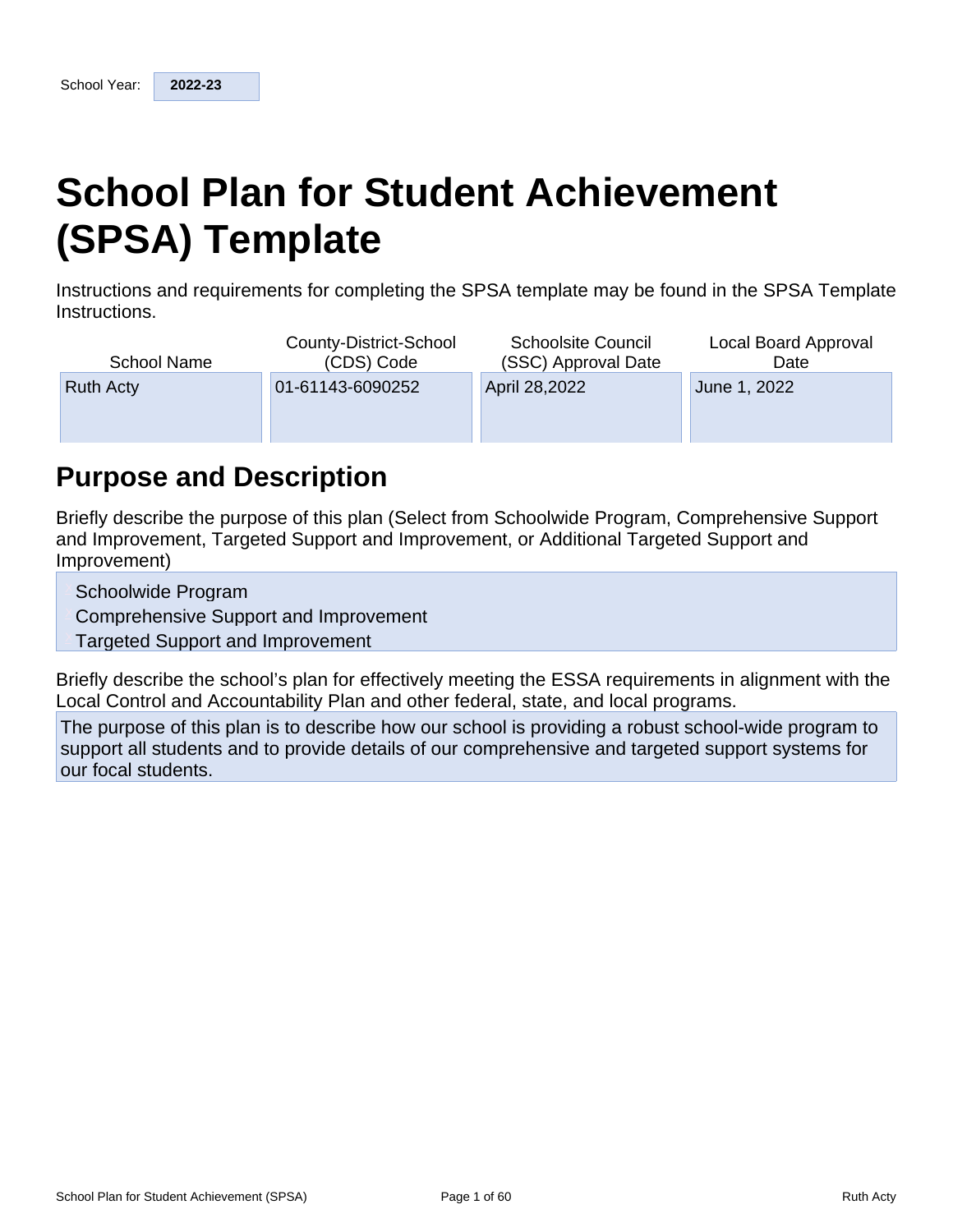## **Comprehensive Needs Assessment Components**

## **Data Analysis**

Please refer to the School and Student Performance Data section where an analysis is provided.

## **Surveys**

This section provides a description of surveys (i.e., Student, Parent, Teacher) used during the school-year, and a summary of results from the survey(s).

**SURVEY** 

The school conducted a Parent Engagement survey in March 2019 to

• learn our community's concerns, needs and experiences regarding school culture, climate, home/school partnership and communications;

The survey included questions to develop actions and strategies to address three goals:

- to create better communication between home and school
- to create a culture of safety at the school;

Other venues for information sharing and input:

- Monthly PTA meetings
- Monthly School Site Council meetings
- Monthly Positive Behavior Supports (PBS) Team meetings
- Monthly principal/PTA joint newsletter
- $\bullet$  FLAC
- Informational Bulletin Boards at entrances and in main halls and office

The 2018-19 District portion of the survey aimed to gather feedback specific to the LCAP goals which focused on school climate. The School Site Council's focus was to obtain information from families regarding the progress made on the key themes discussed at the School Site Council in the Spring of 2018. This year's survey was conducted in April 2018 and was used to make funding decisions for the 2018-19 school year. The survey was created online through Survey Monkey. Families had the option to take the survey online; and a paper version was sent home to targeted families.

Jefferson has 320 families in the Spring of 2019 , 187 families (58%)responded to the survey. See data below.

My child(ren) enjoy going to school. 90% the classroom lessons at my child(ren)s school are culturally inclusive. 87% teachers are available to discuss my child(ren)'s academic progress. 97% Student expectations around behavior are consistenly appiled at my child(ren)'s school 81% the school value the diverdity of the background of all students 91% the administrartors at my child(ren)'s school create a school enviroment that helps students learn 93% the students at my child(ren)'s school treat the teachers and staff with respect. 87% the adults at my child(ren)'s school treat me and my family with respect. 94% I am glad my chil(ren) attend(s) this school. 95% I feel a part of the community at this school. 87% my child feels safe at school. 93% If a child is bullied at my child's school, he/she can get help from an adult. 80% I don't worry about children getting into school fights at school. 80% I regulary attend parent/teacher conferences.(elementary/middle school) 90% I regularly attend back to school night 91% I am involed with at least one parent group at my child(ren)'s school. 51% I am aware of school-sponsored activities (Math night, field trips, classroom celebrations, etc) 99% I know who the family engagement coordinator is at my school.(elementary/high school) 54% I Volunteer at my child(ren)'s school. 74% Attend school-sponsored activities(Math night, field trips, classroom celebrations, performances, etc.) 44% Frequently, 44% sometimes

## **Classroom Observations**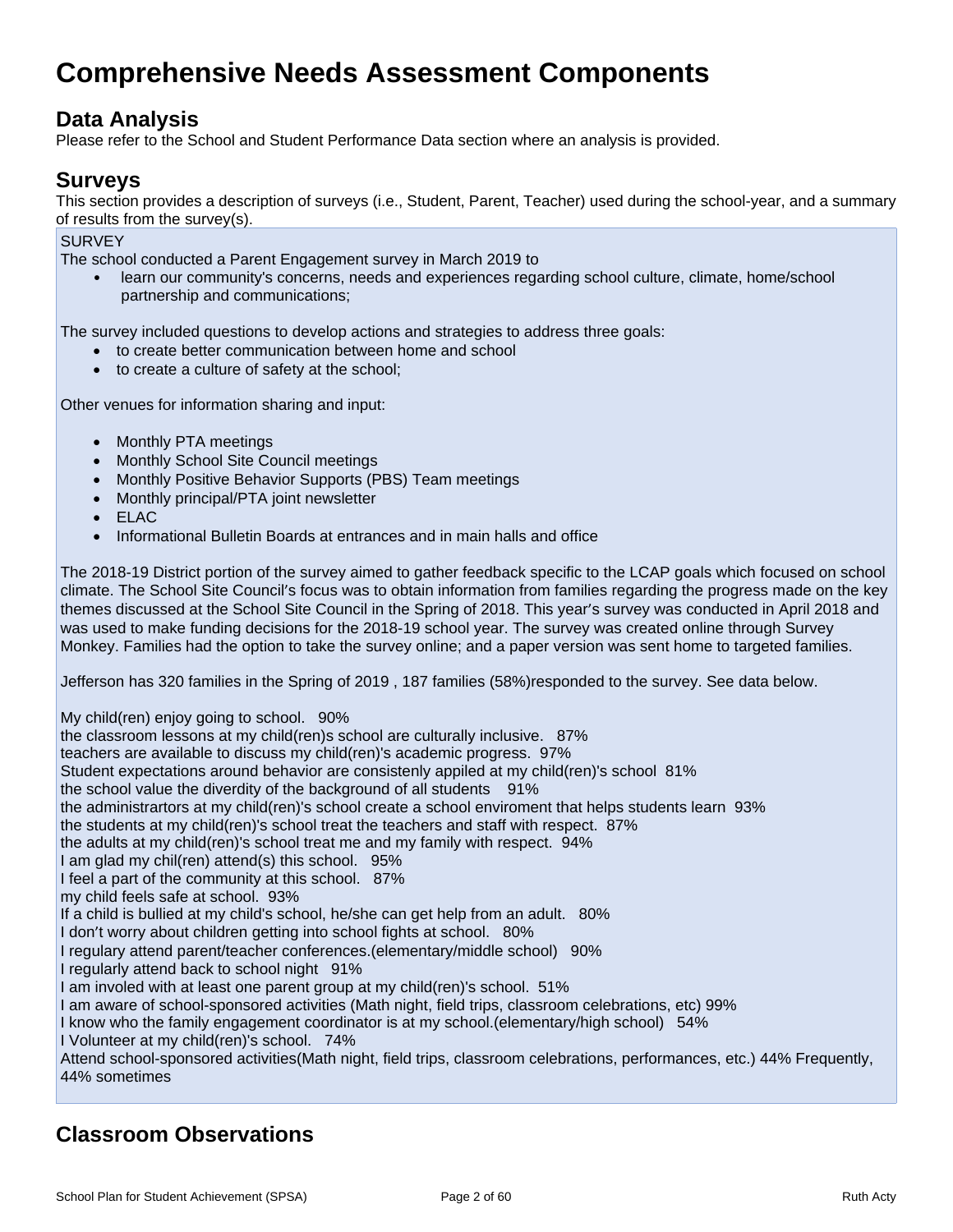This section provides a description of types and frequency of classroom observations conducted during the school-year and a summary of findings.

The principal frequently visits classrooms, providing staff with informal and ongoing feedback. The teaching staff is evaluated every other year through formal observations. The principal, literacy coaches, COS Team, and leadership team set staff development priorities based on the observations of all classrooms, District initiatives, and input from teachers. New teachers have the opportunity to visit classrooms at other schools through the BTSA program and literacy staff development provided by the district. All teachers have access to opportunities to visit colleagues and other schools to observe teaching practices.

In classrooms, the RtI practices and BUSD Best Practices are evident. Implementation of District-adopted curriculum and programs is evident: A Story Of Units, TCRWP Reading and Writing workshop models, Welcoming Schools, Toolbox, Positive Behavior Intervention Supports, No Opt Out, Scott Foresman Social Studies, FOSS science, and Teacher's College Reading and Writing Project literacy.

SCHOOL CULTURE AND CLIMATE DATA

- 1. classroom rules and expectations posted in classrooms
- 2. classroom routines and students jobs evident in classrooms

3. school rules "Be Safe, Be Responsible, Be Respectful" and expectations for behavior posted in hallways, Parent Handbook, mailings home

- 4. Monthly citizenship themes
- 5. Monthly community meetings recognize students' positive behavior and demonstration of academic success
- 6. suspension and referral data entered in PowerSchool
- 7. System of positive behavior support implemented in school
- 8. in-classroom social support/community building workshops conducted by school's mental health services provider

## **Analysis of Current Instructional Program**

The following statements are derived from the Elementary and Secondary Education Act (ESEA) of 1965 and Essential Program Components (EPCs). In conjunction with the needs assessments, these categories may be used to discuss and develop critical findings that characterize current instructional practice for numerically significant subgroups as well as individual students who are:

- Not meeting performance goals
- Meeting performance goals
- Exceeding performance goals

Discussion of each of these statements should result in succinct and focused findings based on verifiable facts. Avoid vague or general descriptions. Each successive school plan should examine the status of these findings and note progress made. Special consideration should be given to any practices, policies, or procedures found to be noncompliant through ongoing monitoring of categorical programs.

## **Standards, Assessment, and Accountability**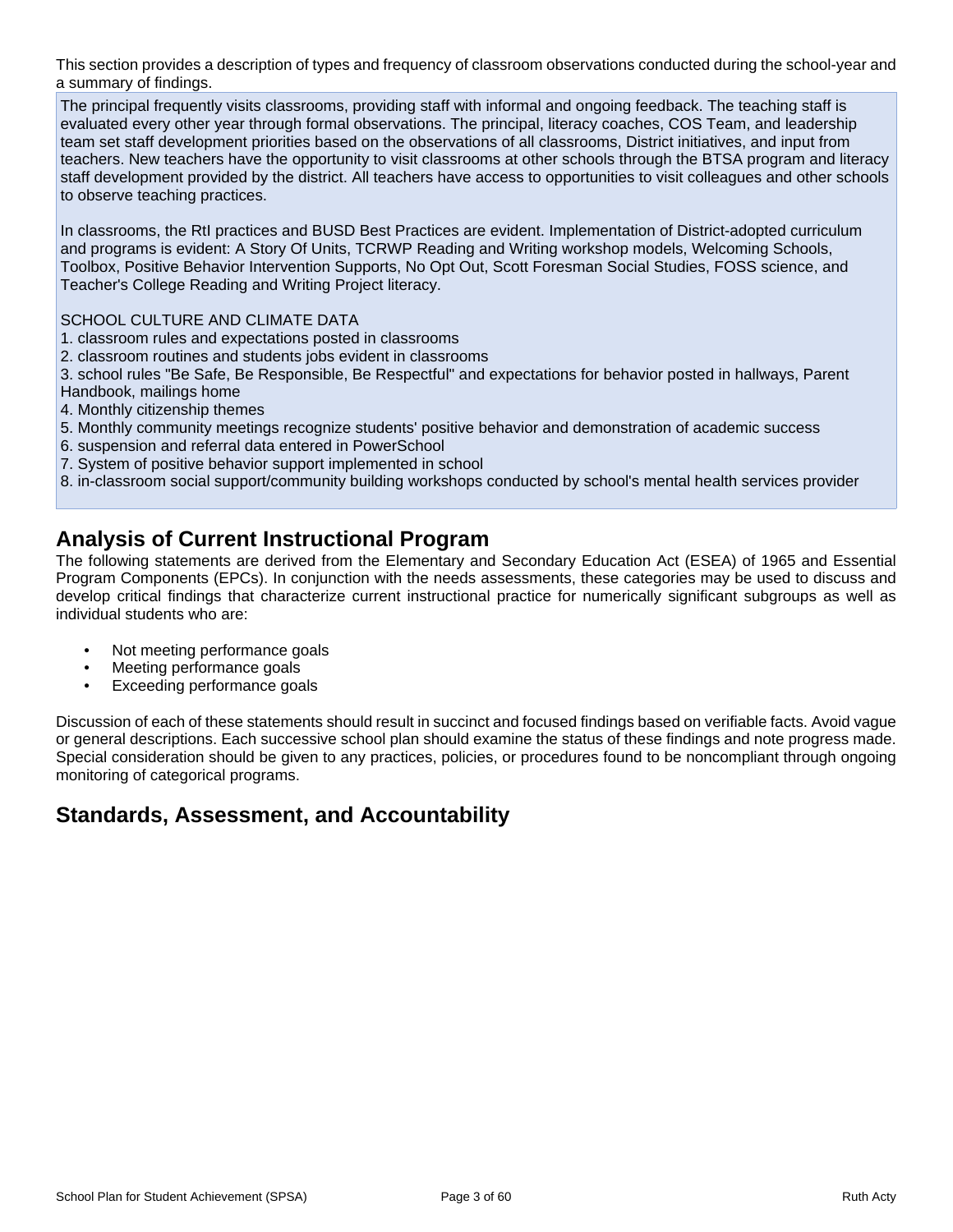Use of state and local assessments to modify instruction and improve student achievement (ESEA)

Each fall, winter and spring BUSD K-5 teachers give a battery of assessments to monitor the development of the core areas of literacy including reading, writing and spelling. These informal assessments provide classroom teachers and intervention teachers a window into a child's literacy and math development so that the teachers can use the information to modify instruction based on student needs during the course of the year.

Local assessments in reading, math, and writing guide instruction. Reading Tests, TCRWP and STAR given 3 times yearly and record student comprehension and fluency levels. Assessments for spelling ( DOLCH), and reading (Running Records), and math are also used to assess student performance. They are administered on an ongoing basis, and the results are used to provide teachers with data to revise lesson goals and individualize learning. The RTI Coach meets instructed staff on the use of our schoolwide Assessment Wall to post most-recent reading/writing data. Local math assessments are given at the end of each chapter and 3 times yearly.

State assessments identify student proficiency and provide data for analysis of effective instructional practice. ELPAC is administered to all EL students each fall to provide information on their academic progress. Student assessments guide the individualized development of curriculum units, instruction, and strategies. Staff meetings and whole day grade-level meetings are provided for teachers to study assessments, develop backwards planning, and work on specific plans for targeting low achieving students.

While GATE testing is not longer used, classroom instruction is differentiated. Each teacher has been trained on using the model to support/increase student learning for gifted students. This approach is supported by legislation passed in California in 2001 that shifts the focus of GATE programming from "pull out" classes to teaching strategies and content that are integrated into all classrooms. Many of these strategies are integral parts of most Berkeley schools including GLAD, Story of Units, differentiated instruction, REading and Writing Workshop, enrichment through art, cooking, gardening, and after school programs.

In addition every teacher formally plans and assesses their own teaching plans and delivery.

Use of data to monitor student progress on curriculum-embedded assessments and modify instruction (EPC)

Student assessments guide the individualized development of curriculum units, instruction, and strategies. Staff meetings and whole day grade-level meetings are provided for teachers to study assessments, develop backwards planning, and work on specific plans for targeting low achieving students.

Weekly gathered data, running records, conferencing notes, guide the development of literacy groups and designate just-right book levels for guided reading instruction and specific literacy lessons.

The Coordination of Services Team, MTSS, and RTI team uses Illuminate information to choose students for specific intervention services.

## **Staffing and Professional Development**

Status of meeting requirements for highly qualified staff (ESEA)

Jefferson teachers all hold full credentials. None of the faculty holds a trainee credential, which is reserved for those teachers who are in the process of completing their teacher training. In comparison, two percent of elementary school teachers throughout the state hold trainee credentials. None of our staff holds an emergency permit. About 95% of the teachers at Jefferson hold the elementary (multiple-subject) credential. This number is above the average for elementary schools in California, which is 91 percent.

Sufficiency of credentialed teachers and teacher professional development (e.g., access to instructional materials training on SBE-adopted instructional materials) (EPC)

Teachers receive whole group Literacy and Math training on Wednesday afternoons. This training is conducted either at the school site or at a district -designated site for grade level teachers in the school district.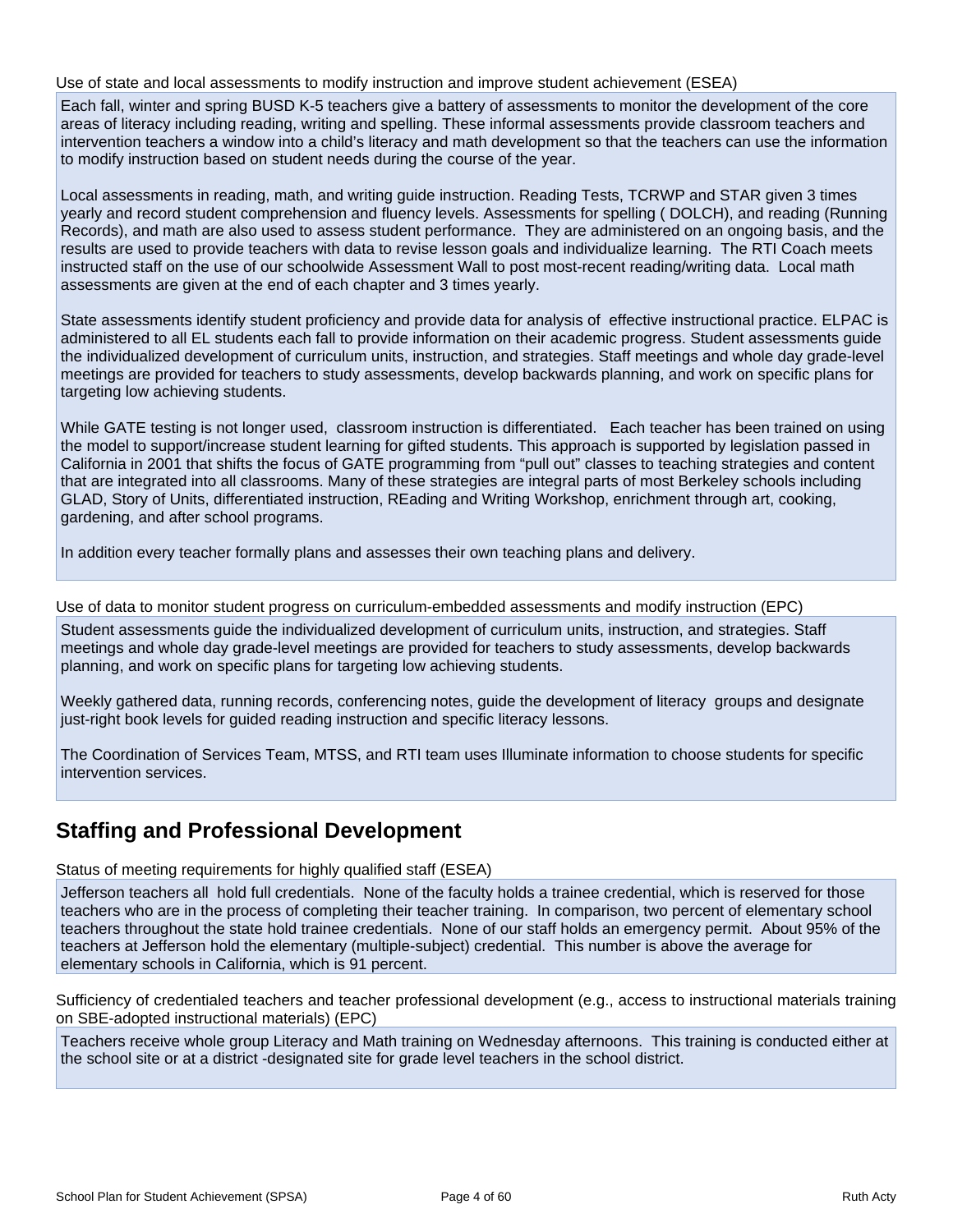Alignment of staff development to content standards, assessed student performance, and professional needs (ESEA) Staff meet at a before school staff retreat to develop curriculum maps that align instruction to content standards. Maps are made according to a year long schedule. Instruction is tailored to student need through the use of analysis of student assessment results. Professional development is ongoing, beginning at the August staff retreat and continuing throughout the school year. Professional development includes the following content areas: Mathematics, Language Arts, Science, Social Studies, Positive Behavior- School wide Discipline, Art, Music and Physical Education.

Ongoing instructional assistance and support for teachers (e.g., use of content experts and instructional coaches) (EPC) Literacy instructional assistance is provided by the Response to Intervention team (RTI). The team is composed of a Literacy Teachers and two Special Education (Learning Center) teachers.

RTI teachers also model writing and spelling lessons, then co-teach to build teacher skills.

District math leaders model lessons, help teachers build ASOU Math curriculum, and set up yearly math teaching plans.

RTI team coordinates formation of RTI groups that are implemented in our Learning Center by our RTI team that includes: Special Education, ELD, RTI and LIteracy Teachers.

English Language Instruction is provided by our site English Language Development teacher, who supports staff and students.

Teacher collaboration by grade level (kindergarten through grade eight [K–8]) and department (grades nine through twelve) (EPC)

Teachers meet at regular intervals during Wednesday staff and collaboration meetings to collaborate at grade levels. Teachers attend BUSD professional development workshops throughout the school year that focus on English-Language Arts and Mathematics, Equity, English Language Development, Welcoming Schools and Toolbox.

## **Teaching and Learning**

Alignment of curriculum, instruction, and materials to content and performance standards (ESEA)

Teachers follow the designated grade-level state standards to build their curriculum units; and all teachers use state/district mandated materials to teach units in math, literacy, science, and social studies. Specific performance standards for each curriculum area is designated, and students are expected to make grade-level progress.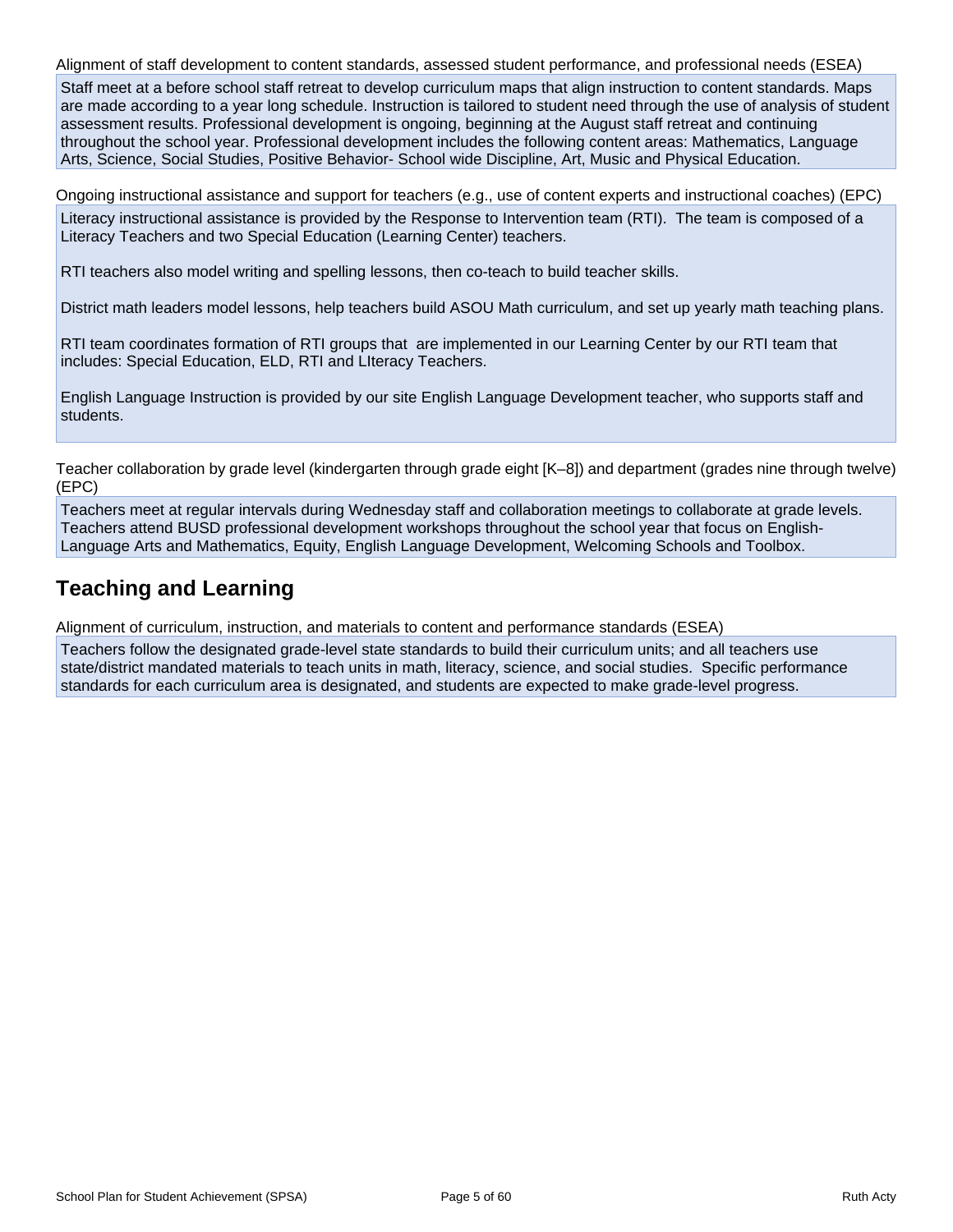Adherence to recommended instructional minutes for reading/language arts and mathematics (K–8) (EPC)

Jefferson School adheres to recommended instructional minutes for reading/language arts and mathematics. Jefferson school has a dedicated literacy block in K-3rd grades devoted to best practices in literacy.

1. Grades 4-5 minutes based on the average day of 305 instructional minutes, with no allowance for passing time or transitions. (Note that there are 315 minutes on MTThF and 265 minutes on Wednesday.)

Daily minutes:

90 English Language Arts (some of the language arts' minutes can be combined with social studies and science curriculums) 30 English Learner Development

60 math

2. Grades 1-2-3, based on 285 daily instructional minutes, with no allowance for passing times.

Daily minutes:

120 English Language Arts (with 45 for writing and 75 for reading, including reading in the content areas) 30 English Learner Development 60 math

3. Kindergarten, based on 260 daily instructional minutes with no allowance for passing times.

Daily minutes: 60 English Language Arts 30 English Learner Developoment and other ELA interventions 50 math, including interventions

Lesson pacing schedule (K–8) and master schedule flexibility for sufficient numbers of intervention courses (EPC)

Teachers meet regularly to build yearly pacing schedules and curriculum maps for all curriculum areas. To ensure that all students receive the complete standards-based curriculum Teachers meet by grade levels in September and throughout the school year to design, then refine their pacing/teaching guides with their grade-level teams.

#### Availability of standards-based instructional materials appropriate to all student groups (ESEA)

Standards' based instructional materials are used at every grade level. If the major state mandated materials do not address the needs of sub-groups of students, such as English Learners or Title 1 students, additional state-acceptable materials are selected and used to ensure that every group is instructed in learning the standards. Jefferson teachers use the English Learner curriculum, EL-specific guided reading books, and Lucy Calkins Units of Study writing program to better meet the needs of English Learner students. The newly adopted EL materials will be used by all teachers.

The RTI team, including the English Language Development teacher, assists the teachers by instructing small groups of students with the standards' based strategies that specifically address how the English Learner students learn best. Similar differentiated focus is used to meet the needs of focus and Special Education students. The additional materials have been purchased by funds provided by the Berkeley Schools Enrichment Project and the Berkeley Public Education Foundation. Science Curriculum is California standards' based for K-5. Teachers study all materials to determine if they are grade-level appropriate and include the grade-level standards. Students are instructed in grade level content. The LLI Reading Intervention Program is used in grades 1-5 to assist students who are below grade level in reading and is taught to targeted student in small groups during and beyond the school day.

Use of SBE-adopted and standards-aligned instructional materials, including intervention materials, and for high school students, access to standards-aligned core courses (EPC)

Teachers use SBE-adopted, standards-aligned instructional materials. Intervention materials are adopted for specific levels and student needs from the State-accepted list of materials.

## **Opportunity and Equal Educational Access**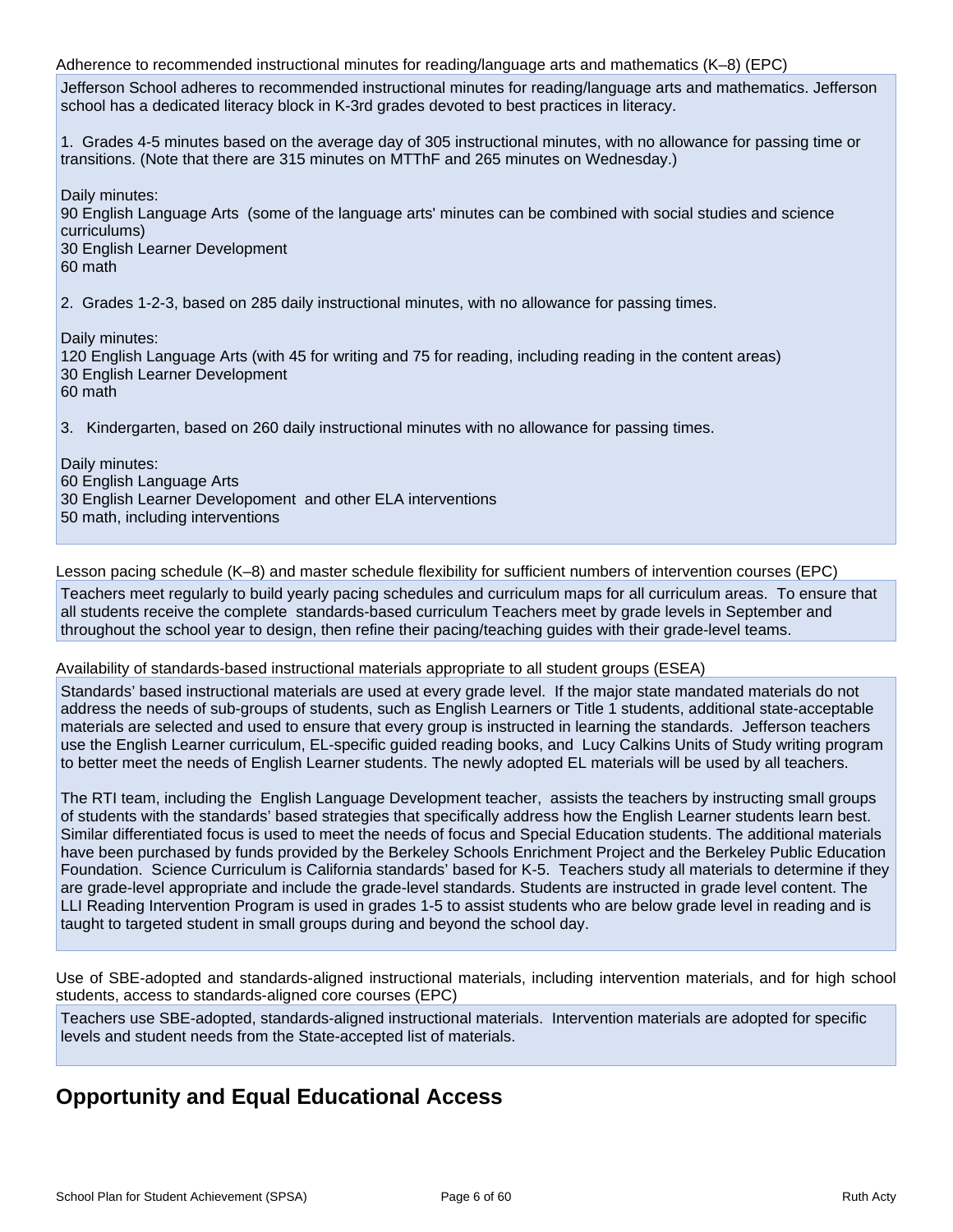#### Services provided by the regular program that enable underperforming students to meet standards (ESEA)

All students are taught grade-level standards using state-mandated materials. The Teachers College Reading and Writing Project and FastTrack Phonics are used to ensure students receive scaffolded lessons and are taught in small groups or through one-on-one teaching. Teachers individualize amount of work, simplify page designs, and repeat lessons in several different formats for underperforming students.

The math curriculum, Story of Units, guides teachers in extending learning for underperforming students and presenting content in various formats and with more frequent repetitions/interventions. Do the Math is used as a supplemental program to assist students in gaining repeated exposure to key math concepts at their grade level.

Assessment data is used to carefully monitor underperforming students to ensure students are taught the next-step lessons and assure that they receive more frequent small-group help.

Our RTI system supports teachers formation of leveled small groups for literacy instruction, Assessment Walls, Attendance data, Illuminate assessments, PBIS interventions.

Various meetings and data help intervene to diagnose issues: Information from SST meetings, conferences, District assessment data (Illuminate, grade-level meetings, ,Snapshot meetings, SARB meetings, observations, and the assessment Literacy Wall. Underperforming students receive services from the RTI teachers, classroom teachers, afterschool program, CAL tutors, literacy trained adult volunteers,Bay Area Children First counselor, and City Nursing services intervention. Additional community agencies help with specific interventions. Jefferson School implements an after school intervention program that serves K-5 students in 5- 6 week sessions throughout the school year. Students are pre-taught regular classroom curriculum in advance of the regular classroom schedule.

BUSD Math and English Learner coaches offer ongoing professional development for staff.

Parents/guardians are engaged in various group activities and programs. The parent groups for African American, Latino, and other parents in PTA, meet regularly to create community connections and to assist with positive school climate events, and celebrations, such as the Black History Block Party , Multicultural Potluck Night, Community Work Day beautification program , Welcome Barbeques, and potlucks, Family Math Night, Family Art NIght. Parent education events, "Defeating the Summer Reading Slump", "Understanding Your Child's ELPAC Score", " Math Night" Homework Workshop for Parents/Guardians" and others including how to assist students in math, equity discussions, and ongoing community building. Parent/guardians volunteer in classrooms and throughout the school.

#### Evidence-based educational practices to raise student achievement

Brain-researched strategies and teaching methods, enhancing learning for all types of student learning styles, combine with the best ways to integrate curriculum units, such as the use of thematic teaching. Teachers study and use culturally relevant teaching strategies.Jefferson teachers have combined several practices including: Best practices in Literacy in a curriculum that maximizes achievement. Teacher uses these units as research for building their own knowledge base and coaches at least two other teachers in the development of their teaching practices.

Students receive individualized instruction, enhanced instruction time, and scaffolded lessons to increase learning success. Teachers use research-based practices when teaching guided reading, spelling, and math.

Specialists support individual students with the delivery of targeted educational strategies and methods, including Quick Reads, LLI, Do the Math, Slingerland and Wilson.

## **Parental Engagement**

Resources available from family, school, district, and community to assist under-achieving students (ESEA)

Students participate in the Afterschool Learning Program that provides academic intervention, JAZ after school program that provides academic support, enrichment and sports, BEARS that provides academic support, enrichment and recreation, and a wide variety of scholarship supported PTA enrichment classes including: Cooking, Coding, Spanish etc.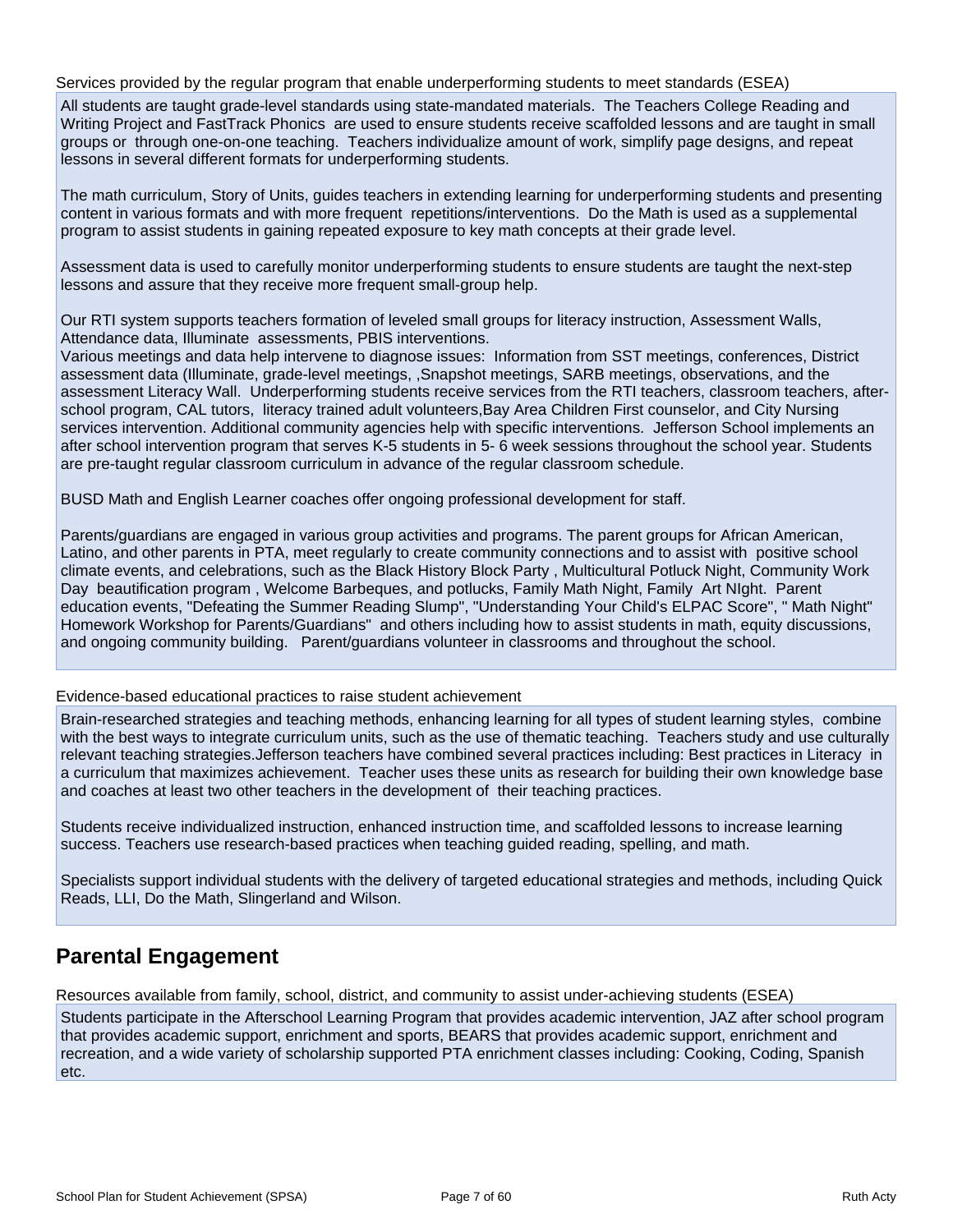Involvement of parents, community representatives, classroom teachers, other school personnel, and students in secondary schools, in the planning, implementation, and evaluation of ConApp programs (5 California Code of Regulations 3932)

Jefferson School's School Site Council fully participated in the planning, implementation and evaluation of consolidated application programs. The larger community actively participated in evaluation of Jefferson's programs throughout the school wide survey.

#### **Funding**

Services provided by categorical funds that enable underperforming students to meet standards (ESEA)

Funding is used for materials to support and increase the academic abilities of second language learners. English Learner staff development and mentoring are provided by a District-paid English Learner Coach

Data guides the work of the entire staff including the Reading Recovery/ Literacy Coach Teacher and Special education teachers (RTI Team) who instruct all in the techniques of in-class guided reading and literacy block curriculum. Three members of RTI teach one-on-one reading strategies to the lowest group of students in 1-5th grades. .

Underperforming students receive assistance from RTI teachers teachers and three Instructional Assistants. Their services are coordinated with the classroom teacher to target the same learning goals outlined in the student's Individual Education Plans and regular education plans.

The RTI coordinator implements all RTI services that enables low performing students to have greater access to needed supports so they can be successful meeting standards.

Fiscal support (EPC)

Fiscal school support is provided through the BUSD general fund, District and teacher/parent generated grants, parent fund raising, and State and Federal monies. In addition, the city BSEP funds support the school with educational materials, lower class sizes, a Librarian and books, enrichment programs, and physical improvements.

## **Stakeholder Involvement**

How, when, and with whom did the school consult as part of the planning process for this SPSA/Annual Review and Update?

### **Involvement Process for the SPSA and Annual Review and Update**

The School Site Committee (SSC) was established through an election process in early September and is comprised of parents/guardians, teachers, the principal and other staff. The SSC met to review data and the site plan monthly to ensure alignment and effective implementation with the Local Control and Accountability Plan and other federal, state, and local programs. Parents, staff and the principal attend the meetings and fully participate equitably in the development and oversight process. In addition, a school wide survey (58% respondents) was conducted and analysis considered in the development of the plan.

## **Resource Inequities**

Briefly identify and describe any resource inequities identified as a result of the required needs assessment, as applicable.

There are far more students identified as needing intervention support than there is capacity for in the allocated resources for Tier 2 and Tier 3 support. The school no longer receives Title I funding but still has a relatively high number of unduplicated students.

Time is a continued challenge. There are students who need multiple layers of support and it is difficult to find time within the school day to provide support

There are several barriers which may interfere with student achievement at our school. Attendance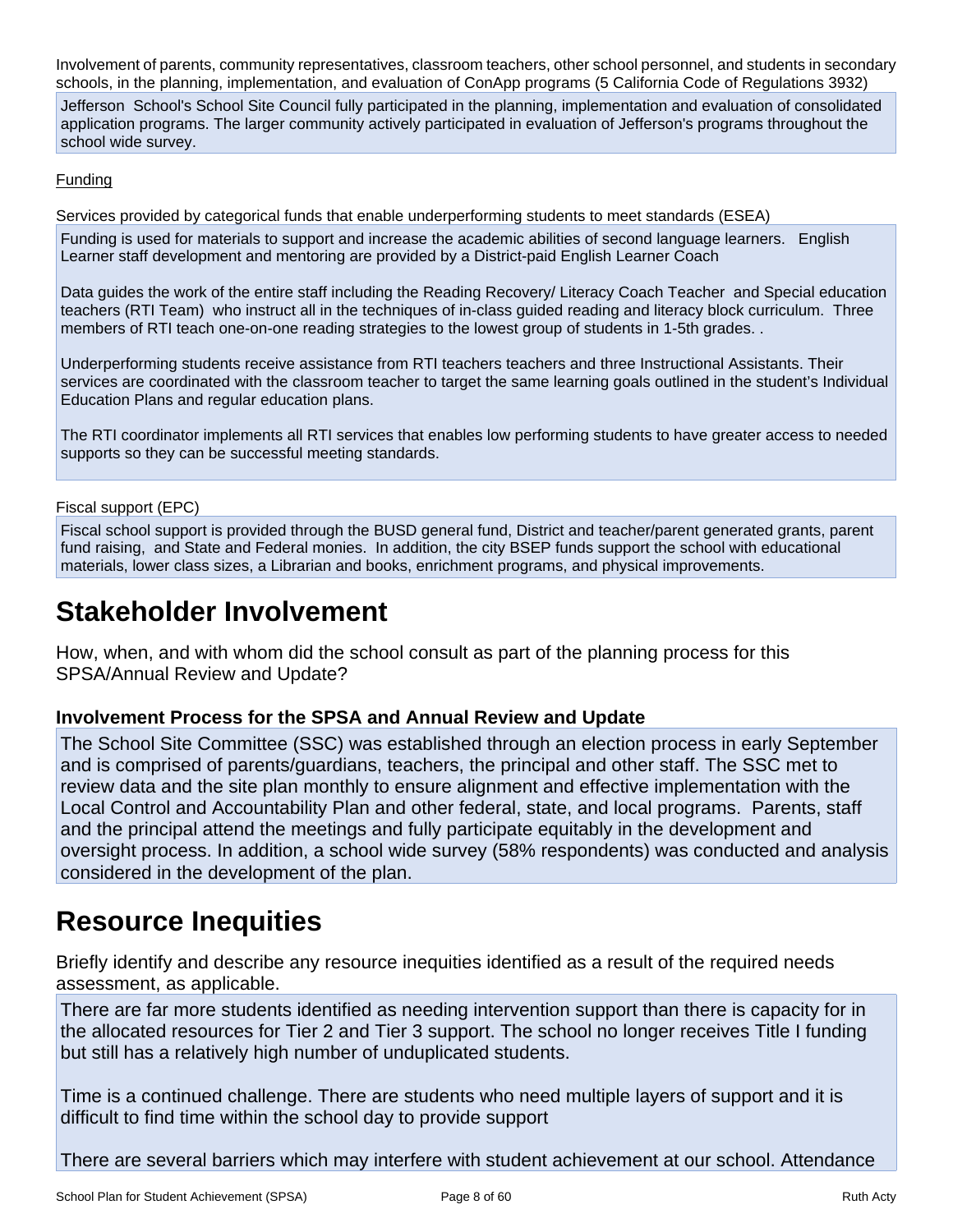problems and tardiness keep students out of school or with inconsistent participation in remedial programs. The school day is not of sufficient length to provide remedial support for the lowestachieving students.

Key Barriers:

- Tardies, inconsistent attendance, and lack of participation in extended day programs impact available instructional time for some students
- Behavioral, emotional, and social issues which impact student engagement or student achievement
- Lack of adequate instructional minutes to provide interventions for students below grade level
- Lack of funding for adequate math intervention
- Language barriers which impede the school's outreach to English Learners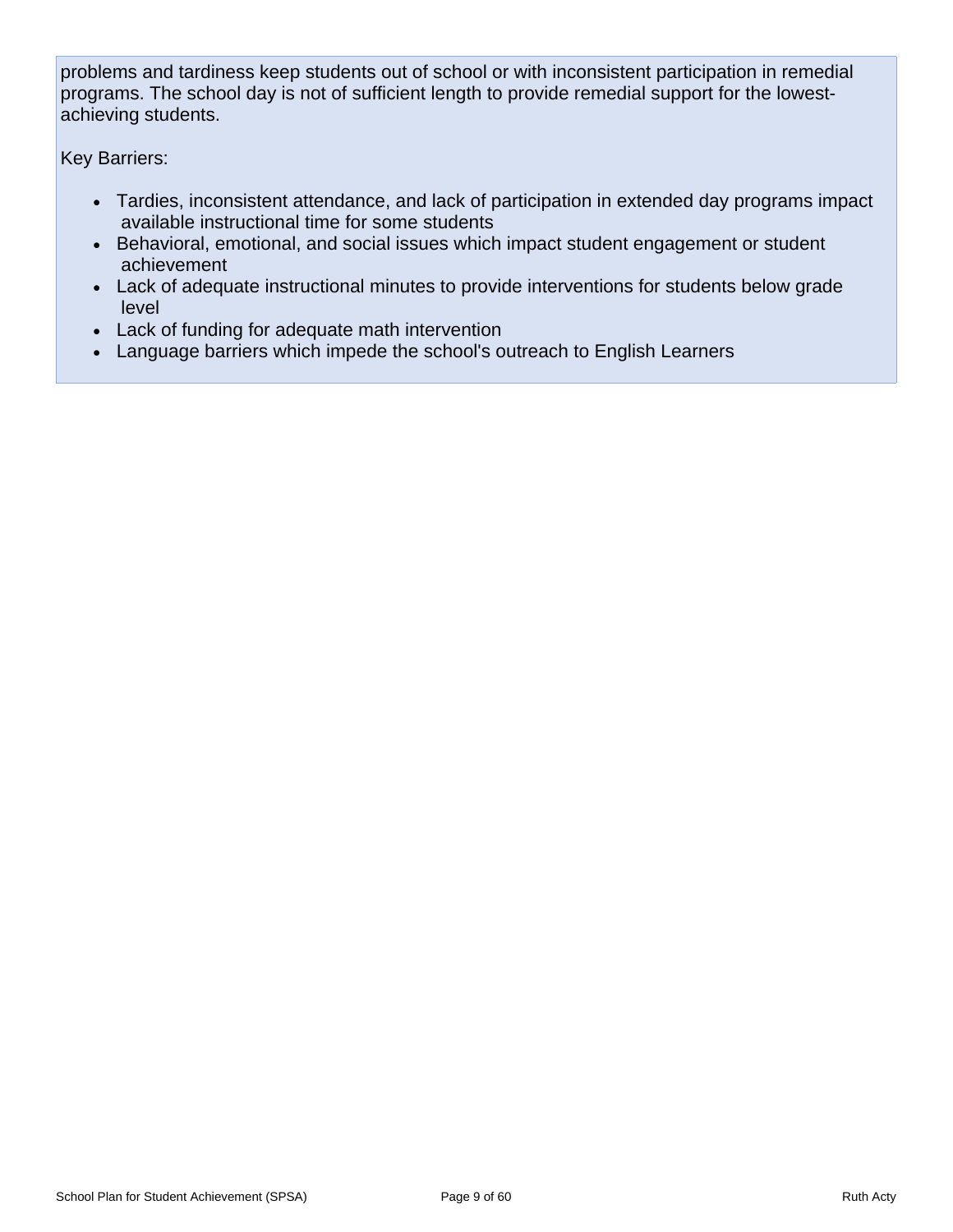## **Student Enrollment Enrollment By Student Group**

## **Student Enrollment Enrollment By Grade Level**

| <b>Student Enrollment by Grade Level</b> |       |                           |           |  |  |  |  |  |  |  |  |
|------------------------------------------|-------|---------------------------|-----------|--|--|--|--|--|--|--|--|
|                                          |       | <b>Number of Students</b> |           |  |  |  |  |  |  |  |  |
| Grade                                    | 18-19 | 19-20                     | $20 - 21$ |  |  |  |  |  |  |  |  |
| Kindergarten                             | 69    | 88                        | 69        |  |  |  |  |  |  |  |  |
| Grade 1                                  | 68    | 70                        | 66        |  |  |  |  |  |  |  |  |
| Grade 2                                  | 64    | 69                        | 67        |  |  |  |  |  |  |  |  |
| Grade3                                   | 77    | 64                        | 68        |  |  |  |  |  |  |  |  |
| Grade 4                                  | 78    | 74                        | 64        |  |  |  |  |  |  |  |  |
| Grade 5                                  | 45    | 78                        | 77        |  |  |  |  |  |  |  |  |
| <b>Total Enrollment</b>                  | 401   | 443                       | 411       |  |  |  |  |  |  |  |  |

#### **Conclusions based on this data:**

**1.** Enrollment by race has declined at almost every grade with the exception of 3rd grade.

**2.** While it was not included in this data, it should be noted that Jefferson now has a TK classroom.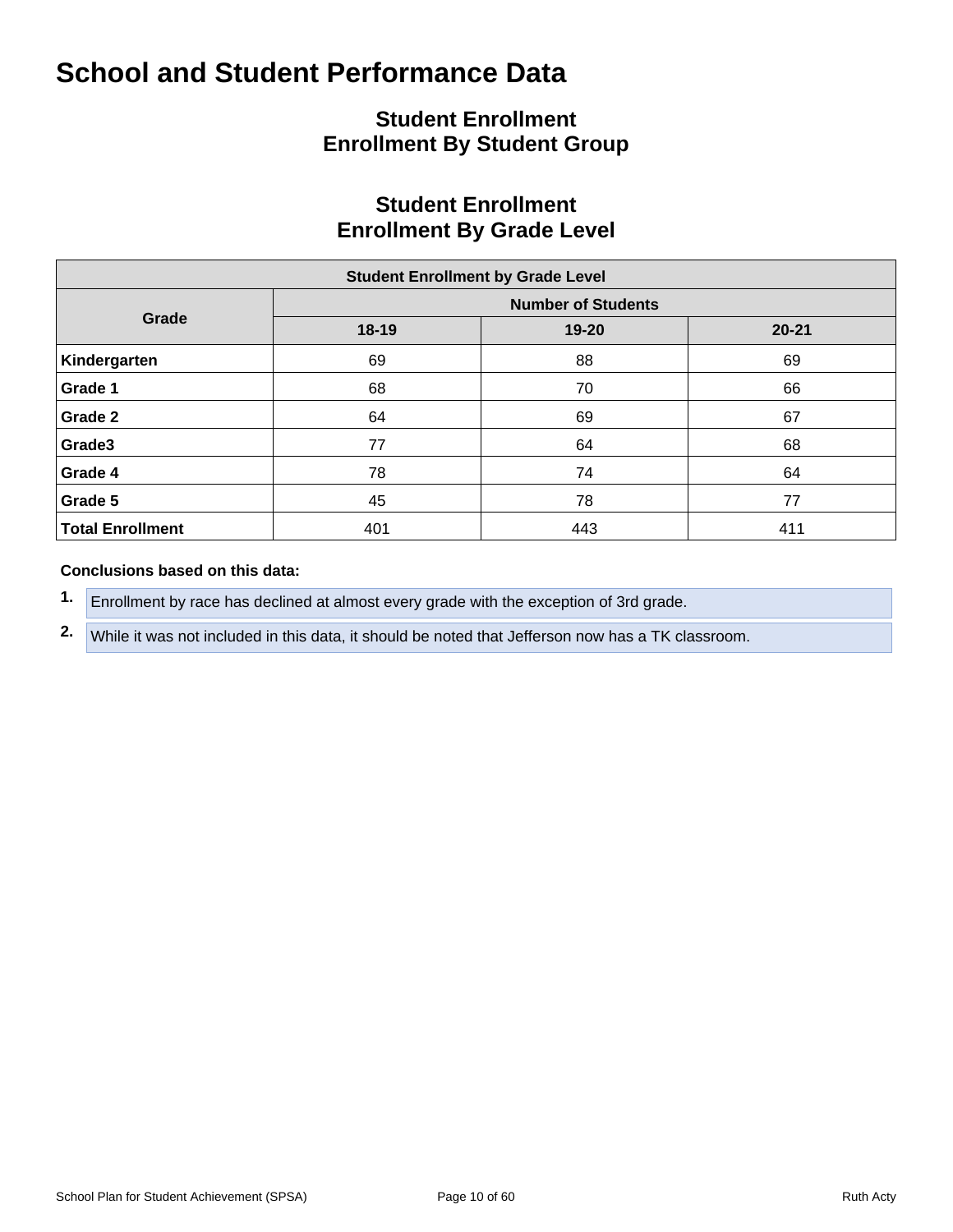## **Student Enrollment English Learner (EL) Enrollment**

| <b>English Learner (EL) Enrollment</b>               |         |                           |           |         |                            |           |  |  |  |  |  |
|------------------------------------------------------|---------|---------------------------|-----------|---------|----------------------------|-----------|--|--|--|--|--|
|                                                      |         | <b>Number of Students</b> |           |         | <b>Percent of Students</b> |           |  |  |  |  |  |
| <b>Student Group</b>                                 | $18-19$ | $19 - 20$                 | $20 - 21$ | $18-19$ | $19 - 20$                  | $20 - 21$ |  |  |  |  |  |
| <b>English Learners</b>                              | 30      | 32                        | 24        | 7.5%    | 7.2%                       | 5.8%      |  |  |  |  |  |
| <b>Fluent English Proficient (FEP)</b>               | 20      | 34                        | 27        | 5.0%    | 7.7%                       | 6.6%      |  |  |  |  |  |
| <b>Reclassified Fluent English Proficient (RFEP)</b> |         | 9                         | 3         | 2.6%    | 30.0%                      | 9.4%      |  |  |  |  |  |

#### **Conclusions based on this data:**

- **1.** English learners enrollment is declining with each year.
- **2.** Reclassification declined in between 2019-20 and 2020-2021.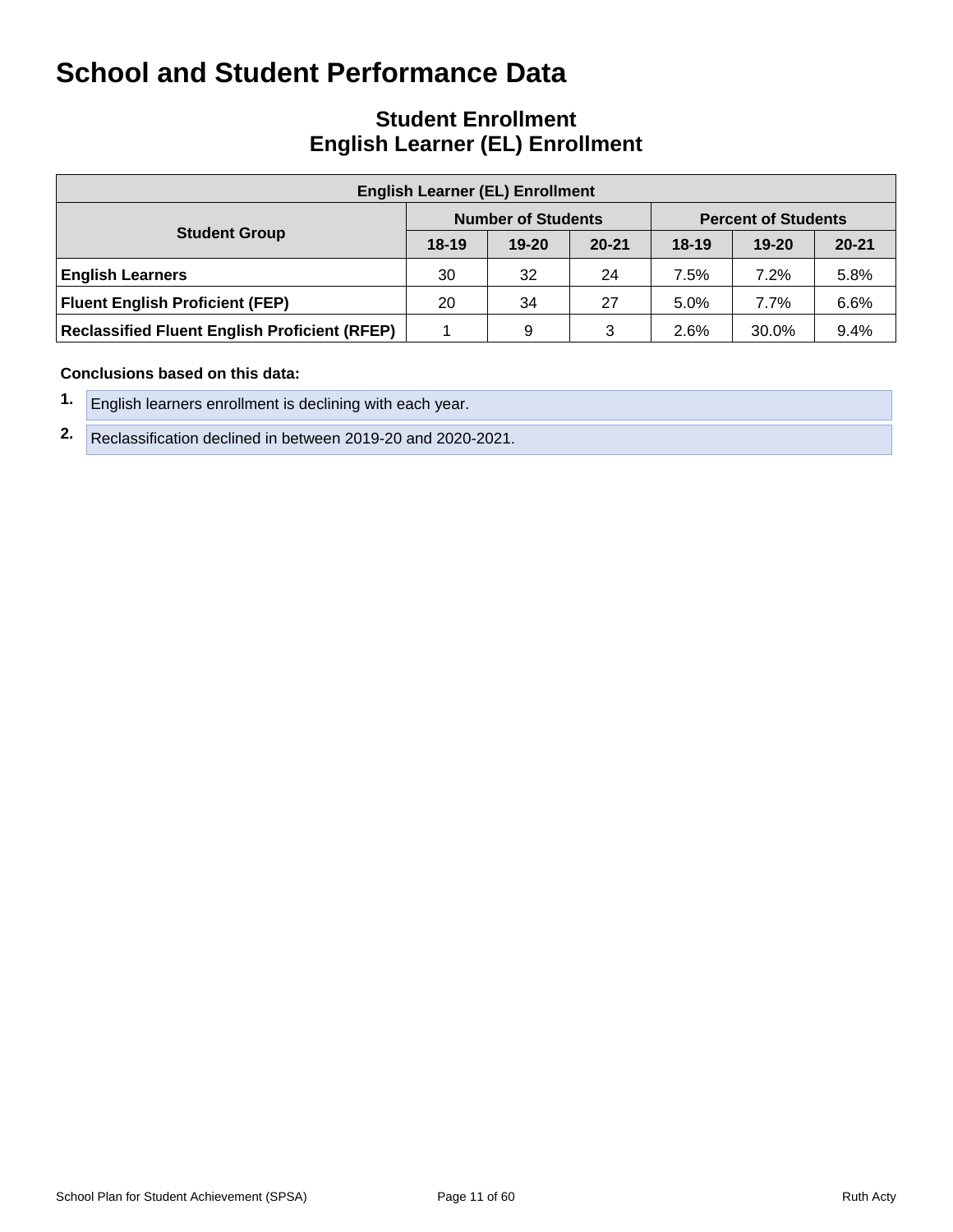## **CAASPP Results English Language Arts/Literacy (All Students)**

|                   | <b>Overall Participation for All Students</b> |                        |           |           |                      |           |                    |                        |           |           |           |           |  |  |
|-------------------|-----------------------------------------------|------------------------|-----------|-----------|----------------------|-----------|--------------------|------------------------|-----------|-----------|-----------|-----------|--|--|
| Grade             |                                               | # of Students Enrolled |           |           | # of Students Tested |           | # of Students with | % of Enrolled Students |           |           |           |           |  |  |
| Level             | $17 - 18$                                     | $18-19$                | $20 - 21$ | $17 - 18$ | $18 - 19$            | $20 - 21$ | $17 - 18$          | $18 - 19$              | $20 - 21$ | $17 - 18$ | $18 - 19$ | $20 - 21$ |  |  |
| Grade 3           | 84                                            | 76                     | 57        | 83        | 70                   | 0         | 83                 | 70                     | 0         | 98.8      | 92.1      | 0.0       |  |  |
| Grade 4           | 45                                            | 78                     | 56        | 44        | 76                   | $\Omega$  | 44                 | 76                     | 0         | 97.8      | 97.4      | 0.0       |  |  |
| Grade 5           | 70                                            | 50                     | 65        | 70        | 48                   | 0         | 70                 | 48                     | 0         | 100       | 96        | 0.0       |  |  |
| <b>All Grades</b> | 199                                           | 204                    | 178       | 197       | 194                  | 0         | 197                | 194                    | 0         | 99        | 95.1      | 0.0       |  |  |

The "% of Enrolled Students Tested" showing in this table is not the same as "Participation Rate" for federal accountability purposes.

#### 2019-20 Data:

Executive Order N-30-20 was issued which waived the assessment, accountability, and reporting requirements for the 2019-2020 school year, thus no data is available to report for this year.

|                   | <b>Overall Achievement for All Students</b> |                                                                                           |     |            |               |  |                |                 |  |                   |               |  |                |       |  |
|-------------------|---------------------------------------------|-------------------------------------------------------------------------------------------|-----|------------|---------------|--|----------------|-----------------|--|-------------------|---------------|--|----------------|-------|--|
| Grade             |                                             | <b>Mean Scale Score</b>                                                                   |     | % Standard |               |  | % Standard Met |                 |  | % Standard Nearly |               |  | % Standard Not |       |  |
| Level             |                                             | 17-18 18-19 20-21 17-18 18-19 20-21 17-18 18-19 20-21 17-18 18-19 20-21 17-18 18-19 20-21 |     |            |               |  |                |                 |  |                   |               |  |                |       |  |
| Grade 3           | 2463.                                       | 2488.                                                                                     |     |            | 43.37 54.29   |  |                | 25.30 22.86     |  |                   | 15.66   10.00 |  | 15.66          | 12.86 |  |
| Grade 4           |                                             | 2540. 2529.                                                                               |     |            | $50.00$ 52.63 |  |                | 38.64   18.42   |  | 9.09              | 17.11         |  | 2.27           | 11.84 |  |
| Grade 5           | 2560.                                       | 2573.                                                                                     |     |            | 40.00 47.92   |  |                | 40.00 37.50     |  | 8.57              | 10.42         |  | 11.43          | 4.17  |  |
| <b>All Grades</b> | N/A                                         | N/A                                                                                       | N/A |            | 43.65 52.06   |  |                | $33.50$   24.74 |  | 11.68             | 12.89         |  | 11.17          | 10.31 |  |

#### 2019-20 Data:

Executive Order N-30-20 was issued which waived the assessment, accountability, and reporting requirements for the 2019-2020 school year, thus no data is available to report for this year.

| Reading<br>Demonstrating understanding of literary and non-fictional texts |           |                  |           |           |                       |           |                  |           |           |  |  |  |  |
|----------------------------------------------------------------------------|-----------|------------------|-----------|-----------|-----------------------|-----------|------------------|-----------|-----------|--|--|--|--|
|                                                                            |           | % Above Standard |           |           | % At or Near Standard |           | % Below Standard |           |           |  |  |  |  |
| <b>Grade Level</b>                                                         | $17 - 18$ | $18 - 19$        | $20 - 21$ | $17 - 18$ | 18-19                 | $20 - 21$ | $17 - 18$        | $18 - 19$ | $20 - 21$ |  |  |  |  |
| Grade 3                                                                    | 43.37     | 57.14            |           | 43.37     | 31.43                 |           | 13.25            | 11.43     |           |  |  |  |  |
| Grade 4                                                                    | 43.18     | 50.00            |           | 52.27     | 36.84                 |           | 4.55             | 13.16     |           |  |  |  |  |
| Grade 5                                                                    | 44.29     | 56.25            |           | 48.57     | 35.42                 |           | 7.14             | 8.33      |           |  |  |  |  |
| <b>All Grades</b>                                                          | 43.65     | 54.12            |           | 47.21     | 34.54                 |           | 9.14             | 11.34     |           |  |  |  |  |

#### 2019-20 Data: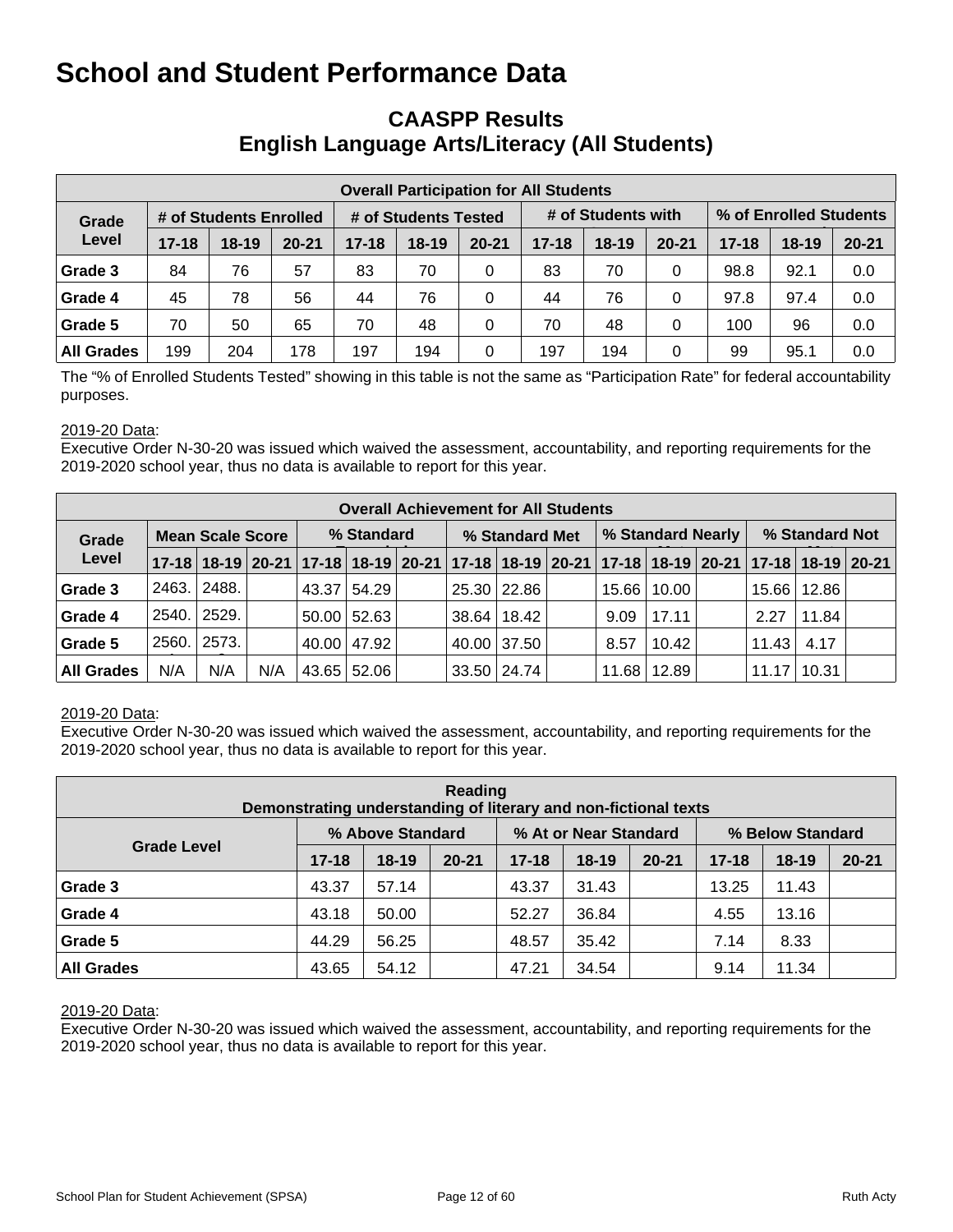| Writing<br>Producing clear and purposeful writing |           |                  |           |           |                       |           |                  |           |           |  |  |  |  |
|---------------------------------------------------|-----------|------------------|-----------|-----------|-----------------------|-----------|------------------|-----------|-----------|--|--|--|--|
|                                                   |           | % Above Standard |           |           | % At or Near Standard |           | % Below Standard |           |           |  |  |  |  |
| <b>Grade Level</b>                                | $17 - 18$ | $18 - 19$        | $20 - 21$ | $17 - 18$ | $18 - 19$             | $20 - 21$ | $17 - 18$        | $18 - 19$ | $20 - 21$ |  |  |  |  |
| Grade 3                                           | 42.17     | 44.29            |           | 38.55     | 42.86                 |           | 19.28            | 12.86     |           |  |  |  |  |
| Grade 4                                           | 54.55     | 40.79            |           | 40.91     | 55.26                 |           | 4.55             | 3.95      |           |  |  |  |  |
| Grade 5                                           | 58.57     | 43.75            |           | 30.00     | 47.92                 |           | 11.43            | 8.33      |           |  |  |  |  |
| <b>All Grades</b>                                 | 50.76     | 42.78            |           | 36.04     | 48.97                 |           | 13.20            | 8.25      |           |  |  |  |  |

Executive Order N-30-20 was issued which waived the assessment, accountability, and reporting requirements for the 2019-2020 school year, thus no data is available to report for this year.

| Listening<br>Demonstrating effective communication skills |           |                  |           |           |                       |           |                  |         |           |  |  |  |  |
|-----------------------------------------------------------|-----------|------------------|-----------|-----------|-----------------------|-----------|------------------|---------|-----------|--|--|--|--|
|                                                           |           | % Above Standard |           |           | % At or Near Standard |           | % Below Standard |         |           |  |  |  |  |
| <b>Grade Level</b>                                        | $17 - 18$ | $18-19$          | $20 - 21$ | $17 - 18$ | $18 - 19$             | $20 - 21$ | $17 - 18$        | $18-19$ | $20 - 21$ |  |  |  |  |
| Grade 3                                                   | 27.71     | 38.57            |           | 65.06     | 47.14                 |           | 7.23             | 14.29   |           |  |  |  |  |
| Grade 4                                                   | 36.36     | 40.79            |           | 59.09     | 51.32                 |           | 4.55             | 7.89    |           |  |  |  |  |
| Grade 5                                                   | 27.14     | 43.75            |           | 65.71     | 47.92                 |           | 7.14             | 8.33    |           |  |  |  |  |
| <b>All Grades</b>                                         | 29.44     | 40.72            |           | 63.96     | 48.97                 |           | 6.60             | 10.31   |           |  |  |  |  |

#### 2019-20 Data:

Executive Order N-30-20 was issued which waived the assessment, accountability, and reporting requirements for the 2019-2020 school year, thus no data is available to report for this year.

| <b>Research/Inquiry</b><br>Investigating, analyzing, and presenting information |           |                  |           |           |                       |           |                  |           |           |  |  |  |  |
|---------------------------------------------------------------------------------|-----------|------------------|-----------|-----------|-----------------------|-----------|------------------|-----------|-----------|--|--|--|--|
|                                                                                 |           | % Above Standard |           |           | % At or Near Standard |           | % Below Standard |           |           |  |  |  |  |
| <b>Grade Level</b>                                                              | $17 - 18$ | $18-19$          | $20 - 21$ | $17 - 18$ | $18 - 19$             | $20 - 21$ | $17 - 18$        | $18 - 19$ | $20 - 21$ |  |  |  |  |
| Grade 3                                                                         | 44.58     | 47.14            |           | 43.37     | 44.29                 |           | 12.05            | 8.57      |           |  |  |  |  |
| Grade 4                                                                         | 54.55     | 40.79            |           | 43.18     | 46.05                 |           | 2.27             | 13.16     |           |  |  |  |  |
| Grade 5                                                                         | 41.43     | 47.92            |           | 45.71     | 47.92                 |           | 12.86            | 4.17      |           |  |  |  |  |
| <b>All Grades</b><br>44.85<br>44.16<br>45.88<br>9.28<br>45.69<br>10.15          |           |                  |           |           |                       |           |                  |           |           |  |  |  |  |

#### 2019-20 Data:

Executive Order N-30-20 was issued which waived the assessment, accountability, and reporting requirements for the 2019-2020 school year, thus no data is available to report for this year.

#### **Conclusions based on this data:**

- **1.** Jefferson has a high rate of participation on the state assessment.
- **2.** The 3rd grade overall score declined by 8 percentage points in the standard not met category..
- **3.** The 4th grade overall score increased by 7 percentage points in the standard not met category.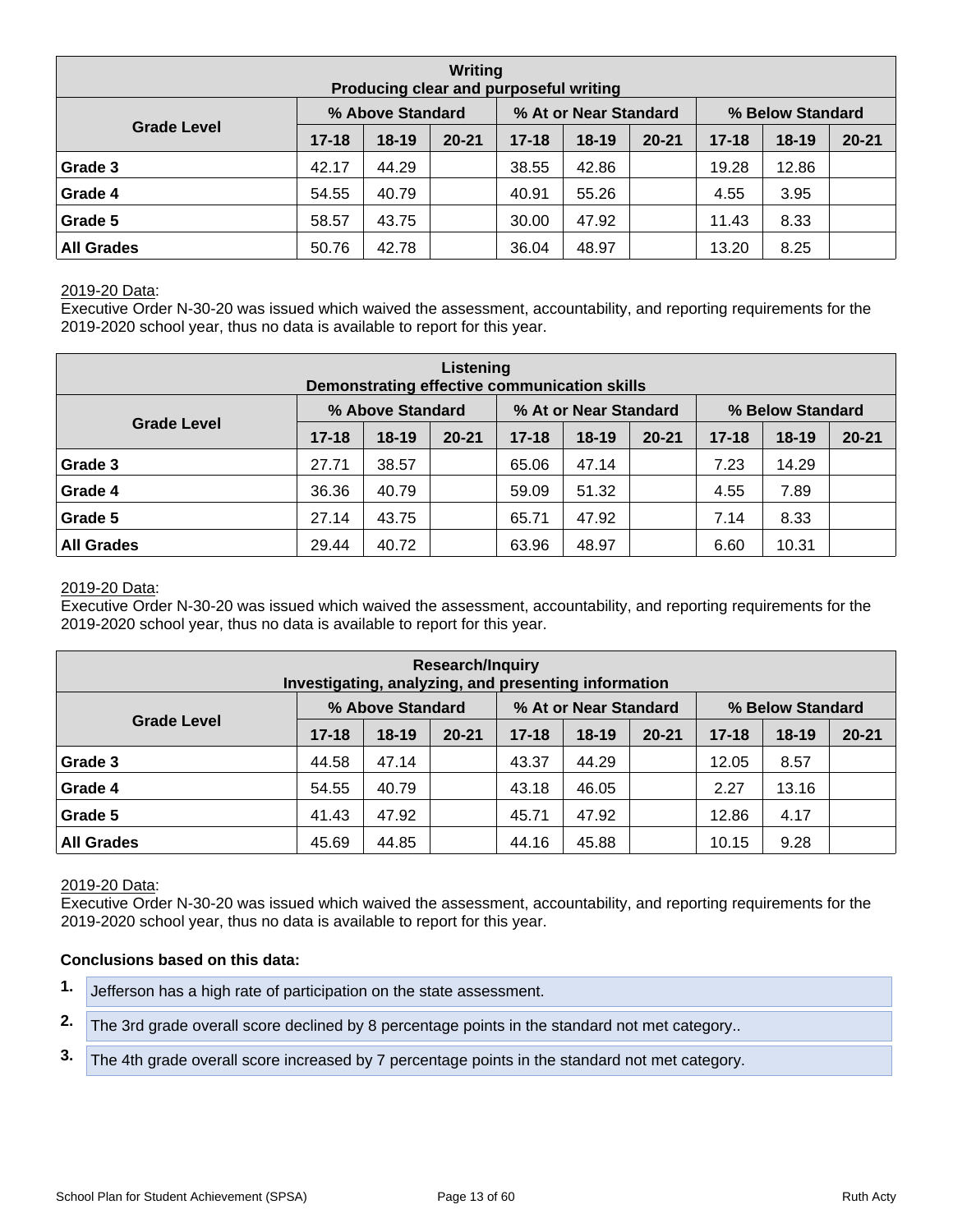## **CAASPP Results Mathematics (All Students)**

|                   | <b>Overall Participation for All Students</b> |                        |           |           |                      |           |           |                    |           |           |                        |           |  |  |
|-------------------|-----------------------------------------------|------------------------|-----------|-----------|----------------------|-----------|-----------|--------------------|-----------|-----------|------------------------|-----------|--|--|
| Grade             |                                               | # of Students Enrolled |           |           | # of Students Tested |           |           | # of Students with |           |           | % of Enrolled Students |           |  |  |
| Level             | $17 - 18$                                     | $18-19$                | $20 - 21$ | $17 - 18$ | $18 - 19$            | $20 - 21$ | $17 - 18$ | $18-19$            | $20 - 21$ | $17 - 18$ | $18-19$                | $20 - 21$ |  |  |
| Grade 3           | 84                                            | 76                     | 57        | 83        | 70                   | 0         | 83        | 70                 | 0         | 98.8      | 92.1                   | 0.0       |  |  |
| Grade 4           | 45                                            | 78                     | 56        | 44        | 76                   | 0         | 44        | 76                 | 0         | 97.8      | 97.4                   | 0.0       |  |  |
| Grade 5           | 70                                            | 50                     | 65        | 70        | 48                   | 0         | 70        | 48                 | 0         | 100       | 96                     | 0.0       |  |  |
| <b>All Grades</b> | 199                                           | 204                    | 178       | 197       | 194                  | 0         | 197       | 194                | 0         | 99        | 95.1                   | 0.0       |  |  |

\* The "% of Enrolled Students Tested" showing in this table is not the same as "Participation Rate" for federal accountability purposes.

#### 2019-20 Data:

Executive Order N-30-20 was issued which waived the assessment, accountability, and reporting requirements for the 2019-2020 school year, thus no data is available to report for this year.

|                                  | <b>Overall Achievement for All Students</b> |       |     |             |               |  |                |             |  |                   |               |  |                |                                                                                           |  |
|----------------------------------|---------------------------------------------|-------|-----|-------------|---------------|--|----------------|-------------|--|-------------------|---------------|--|----------------|-------------------------------------------------------------------------------------------|--|
| <b>Mean Scale Score</b><br>Grade |                                             |       |     |             | % Standard    |  | % Standard Met |             |  | % Standard Nearly |               |  | % Standard Not |                                                                                           |  |
| Level                            |                                             |       |     |             |               |  |                |             |  |                   |               |  |                | 17-18 18-19 20-21 17-18 18-19 20-21 17-18 18-19 20-21 17-18 18-19 20-21 17-18 18-19 20-21 |  |
| Grade 3                          | 2492.                                       | 2477. |     |             | 54.22   44.29 |  |                | 26.51 21.43 |  | 8.43              | 17.14         |  |                | $10.84$   17.14                                                                           |  |
| Grade 4                          | 2528.1                                      | 2543. |     |             | 38.64 53.95   |  |                | 34.09 27.63 |  | 20.45             | 9.21          |  | 6.82           | 9.21                                                                                      |  |
| Grade 5                          | 2560.                                       | 2564. |     |             | 54.29 43.75   |  |                | 15.71 20.83 |  |                   | 18.57 31.25   |  | 11.43          | 4.17                                                                                      |  |
| <b>All Grades</b>                | N/A                                         | N/A   | N/A | 50.76 47.94 |               |  | 24.37 23.71    |             |  |                   | 14.72   17.53 |  | 10.15          | 10.82                                                                                     |  |

#### 2019-20 Data:

Executive Order N-30-20 was issued which waived the assessment, accountability, and reporting requirements for the 2019-2020 school year, thus no data is available to report for this year.

| <b>Concepts &amp; Procedures</b><br>Applying mathematical concepts and procedures |           |                  |           |           |                       |           |                  |           |           |  |  |  |  |
|-----------------------------------------------------------------------------------|-----------|------------------|-----------|-----------|-----------------------|-----------|------------------|-----------|-----------|--|--|--|--|
|                                                                                   |           | % Above Standard |           |           | % At or Near Standard |           | % Below Standard |           |           |  |  |  |  |
| <b>Grade Level</b>                                                                | $17 - 18$ | $18-19$          | $20 - 21$ | $17 - 18$ | $18 - 19$             | $20 - 21$ | $17 - 18$        | $18 - 19$ | $20 - 21$ |  |  |  |  |
| Grade 3                                                                           | 67.47     | 48.57            |           | 19.28     | 32.86                 |           | 13.25            | 18.57     |           |  |  |  |  |
| Grade 4                                                                           | 50.00     | 72.37            |           | 36.36     | 15.79                 |           | 13.64            | 11.84     |           |  |  |  |  |
| Grade 5                                                                           | 57.14     | 47.92            |           | 28.57     | 33.33                 |           | 14.29            | 18.75     |           |  |  |  |  |
| <b>All Grades</b>                                                                 | 59.90     | 57.73            |           | 26.40     | 26.29                 |           | 13.71            | 15.98     |           |  |  |  |  |

#### 2019-20 Data: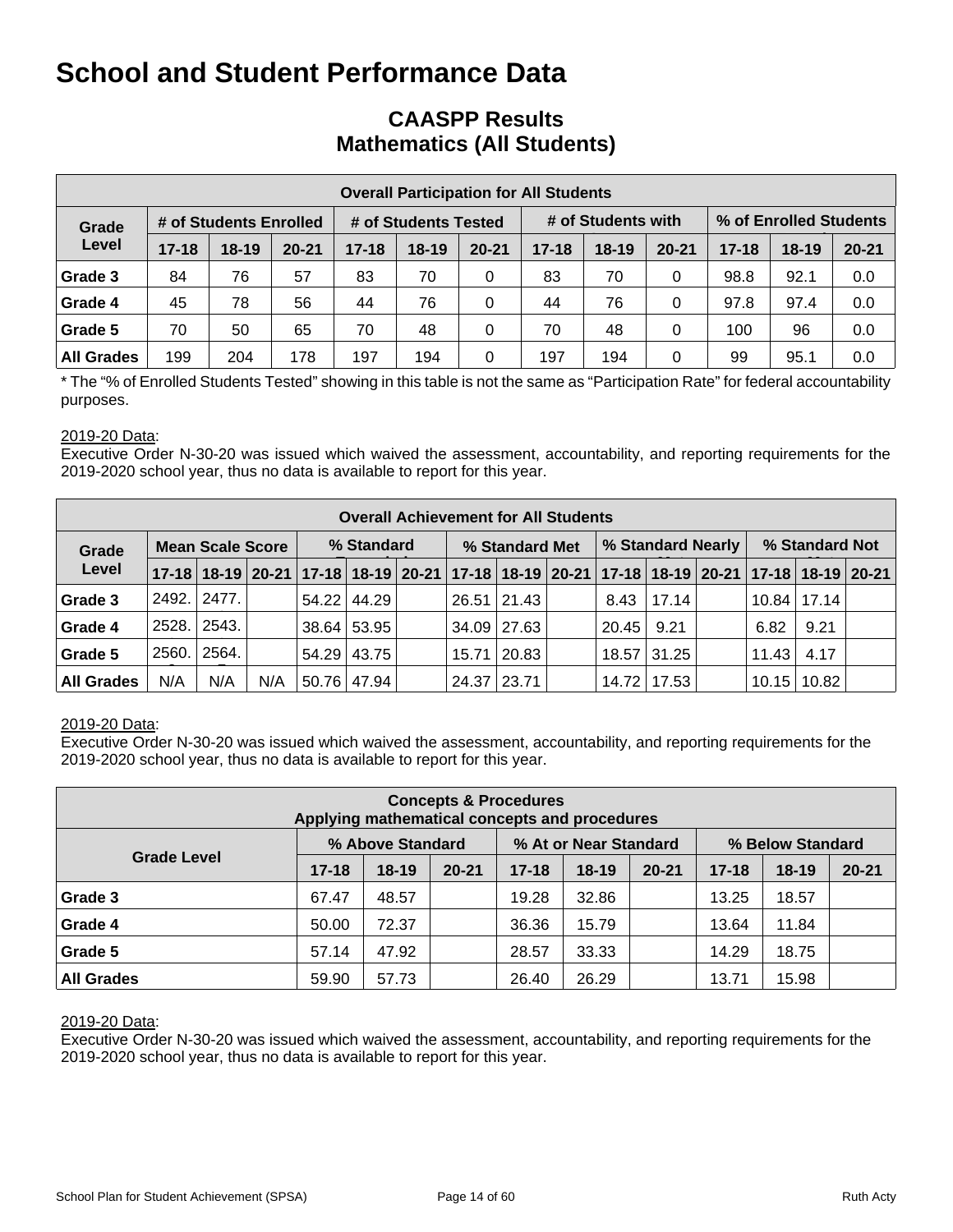| <b>Problem Solving &amp; Modeling/Data Analysis</b><br>Using appropriate tools and strategies to solve real world and mathematical problems |           |                  |           |           |                       |           |           |                  |           |  |  |  |
|---------------------------------------------------------------------------------------------------------------------------------------------|-----------|------------------|-----------|-----------|-----------------------|-----------|-----------|------------------|-----------|--|--|--|
|                                                                                                                                             |           | % Above Standard |           |           | % At or Near Standard |           |           | % Below Standard |           |  |  |  |
| <b>Grade Level</b>                                                                                                                          | $17 - 18$ | $18-19$          | $20 - 21$ | $17 - 18$ | $18 - 19$             | $20 - 21$ | $17 - 18$ | $18 - 19$        | $20 - 21$ |  |  |  |
| Grade 3                                                                                                                                     | 55.42     | 47.14            |           | 34.94     | 45.71                 |           | 9.64      | 7.14             |           |  |  |  |
| Grade 4                                                                                                                                     | 52.27     | 57.89            |           | 36.36     | 31.58                 |           | 11.36     | 10.53            |           |  |  |  |
| Grade 5                                                                                                                                     | 50.00     | 39.58            |           | 32.86     | 54.17                 |           | 17.14     | 6.25             |           |  |  |  |
| <b>All Grades</b>                                                                                                                           | 52.79     | 49.48            |           | 34.52     | 42.27                 |           | 12.69     | 8.25             |           |  |  |  |

Executive Order N-30-20 was issued which waived the assessment, accountability, and reporting requirements for the 2019-2020 school year, thus no data is available to report for this year.

| <b>Communicating Reasoning</b><br>Demonstrating ability to support mathematical conclusions |           |                  |           |           |                       |           |           |                  |           |  |  |
|---------------------------------------------------------------------------------------------|-----------|------------------|-----------|-----------|-----------------------|-----------|-----------|------------------|-----------|--|--|
|                                                                                             |           | % Above Standard |           |           | % At or Near Standard |           |           | % Below Standard |           |  |  |
| <b>Grade Level</b>                                                                          | $17 - 18$ | $18 - 19$        | $20 - 21$ | $17 - 18$ | 18-19                 | $20 - 21$ | $17 - 18$ | $18 - 19$        | $20 - 21$ |  |  |
| Grade 3                                                                                     | 65.06     | 48.57            |           | 24.10     | 41.43                 |           | 10.84     | 10.00            |           |  |  |
| Grade 4                                                                                     | 47.73     | 60.53            |           | 40.91     | 31.58                 |           | 11.36     | 7.89             |           |  |  |
| Grade 5                                                                                     | 42.86     | 33.33            |           | 44.29     | 60.42                 |           | 12.86     | 6.25             |           |  |  |
| <b>All Grades</b>                                                                           | 53.30     | 49.48            |           | 35.03     | 42.27                 |           | 11.68     | 8.25             |           |  |  |

#### 2019-20 Data:

Executive Order N-30-20 was issued which waived the assessment, accountability, and reporting requirements for the 2019-2020 school year, thus no data is available to report for this year.

#### **Conclusions based on this data:**

- **1.** 65% in 3rd, 82% in 4th and 65% in 5th met or exceeded standards on overall math SBA scores for last year.
- **2.** Jefferson has strong overall test participation.
- **3.** Math scores declined for the 5th grade grade cohort.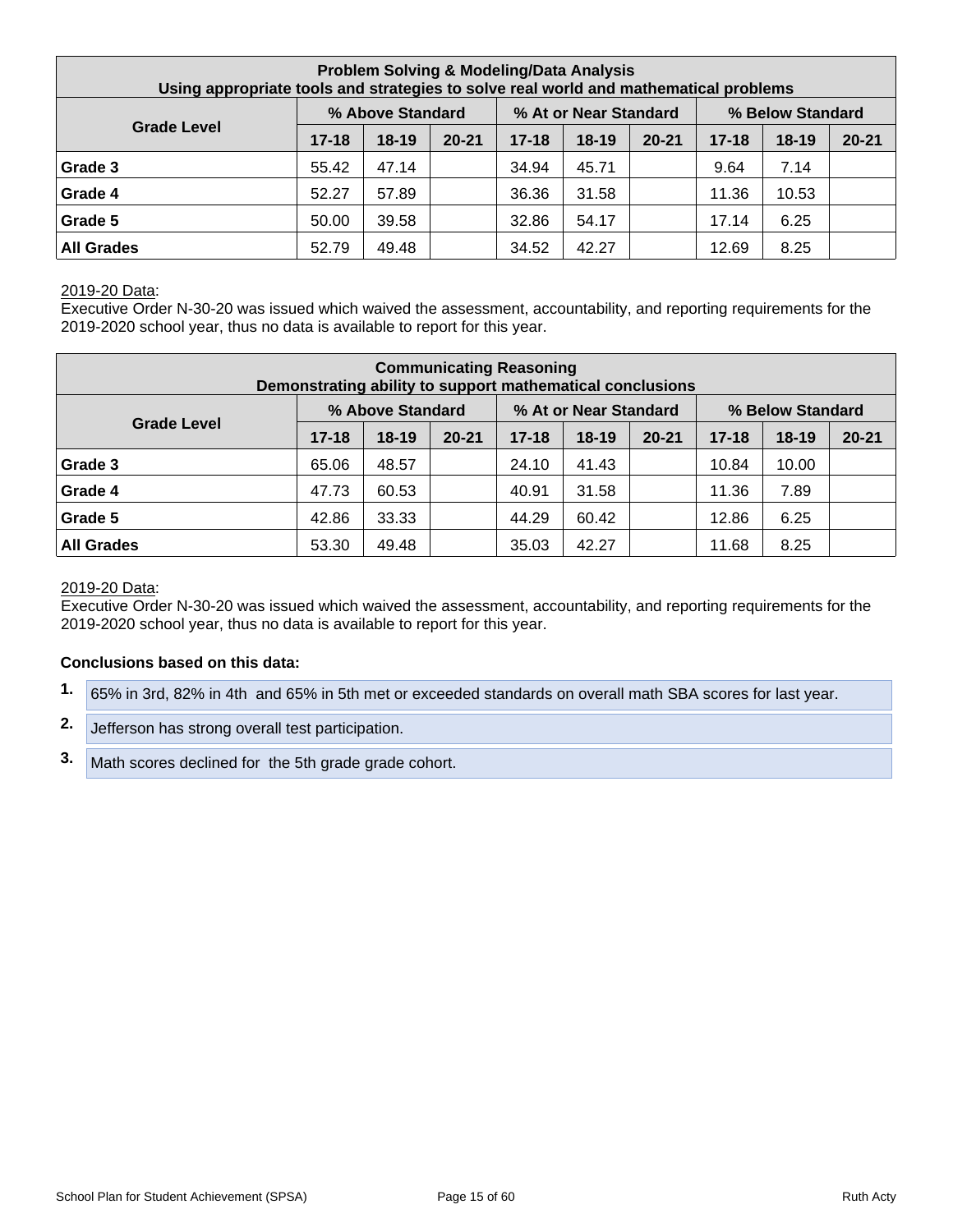## **ELPAC Results**

| <b>ELPAC Summative Assessment Data</b><br>Number of Students and Mean Scale Scores for All Students |                         |           |           |           |                      |           |           |                         |           |                                     |           |           |  |
|-----------------------------------------------------------------------------------------------------|-------------------------|-----------|-----------|-----------|----------------------|-----------|-----------|-------------------------|-----------|-------------------------------------|-----------|-----------|--|
| Grade                                                                                               | <b>Overall</b><br>Level |           |           |           | <b>Oral Language</b> |           |           | <b>Written Language</b> |           | Number of<br><b>Students Tested</b> |           |           |  |
|                                                                                                     | $17 - 18$               | $18 - 19$ | $20 - 21$ | $17 - 18$ | 18-19                | $20 - 21$ | $17 - 18$ | $18-19$                 | $20 - 21$ | $17 - 18$                           | $18 - 19$ | $20 - 21$ |  |
| K                                                                                                   | $\star$                 | $\star$   | $\star$   | $\star$   | $\star$              | $\star$   | $\star$   | $\star$                 | $\star$   | $\star$                             | $\star$   | 6         |  |
| 1                                                                                                   | $\star$                 | $\star$   | $\star$   | $\star$   | $\star$              | $\star$   | $\star$   | $\star$                 | $\star$   | $\star$                             | 5         | 4         |  |
| $\mathbf{2}$                                                                                        | 1511.0                  | $\star$   | $\star$   | 1529.0    | $\star$              | $\star$   | 1492.4    | $\star$                 | $\star$   | 11                                  | 6         | $\star$   |  |
| 3                                                                                                   | $\star$                 | $\star$   | $\star$   | $\star$   | $\star$              | $\star$   | $\star$   | $\star$                 | $\star$   | $\star$                             | 6         | 5         |  |
| $\boldsymbol{4}$                                                                                    | $\star$                 | $\star$   | $\star$   | $\star$   | $\star$              | $\star$   | $\star$   | $\star$                 | $\star$   | $\star$                             | 5         | 6         |  |
| $5\phantom{1}$                                                                                      | $\star$                 |           | $\star$   | $\star$   |                      | $\star$   | $\star$   |                         | $\star$   | $\star$                             |           | 4         |  |
| <b>All Grades</b>                                                                                   |                         |           |           |           |                      |           |           |                         |           | 36                                  | 24        | 28        |  |

#### 2019-20 Data:

Executive Order N-30-20 was issued which waived the assessment, accountability, and reporting requirements for the 2019-2020 school year, thus no data is available to report for this year.

| <b>Overall Language</b><br>Percentage of Students at Each Performance Level for All Students |           |         |               |           |           |         |         |                           |         |                                    |         |                 |           |           |           |
|----------------------------------------------------------------------------------------------|-----------|---------|---------------|-----------|-----------|---------|---------|---------------------------|---------|------------------------------------|---------|-----------------|-----------|-----------|-----------|
| Level 4<br>Level 3<br>Level 2<br>Level 1<br>Grade<br>Level                                   |           |         |               |           |           |         |         |                           |         | <b>Total Number</b><br>of Students |         |                 |           |           |           |
|                                                                                              | $17 - 18$ |         | $18-19$ 20-21 | $17 - 18$ | $18 - 19$ | 20-21   |         | $17 - 18$ 18 - 19 20 - 21 |         | $17 - 18$                          |         | $18-19$   20-21 | $17 - 18$ | $18 - 19$ | $ 20-21 $ |
| K                                                                                            | $\star$   | $\star$ | $\star$       | $\star$   | $\star$   | $\star$ |         | $\star$                   | $\star$ |                                    | $\star$ | $\star$         | $\star$   | $\star$   | $\star$   |
| 1                                                                                            | $\star$   | $\star$ | $\star$       |           | $\star$   | $\star$ |         | $\star$                   | $\star$ | $\star$                            | $\star$ | $\star$         | $\star$   | $\star$   | $\star$   |
| $\mathbf{2}$                                                                                 | $\star$   | $\star$ | $\star$       | $\star$   | $\star$   | $\star$ |         | $\star$                   | $\star$ | $\star$                            | $\star$ | $\star$         | 11        | $\star$   | $\star$   |
| 3                                                                                            | $\star$   | $\star$ | $\star$       | $\star$   | $\star$   | $\star$ | $\star$ | $\star$                   | $\star$ | $\star$                            | $\star$ | $\star$         | $\star$   | $\star$   | $\star$   |
| 4                                                                                            | $\star$   | $\star$ | $\star$       |           | $\star$   | $\star$ |         | $\star$                   | $\star$ |                                    | $\star$ | $\star$         | $\star$   | $\star$   | $\star$   |
| <b>All Grades</b>                                                                            | 52.78     | 8.33    | 32.14         | 30.56     | 58.33     | 35.71   | $\star$ | 20.83                     | 21.43   | $\star$                            | 12.50   | 10.71           | 36        | 24        | 28        |

#### 2019-20 Data: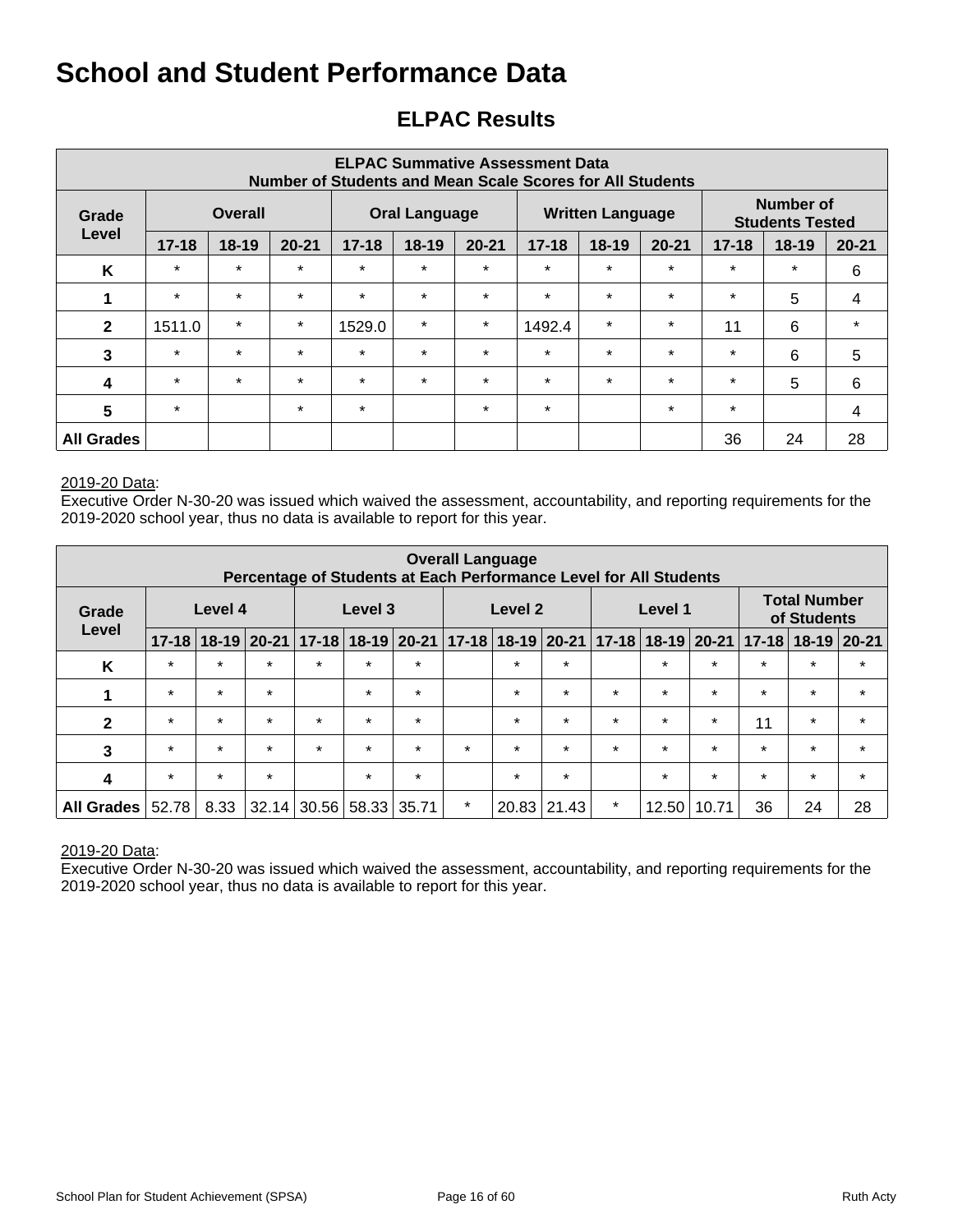| <b>Oral Language</b><br>Percentage of Students at Each Performance Level for All Students |           |         |                 |           |         |               |         |                       |         |           |                                               |             |         |                           |         |
|-------------------------------------------------------------------------------------------|-----------|---------|-----------------|-----------|---------|---------------|---------|-----------------------|---------|-----------|-----------------------------------------------|-------------|---------|---------------------------|---------|
| Grade                                                                                     |           | Level 4 |                 |           | Level 3 |               |         | Level 2               |         |           | <b>Total Number</b><br>Level 1<br>of Students |             |         |                           |         |
| Level                                                                                     | $17 - 18$ |         | $18-19$   20-21 | $17 - 18$ |         | $18-19$ 20-21 |         | $17 - 18$ 18-19 20-21 |         | $17 - 18$ |                                               | 18-19 20-21 |         | $17 - 18$   18-19   20-21 |         |
| Κ                                                                                         | $\star$   | $\star$ | $\star$         | $\star$   | $\star$ | $\star$       |         | $\star$               | $\star$ |           | $\star$                                       | $\star$     | $\star$ | $\star$                   | $\star$ |
| 1                                                                                         | $\star$   | $\star$ | $\star$         |           | $\star$ | $\star$       | $\star$ | $\star$               | $\star$ |           | $\star$                                       | $\star$     | $\star$ | $\star$                   | $\star$ |
| $\mathbf{2}$                                                                              | $\star$   | $\star$ | $\star$         | $\star$   | $\star$ | $\star$       | $\star$ | $\star$               | $\star$ | $\star$   | $\star$                                       | $\star$     | 11      | $\star$                   | $\star$ |
| 3                                                                                         | $\star$   | $\star$ | $\star$         | $\star$   | $\star$ | $\star$       | $\star$ | $\star$               | $\star$ | $\star$   | $\star$                                       | $\star$     | $\star$ | $\star$                   | $\star$ |
| 4                                                                                         | $\star$   | $\star$ | $\star$         |           | $\star$ | $\star$       |         | $\star$               | $\star$ |           | $\star$                                       | $\star$     | $\star$ | $\star$                   | $\star$ |
| <b>All Grades</b>                                                                         | 61.11     | 41.67   | 50.00           | $\star$   | 45.83   | 32.14         | $\star$ | 8.33                  | 10.71   | $\star$   | 4.17                                          | 7.14        | 36      | 24                        | 28      |

Executive Order N-30-20 was issued which waived the assessment, accountability, and reporting requirements for the 2019-2020 school year, thus no data is available to report for this year.

| <b>Written Language</b><br>Percentage of Students at Each Performance Level for All Students |           |         |               |                    |           |           |         |                     |         |         |                       |                 |           |                                    |           |
|----------------------------------------------------------------------------------------------|-----------|---------|---------------|--------------------|-----------|-----------|---------|---------------------|---------|---------|-----------------------|-----------------|-----------|------------------------------------|-----------|
| Grade                                                                                        |           | Level 4 |               | Level 3<br>Level 2 |           |           |         |                     |         |         | Level 1               |                 |           | <b>Total Number</b><br>of Students |           |
| Level                                                                                        | $17 - 18$ |         | $18-19$ 20-21 | $17 - 18$          | $18 - 19$ | $20 - 21$ |         | $17-18$ 18-19 20-21 |         |         | 17-18   18-19   20-21 |                 | $17 - 18$ | $18-19$                            | $20 - 21$ |
| K                                                                                            | $\star$   | $\star$ | $\star$       | $\star$            | $\star$   | $\star$   | $\star$ | $\star$             | $\star$ |         | $\star$               | $\star$         | $\star$   | $\star$                            | $\star$   |
|                                                                                              | $\star$   | $\star$ | $\star$       | $\star$            | $\star$   | $\star$   | $\star$ | $\star$             | $\star$ | $\star$ | $\star$               | $\star$         | $\star$   | $\star$                            | $\star$   |
| $\mathbf{2}$                                                                                 | $\star$   | $\star$ | $\star$       | $\star$            | $\star$   | $\star$   | $\star$ | $\star$             | $\star$ | $\star$ | $\star$               | $\star$         | 11        | $\star$                            | $\star$   |
| 3                                                                                            | $\star$   | $\star$ | $\star$       |                    | $\star$   | $\star$   | $\star$ | $\star$             | $\star$ | $\star$ | $\star$               | $\star$         | $\star$   | $\star$                            | $\star$   |
| 4                                                                                            | $\star$   | $\star$ | $\star$       |                    | $\star$   | $\star$   |         | $\star$             | $\star$ |         | $\star$               | $\star$         | $\star$   | $\star$                            | $\star$   |
| 5                                                                                            | $\star$   |         | $\star$       | $\star$            |           | $\star$   |         |                     | $\star$ |         |                       | $\star$         | $\star$   |                                    | $\star$   |
| <b>All Grades</b>                                                                            | 38.89     | 0.00    | 17.86         | $\star$            | 37.50     | 28.57     | $\star$ | 41.67               | 32.14   | $\star$ |                       | $20.83$   21.43 | 36        | 24                                 | 28        |

#### 2019-20 Data: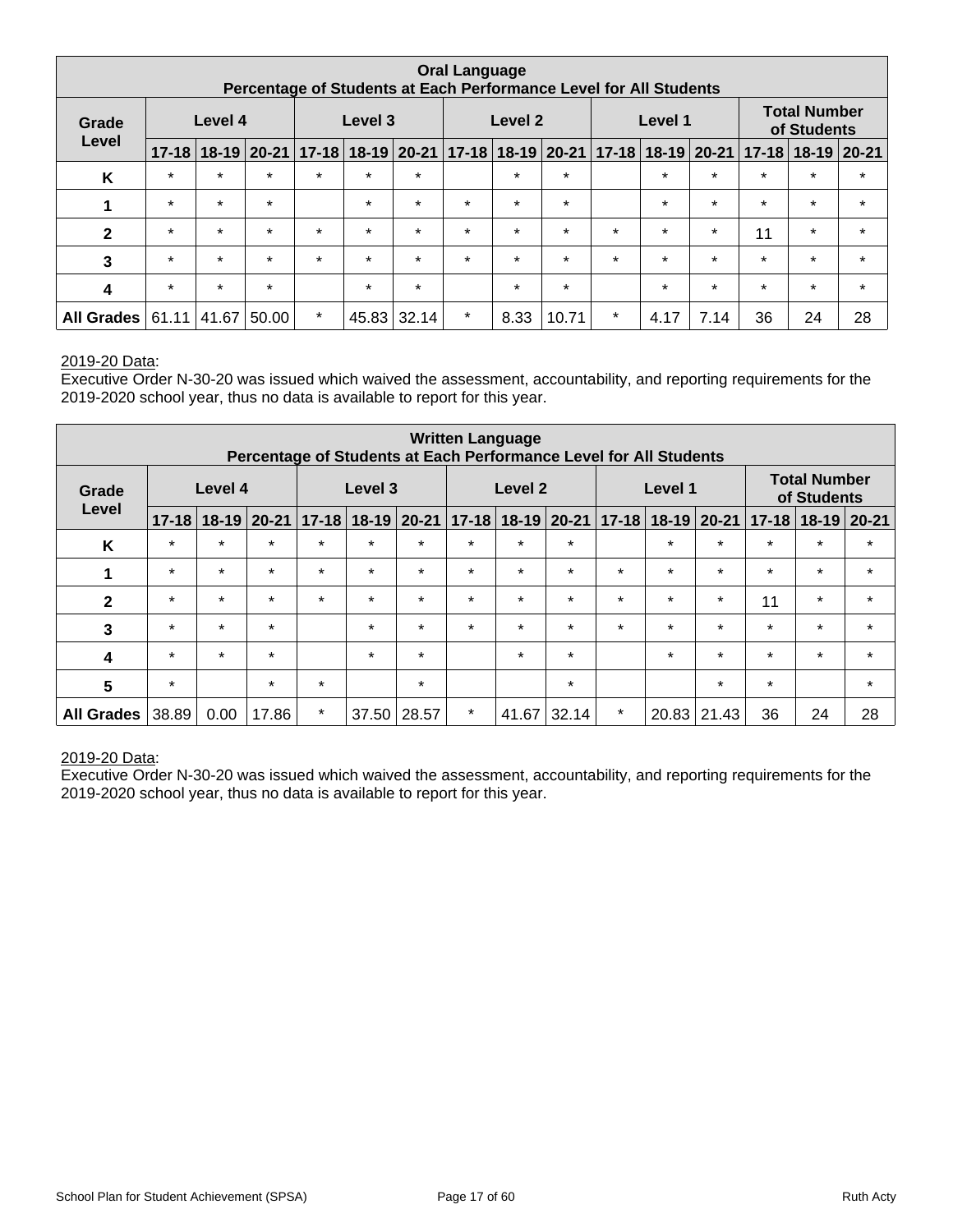| <b>Listening Domain</b><br>Percentage of Students by Domain Performance Level for All Students |           |                       |           |           |                     |           |           |                  |           |           |                                    |           |
|------------------------------------------------------------------------------------------------|-----------|-----------------------|-----------|-----------|---------------------|-----------|-----------|------------------|-----------|-----------|------------------------------------|-----------|
| Grade                                                                                          |           | <b>Well Developed</b> |           |           | Somewhat/Moderately |           |           | <b>Beginning</b> |           |           | <b>Total Number</b><br>of Students |           |
| Level                                                                                          | $17 - 18$ | $18 - 19$             | $20 - 21$ | $17 - 18$ | 18-19               | $20 - 21$ | $17 - 18$ | $18-19$          | $20 - 21$ | $17 - 18$ | 18-19                              | $20 - 21$ |
| K                                                                                              | $\star$   | $\star$               | $\star$   | $\star$   | $\star$             | $\star$   |           | $\star$          | $\star$   | $\star$   | $\star$                            | $\star$   |
| 1                                                                                              | $\star$   | $\star$               | $\star$   | $\star$   | $\star$             | $\star$   |           | $\star$          | $\star$   | $\star$   | $\star$                            | $\star$   |
| $\mathbf{2}$                                                                                   | $\star$   | $\star$               | $\star$   | $\star$   | $\star$             | $\star$   | $\star$   | $\star$          | $\star$   | 11        | $\star$                            | $\star$   |
| 3                                                                                              | $\star$   | $\star$               | $\star$   | $\star$   | $\star$             | $\star$   | $\star$   | $\star$          | $\star$   | $\star$   | $\star$                            | $\star$   |
| 4                                                                                              | $\star$   | $\star$               | $\star$   |           | $\star$             | $\star$   |           | $\star$          | $\star$   | $\star$   | $\star$                            | $\star$   |
| <b>All Grades</b>                                                                              | 61.11     | 33.33                 | 28.57     | 33.33     | 50.00               | 60.71     | $\star$   | 16.67            | 10.71     | 36        | 24                                 | 28        |

Executive Order N-30-20 was issued which waived the assessment, accountability, and reporting requirements for the 2019-2020 school year, thus no data is available to report for this year.

| <b>Speaking Domain</b><br>Percentage of Students by Domain Performance Level for All Students |                                                                           |         |           |           |           |           |           |           |           |                                    |           |           |
|-----------------------------------------------------------------------------------------------|---------------------------------------------------------------------------|---------|-----------|-----------|-----------|-----------|-----------|-----------|-----------|------------------------------------|-----------|-----------|
| Grade                                                                                         | <b>Beginning</b><br><b>Well Developed</b><br>Somewhat/Moderately<br>Level |         |           |           |           |           |           |           |           | <b>Total Number</b><br>of Students |           |           |
|                                                                                               | $17 - 18$                                                                 | $18-19$ | $20 - 21$ | $17 - 18$ | $18 - 19$ | $20 - 21$ | $17 - 18$ | $18 - 19$ | $20 - 21$ | $17 - 18$                          | $18 - 19$ | $20 - 21$ |
| K                                                                                             | $\star$                                                                   | $\star$ | $\star$   | $\star$   | $\star$   | $\star$   | $\star$   | $\star$   | $\star$   | $\star$                            | $\star$   | $\star$   |
| 1                                                                                             | $\star$                                                                   | $\star$ | $\star$   | $\star$   | $\star$   | $\star$   |           | $\star$   | $\star$   | $\star$                            | $\star$   | $\star$   |
| $\mathbf{2}$                                                                                  | $\star$                                                                   | $\star$ | $\star$   | $\star$   | $\star$   | $\star$   | $\star$   | $\star$   | $\star$   | 11                                 | $\star$   | $\star$   |
| 3                                                                                             | $\star$                                                                   | $\star$ | $\star$   | $\star$   | $\star$   | $\star$   |           | $\ast$    | $\star$   | $\star$                            | $\star$   | $\star$   |
| 4                                                                                             | $\star$                                                                   | $\star$ | $\star$   |           | $\star$   | $\star$   |           | $\star$   | $\star$   | $\star$                            | $\star$   | $\star$   |
| <b>All Grades</b>                                                                             | 72.22                                                                     | 50.00   | 64.29     | $\star$   | 50.00     | 28.57     | $\ast$    | 0.00      | 7.14      | 36                                 | 24        | 28        |

#### 2019-20 Data:

Executive Order N-30-20 was issued which waived the assessment, accountability, and reporting requirements for the 2019-2020 school year, thus no data is available to report for this year.

| <b>Reading Domain</b><br>Percentage of Students by Domain Performance Level for All Students |           |                       |           |           |                     |           |           |                  |           |           |                                    |           |
|----------------------------------------------------------------------------------------------|-----------|-----------------------|-----------|-----------|---------------------|-----------|-----------|------------------|-----------|-----------|------------------------------------|-----------|
| Grade                                                                                        |           | <b>Well Developed</b> |           |           | Somewhat/Moderately |           |           | <b>Beginning</b> |           |           | <b>Total Number</b><br>of Students |           |
| Level                                                                                        | $17 - 18$ | $18 - 19$             | $20 - 21$ | $17 - 18$ | 18-19               | $20 - 21$ | $17 - 18$ | $18-19$          | $20 - 21$ | $17 - 18$ | $18 - 19$                          | $20 - 21$ |
| K                                                                                            | $\star$   | $\star$               | $\star$   | $\star$   | $\star$             | $\star$   |           | $\star$          | $\star$   | $\star$   | $\star$                            | $\star$   |
| 1                                                                                            | $\star$   | $\star$               | $\star$   | $\star$   | $\star$             | $\star$   | $\star$   | $\star$          | $\star$   | $\star$   | $\star$                            | $\star$   |
| $\mathbf{2}$                                                                                 | $\star$   | $\star$               | $\star$   | $\star$   | $\star$             | $\star$   | $\star$   | $\star$          | $\star$   | 11        | $\star$                            | $\star$   |
| 3                                                                                            | $\star$   | $\star$               | $\star$   | $\star$   | $\star$             | $\star$   | $\star$   | $\star$          | $\star$   | $\star$   | $\star$                            | $\star$   |
| 4                                                                                            | $\star$   | $\star$               | $\star$   |           | $\star$             | $\star$   |           | $\star$          | $\star$   | $\star$   | $\star$                            | $\star$   |
| <b>All Grades</b>                                                                            | 38.89     | 12.50                 | 17.86     | 41.67     | 50.00               | 53.57     | $\star$   | 37.50            | 28.57     | 36        | 24                                 | 28        |

#### 2019-20 Data: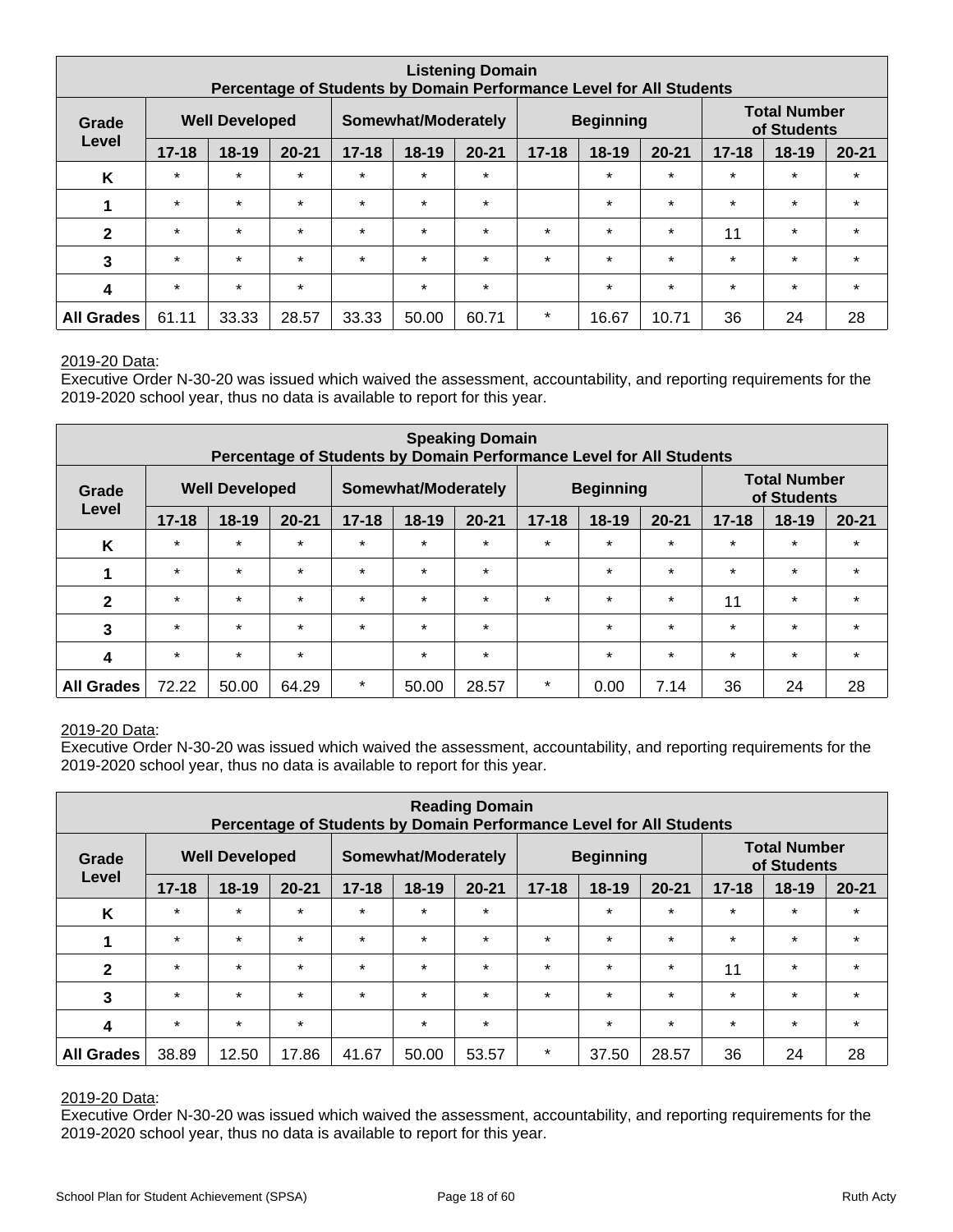| <b>Writing Domain</b><br>Percentage of Students by Domain Performance Level for All Students |           |                       |           |           |                     |           |           |                  |           |           |                                    |           |
|----------------------------------------------------------------------------------------------|-----------|-----------------------|-----------|-----------|---------------------|-----------|-----------|------------------|-----------|-----------|------------------------------------|-----------|
| Grade                                                                                        |           | <b>Well Developed</b> |           |           | Somewhat/Moderately |           |           | <b>Beginning</b> |           |           | <b>Total Number</b><br>of Students |           |
| Level                                                                                        | $17 - 18$ | $18-19$               | $20 - 21$ | $17 - 18$ | 18-19               | $20 - 21$ | $17 - 18$ | $18 - 19$        | $20 - 21$ | $17 - 18$ | 18-19                              | $20 - 21$ |
| K                                                                                            | $\star$   | $\star$               | $\star$   | $\star$   | $\star$             | $\star$   |           | $\star$          | $\star$   | $\star$   | $\star$                            | $\star$   |
| 1                                                                                            | $\star$   | $\star$               | $\star$   | $\star$   | $\star$             | $\star$   | $\star$   | $\star$          | $\star$   | $\star$   | $\star$                            | $\star$   |
| $\mathbf{2}$                                                                                 | $\star$   | $\star$               | $\star$   | $\star$   | $\star$             | $\star$   | $\star$   | $\star$          | $\star$   | 11        | $\star$                            | $\star$   |
| 3                                                                                            | $\star$   | $\star$               | $\star$   | $\star$   | $\star$             | $\star$   | $\star$   | $\star$          | $\star$   | $\star$   | $\star$                            | $\star$   |
| 4                                                                                            | $\star$   | $\star$               | $\star$   |           | $\star$             | $\star$   |           | $\star$          | $\star$   | $\star$   | $\star$                            | $\star$   |
| <b>All Grades</b>                                                                            | 50.00     | 16.67                 | 7.69      | 41.67     | 70.83               | 80.77     | $\star$   | 12.50            | 11.54     | 36        | 24                                 | 26        |

Executive Order N-30-20 was issued which waived the assessment, accountability, and reporting requirements for the 2019-2020 school year, thus no data is available to report for this year.

#### **Conclusions based on this data:**

**1.** There are not enough students in each grade for meaningful data interpretations.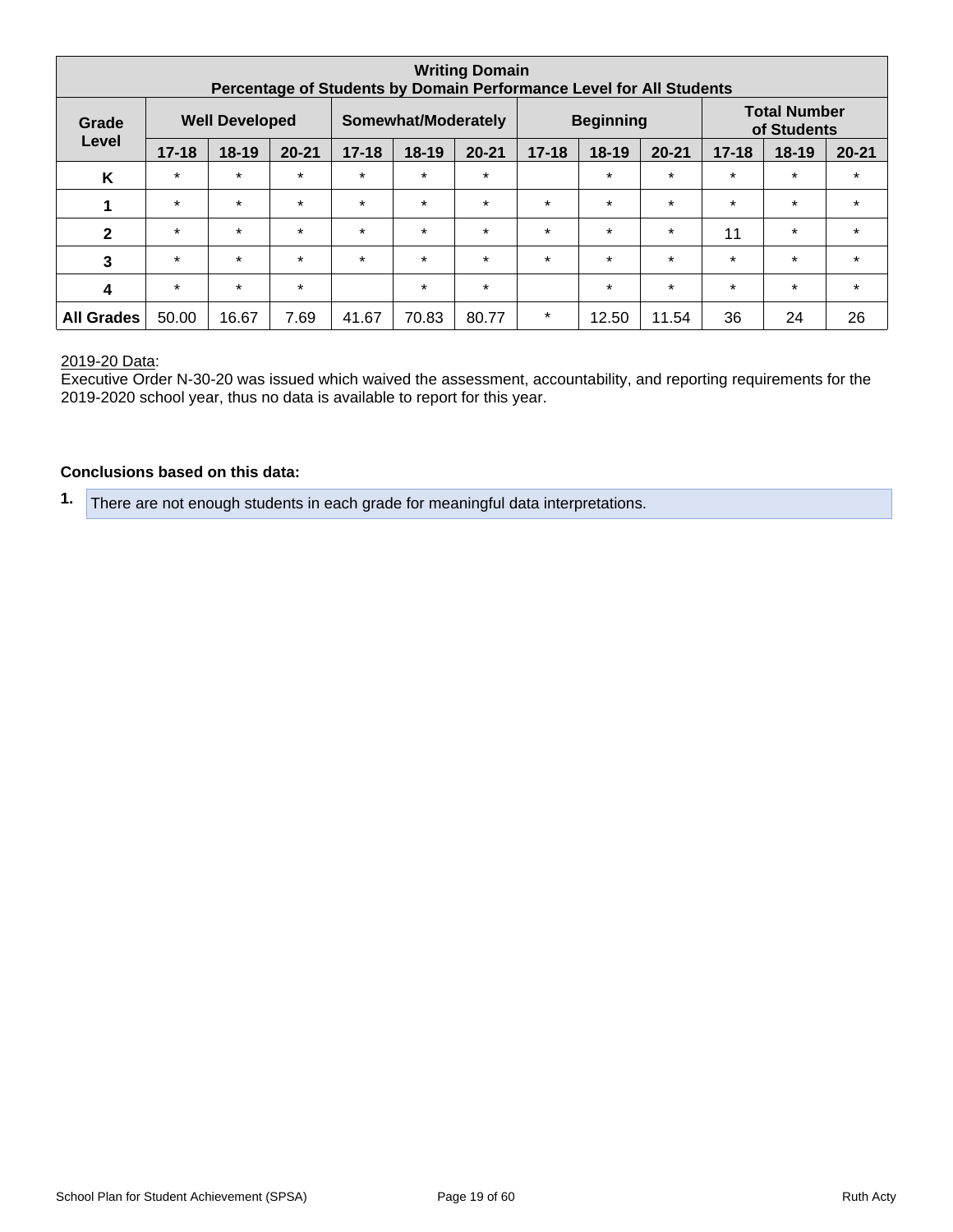## **Student Population**

Although both Senate Bill 98 and Assembly Bill 130 suspended the publication of state indicators on the 2020 and 2021 California School Dashboards, these bills also required the reporting of valid and reliable data that would have been included in these Dashboards.

To meet this requirement, CDE has made available the Enrollment, Graduation Rate Additional Report and the College/Career Measures Report data available. All other reports are not available for 2020 and 2021.

This section provides information about the school's student population.

| 2020-21 Student Population                        |                                                                                                                                                                     |                                                                                                                                                                                                    |                                                                                          |  |  |  |  |  |  |
|---------------------------------------------------|---------------------------------------------------------------------------------------------------------------------------------------------------------------------|----------------------------------------------------------------------------------------------------------------------------------------------------------------------------------------------------|------------------------------------------------------------------------------------------|--|--|--|--|--|--|
| <b>Total</b><br><b>Enrollment</b>                 | Socioeconomically<br><b>Disadvantaged</b>                                                                                                                           | <b>English</b><br><b>Learners</b>                                                                                                                                                                  | <b>Foster</b><br>Youth                                                                   |  |  |  |  |  |  |
| 411                                               | 22.1                                                                                                                                                                | 5.8                                                                                                                                                                                                | This is the percent of students<br>whose well-being is the<br>responsibility of a court. |  |  |  |  |  |  |
| This is the total number of<br>students enrolled. | This is the percent of students<br>who are eligible for free or<br>reduced priced meals; or have<br>parents/quardians who did not<br>receive a high school diploma. | This is the percent of students<br>who are learning to communicate<br>effectively in English, typically<br>requiring instruction in both the<br>English Language and in their<br>academic courses. |                                                                                          |  |  |  |  |  |  |

| 2019-20 Enrollment for All Students/Student Group |              |            |  |  |  |  |  |  |  |
|---------------------------------------------------|--------------|------------|--|--|--|--|--|--|--|
| <b>Student Group</b>                              | <b>Total</b> | Percentage |  |  |  |  |  |  |  |
| <b>English Learners</b>                           | 24           | 5.8        |  |  |  |  |  |  |  |
| <b>Foster Youth</b>                               |              |            |  |  |  |  |  |  |  |
| <b>Homeless</b>                                   | 11           | 2.7        |  |  |  |  |  |  |  |
| <b>Socioeconomically Disadvantaged</b>            | 91           | 22.1       |  |  |  |  |  |  |  |
| <b>Students with Disabilities</b>                 | 35           | 8.5        |  |  |  |  |  |  |  |

| <b>Enrollment by Race/Ethnicity</b> |              |            |  |  |
|-------------------------------------|--------------|------------|--|--|
| <b>Student Group</b>                | <b>Total</b> | Percentage |  |  |
| <b>African American</b>             | 40           | 9.7        |  |  |
| American Indian or Alaska Native    |              |            |  |  |
| Asian                               | 43           | 10.5       |  |  |
| <b>Filipino</b>                     | 1            | 0.2        |  |  |
| <b>Hispanic</b>                     | 74           | 18.0       |  |  |
| <b>Two or More Races</b>            | 89           | 21.7       |  |  |
| Native Hawaiian or Pacific Islander |              |            |  |  |
| White                               | 164          | 39.9       |  |  |

#### **Conclusions based on this data:**

**1.** The percentage of English Learner students is declining.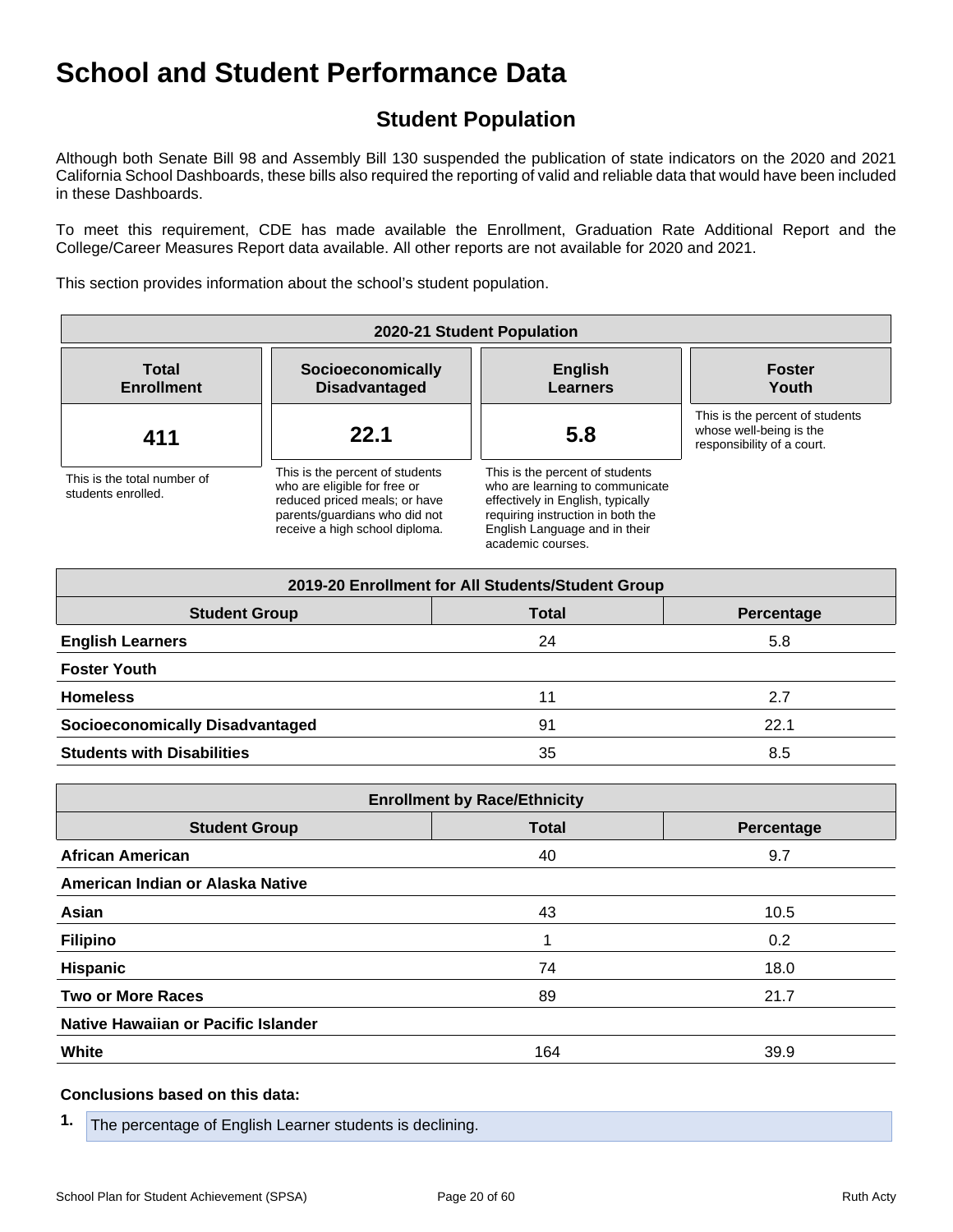- **2.** 1/3 of the Jefferson students are socio economically disadvantaged.
- **3.** The category of 2 or mores races is increasing.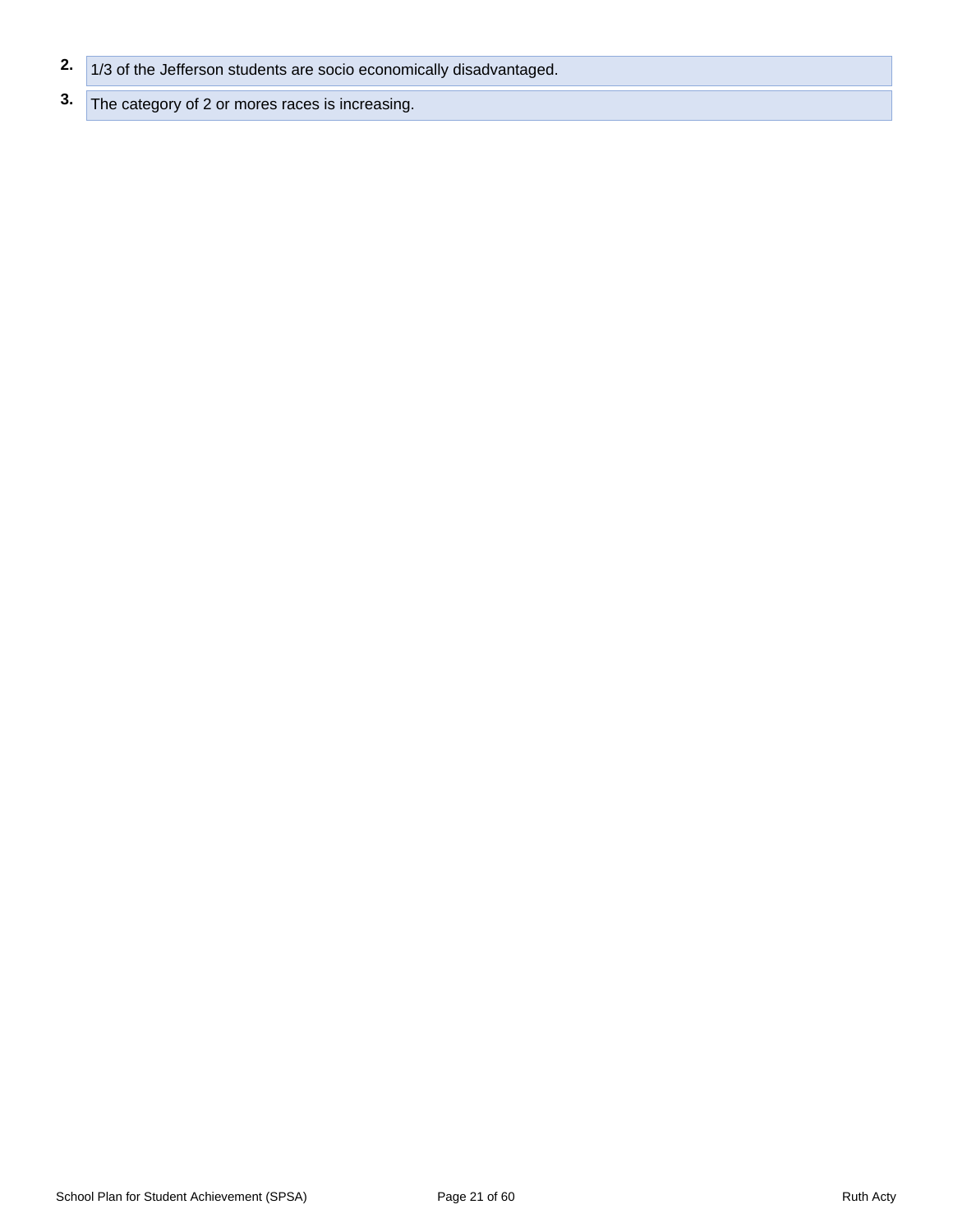## **Overall Performance**

Although both Senate Bill 98 and Assembly Bill 130 suspended the publication of state indicators on the 2020 and 2021 California School Dashboards, these bills also required the reporting of valid and reliable data that would have been included in these Dashboards.

To meet this requirement, CDE has made available the Enrollment, Graduation Rate Additional Report and the College/Career Measures Report data available. All other reports are not available for 2020 and 2021, thus the most recent data (2019 Fall) is provided here.



#### **Conclusions based on this data:**

- **1.** Chronic Absenteeism is low.
- **2.** Overall ELA and Math Scores are strong.
- **3.** Suspension rates are low.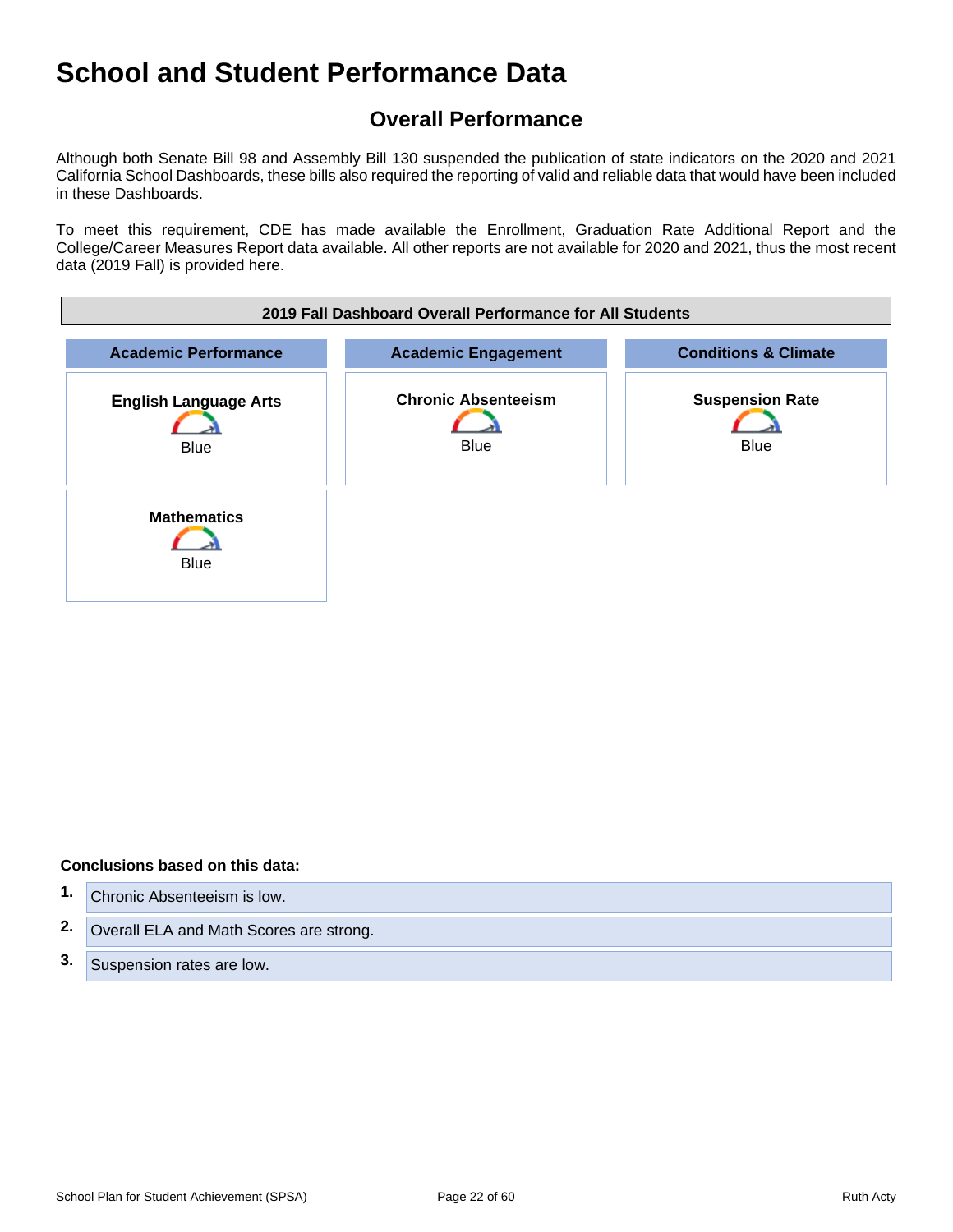## **Academic Performance English Language Arts**

Although both Senate Bill 98 and Assembly Bill 130 suspended the publication of state indicators on the 2020 and 2021 California School Dashboards, these bills also required the reporting of valid and reliable data that would have been included in these Dashboards.

To meet this requirement, CDE has made available the Enrollment, Graduation Rate Additional Report and the College/Career Measures Report data available. All other reports are not available for 2020 and 2021, thus the most recent data (2019 Fall) is provided here.

The performance levels are color-coded and range from lowest-to-highest performance in the following order:



This section provides number of student groups in each color.

| 2019 Fall Dashboard English Language Arts Equity Report |  |  |  |  |
|---------------------------------------------------------|--|--|--|--|
| <b>Blue</b><br><b>Green</b><br><b>Yellow</b><br>Orange  |  |  |  |  |
|                                                         |  |  |  |  |

This section provides a view of Student Assessment Results and other aspects of this school's performance, specifically how well students are meeting grade-level standards on the English Language Arts assessment. This measure is based on student performance on the Smarter Balanced Summative Assessment, which is taken annually by students in grades 3–8 and grade 11.

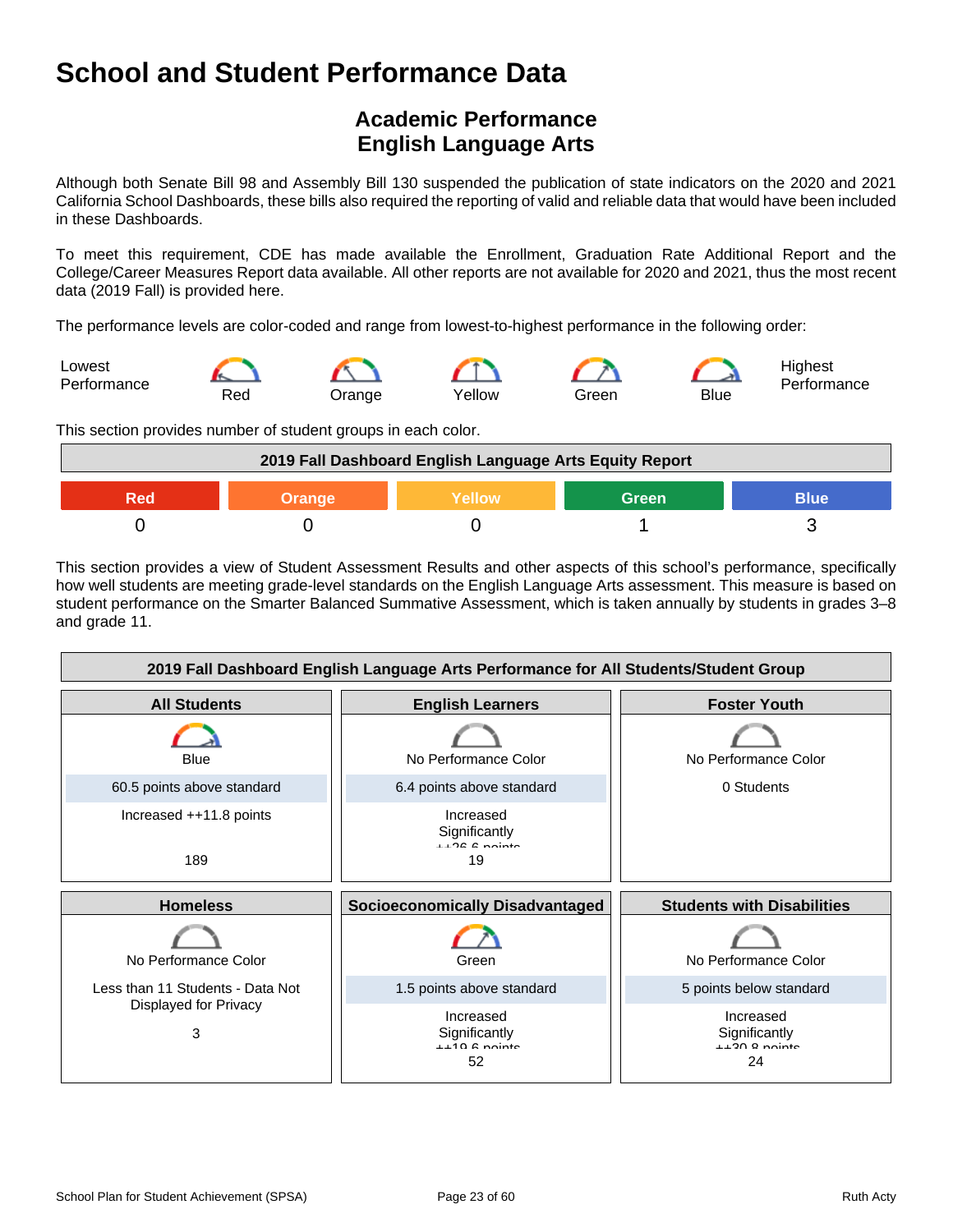

This section provides a view of Student Assessment Results and other aspects of this school's performance, specifically how well students are meeting grade-level standards on the English Language Arts assessment. This measure is based on student performance on the Smarter Balanced Summative Assessment, which is taken annually by students in grades 3–8 and grade 11.

| 2019 Fall Dashboard English Language Arts Data Comparisons for English Learners |                                                           |                            |  |
|---------------------------------------------------------------------------------|-----------------------------------------------------------|----------------------------|--|
| <b>Current English Learner</b>                                                  | <b>Reclassified English Learners</b>                      | <b>English Only</b>        |  |
| Less than 11 Students - Data Not                                                | Less than 11 Students - Data Not<br>Displayed for Privacy | 66.1 points above standard |  |
| Displayed for Privacy                                                           |                                                           | Increased $++10.1$ points  |  |
| 9                                                                               | 10                                                        | 163                        |  |

#### **Conclusions based on this data:**

- **1.** The performance of students that identify as 2 or more races increased by 15.5 points on the ELA SBA while remaining 62.7 points above the standard.
- **2.** The performance of students that identify as African American increased by 25.4 points, however still remains 8.4 points below the standard.
- **3.** Students who identify as hispanic (40.3), SED(19.6) and SWD(30.8) increased on the ELA SBA by the point in parenthesis.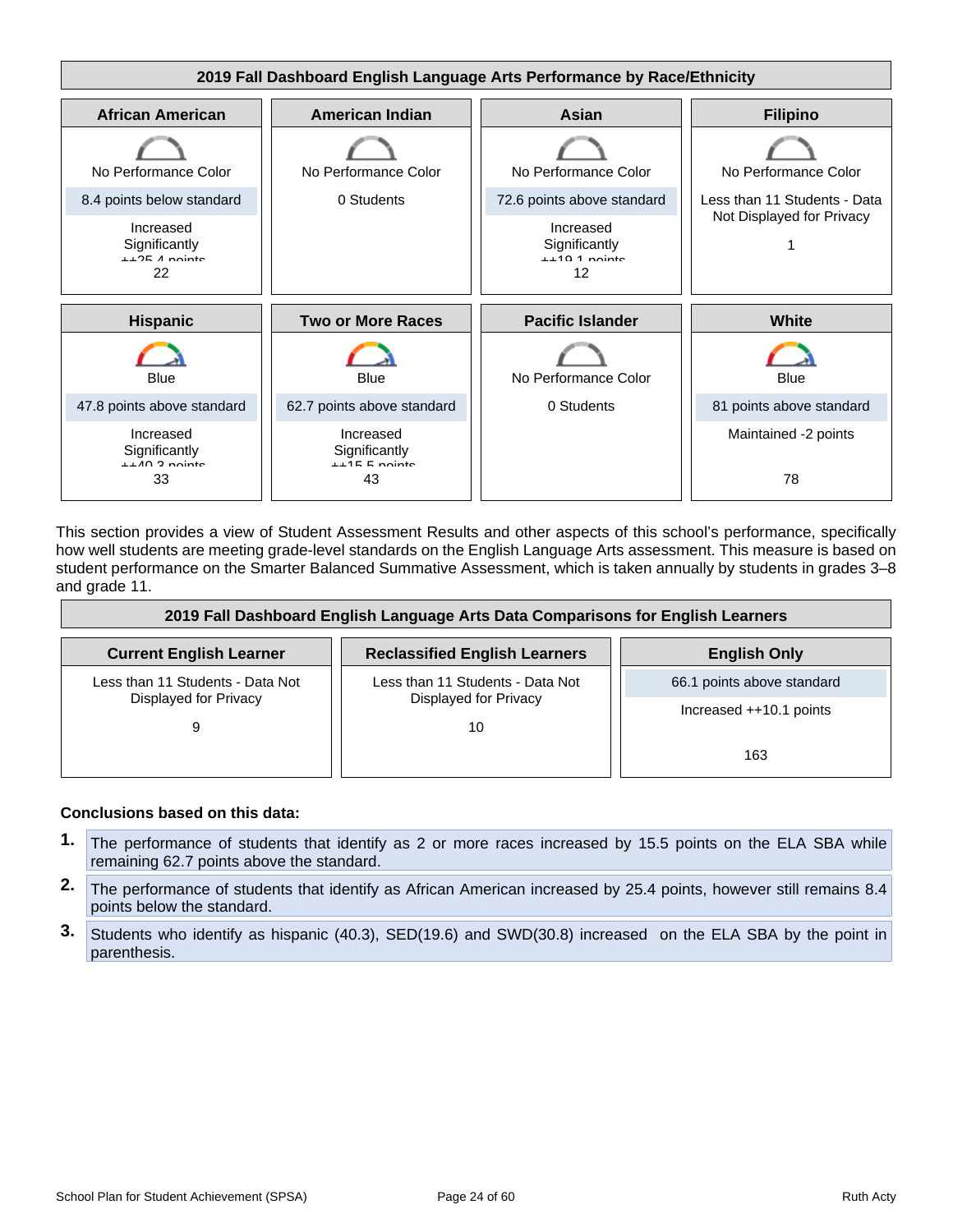## **Academic Performance Mathematics**

Although both Senate Bill 98 and Assembly Bill 130 suspended the publication of state indicators on the 2020 and 2021 California School Dashboards, these bills also required the reporting of valid and reliable data that would have been included in these Dashboards.

To meet this requirement, CDE has made available the Enrollment, Graduation Rate Additional Report and the College/Career Measures Report data available. All other reports are not available for 2020 and 2021, thus the most recent data (2019 Fall) is provided here.

The performance levels are color-coded and range from lowest-to-highest performance in the following order:



This section provides number of student groups in each color.



This section provides a view of Student Assessment Results and other aspects of this school's performance, specifically how well students are meeting grade-level standards on the Mathematics assessment. This measure is based on student performance on the Smarter Balanced Summative Assessment, which is taken annually by students in grades 3–8 and grade 11.

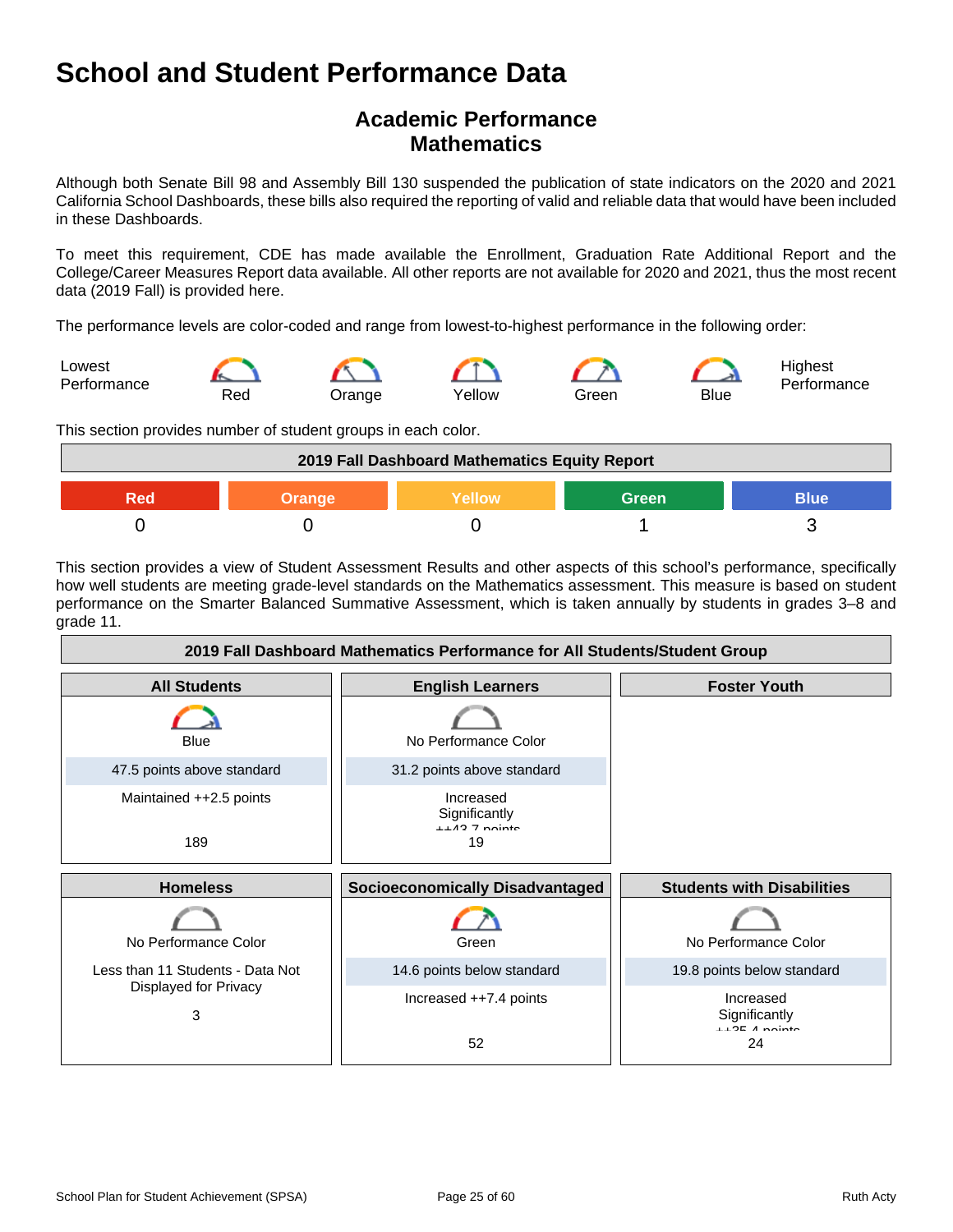

This section provides a view of Student Assessment Results and other aspects of this school's performance, specifically how well students are meeting grade-level standards on the Mathematics assessment. This measure is based on student performance on the Smarter Balanced Summative Assessment, which is taken annually by students in grades 3–8 and grade 11.

| 2019 Fall Dashboard Mathematics Data Comparisons for English Learners |                                      |                            |  |
|-----------------------------------------------------------------------|--------------------------------------|----------------------------|--|
| <b>Current English Learner</b>                                        | <b>Reclassified English Learners</b> | <b>English Only</b>        |  |
| Less than 11 Students - Data Not                                      | Less than 11 Students - Data Not     | 49.5 points above standard |  |
| Displayed for Privacy<br>9                                            | Displayed for Privacy<br>10          | Maintained -1.3 points     |  |
|                                                                       |                                      | 163                        |  |

#### **Conclusions based on this data:**

- **1.** Jefferson's SBA math scores increased in the following categories: ELL, SWD, SED, Hispanic, Asian, African American.
- **2.** Jefferson's SBA math scores maintained for white, 2 or more races and all students.
- **3.** Jefferson didn't see any declines inane sub groups.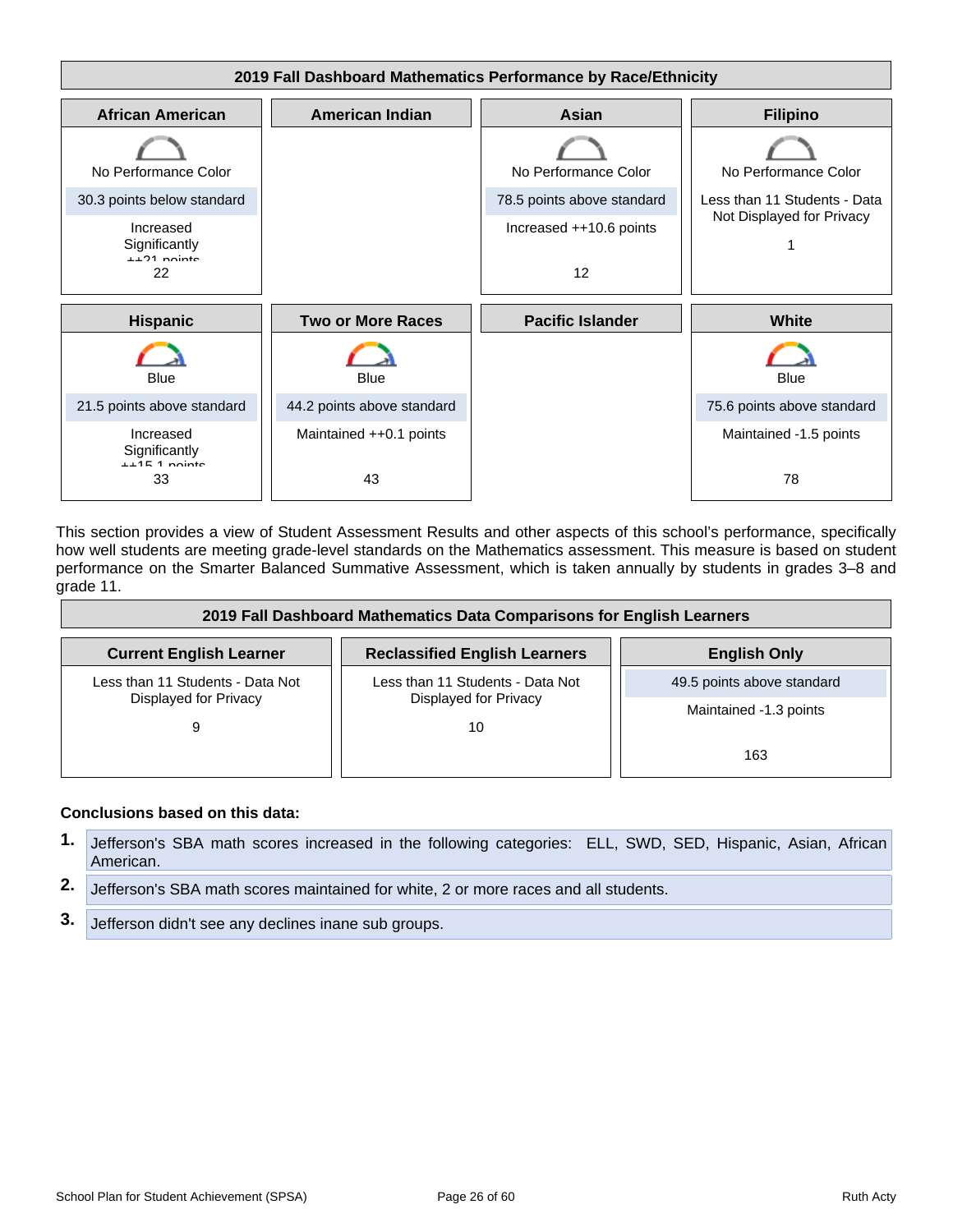## **Academic Performance English Learner Progress**

Although both Senate Bill 98 and Assembly Bill 130 suspended the publication of state indicators on the 2020 and 2021 California School Dashboards, these bills also required the reporting of valid and reliable data that would have been included in these Dashboards.

To meet this requirement, CDE has made available the Enrollment, Graduation Rate Additional Report and the College/Career Measures Report data available. All other reports are not available for 2020 and 2021, thus the most recent data (2019 Fall) is provided here.

This section provides a view of the percentage of current EL students making progress towards English language proficiency or maintaining the highest level.



This section provides a view of the percentage of current EL students who progressed at least one ELPI level, maintained ELPI level 4, maintained lower ELPI levels (i.e, levels 1, 2L, 2H, 3L, or 3H), or decreased at least one ELPI Level.

| 2019 Fall Dashboard Student English Language Acquisition Results |                          |                     |                            |
|------------------------------------------------------------------|--------------------------|---------------------|----------------------------|
| <b>Decreased</b>                                                 | Maintained ELPI Level 1, | <b>Maintained</b>   | <b>Progressed At Least</b> |
| <b>One ELPI Level</b>                                            | 2L, 2H, 3L, or 3H        | <b>ELPI Level 4</b> | <b>One ELPI Level</b>      |

**Conclusions based on this data:**

**1.** 55 points were made toward progress towards English Language proficiency.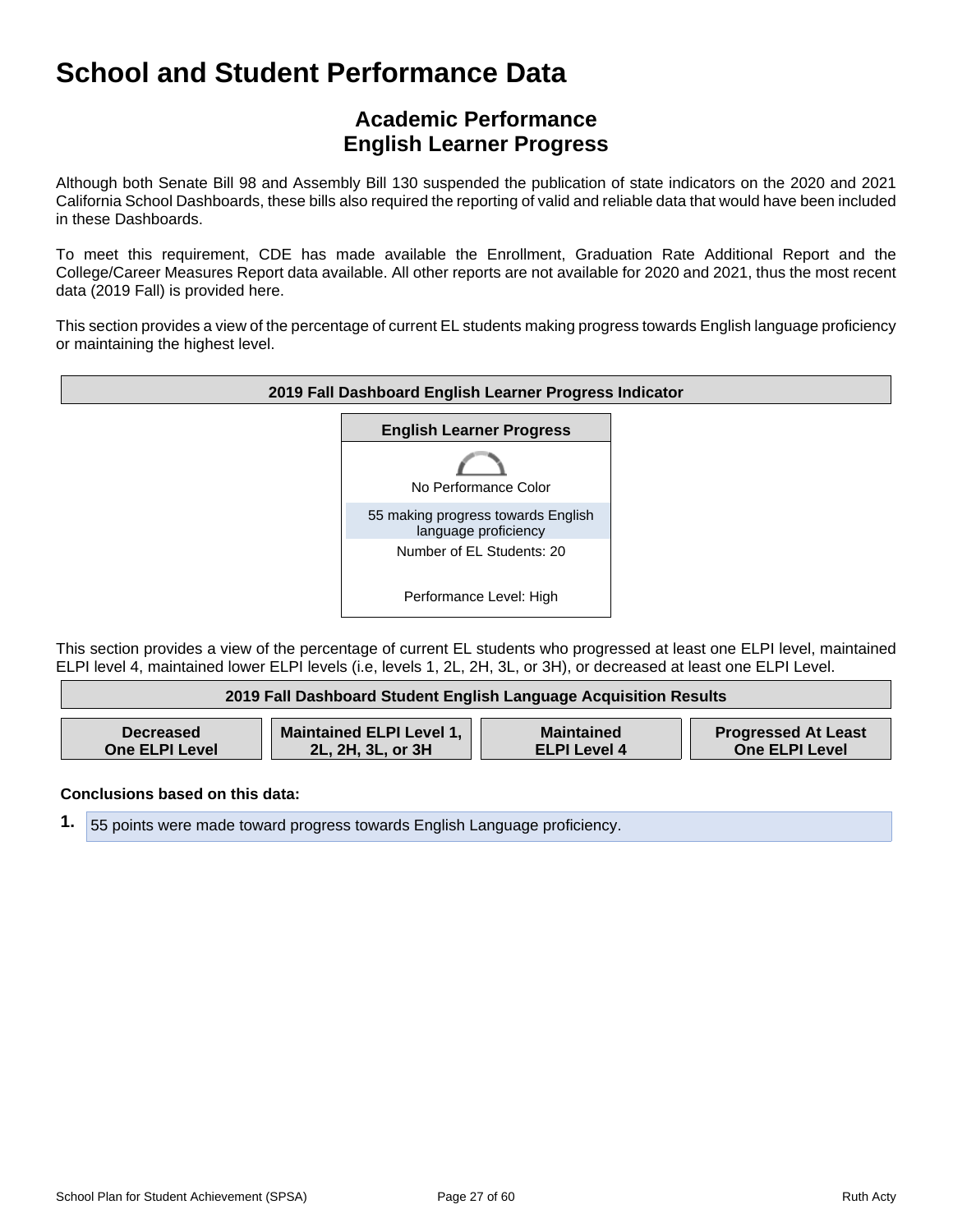## **Academic Performance College/Career Measures Only Report**

Although both Senate Bill 98 and Assembly Bill 130 suspended the publication of state indicators on the 2020 and 2021 California School Dashboards, these bills also required the reporting of valid and reliable data that would have been included in these Dashboards.

To meet this requirement, CDE has made available the Enrollment, Graduation Rate Additional Report and the College/Career Measures Report data available. All other reports are not available for 2020 and 2021.

| Number and Percentage of Students in the Combined Graduation Rate and/or<br>Dashboard Alternative School Status (DASS) Graduation Rate by Student Group |                                |                                 |  |
|---------------------------------------------------------------------------------------------------------------------------------------------------------|--------------------------------|---------------------------------|--|
| <b>Student Group</b>                                                                                                                                    | <b>Cohort</b><br><b>Totals</b> | <b>Cohort</b><br><b>Percent</b> |  |
| <b>All Students</b>                                                                                                                                     |                                |                                 |  |
| <b>African American</b>                                                                                                                                 |                                |                                 |  |
| American Indian or Alaska Native                                                                                                                        |                                |                                 |  |
| Asian                                                                                                                                                   |                                |                                 |  |
| <b>Filipino</b>                                                                                                                                         |                                |                                 |  |
| <b>Hispanic</b>                                                                                                                                         |                                |                                 |  |
| Native Hawaiian or Pacific Islander                                                                                                                     |                                |                                 |  |
| White                                                                                                                                                   |                                |                                 |  |
| <b>Two or More Races</b>                                                                                                                                |                                |                                 |  |
| <b>English Learners</b>                                                                                                                                 |                                |                                 |  |
| <b>Socioeconomically Disadvantaged</b>                                                                                                                  |                                |                                 |  |
| <b>Students with Disabilities</b>                                                                                                                       |                                |                                 |  |
| <b>Foster Youth</b>                                                                                                                                     |                                |                                 |  |
| <b>Homeless</b>                                                                                                                                         |                                |                                 |  |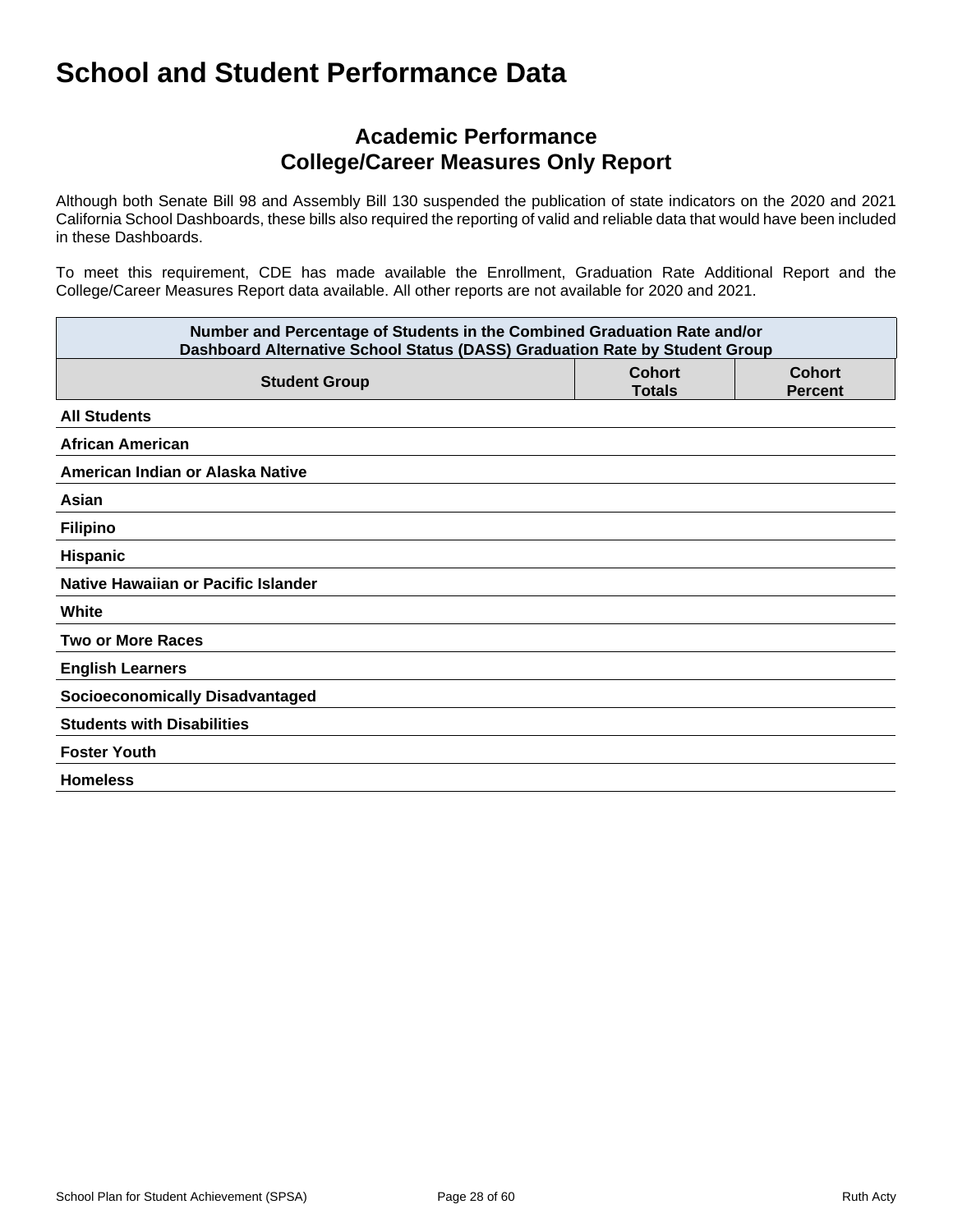|                                                                                                                                                                                                                                                                   |                                | Advanced Placement Exams - Number and Percentage of Four-Year Graduation Rate Cohort Students |
|-------------------------------------------------------------------------------------------------------------------------------------------------------------------------------------------------------------------------------------------------------------------|--------------------------------|-----------------------------------------------------------------------------------------------|
| <b>Student Group</b>                                                                                                                                                                                                                                              | <b>Cohort</b><br><b>Totals</b> | <b>Cohort</b><br><b>Percent</b>                                                               |
| <b>All Students</b>                                                                                                                                                                                                                                               |                                |                                                                                               |
| <b>African American</b>                                                                                                                                                                                                                                           |                                |                                                                                               |
| American Indian or Alaska Native                                                                                                                                                                                                                                  |                                |                                                                                               |
| Asian                                                                                                                                                                                                                                                             |                                |                                                                                               |
| <b>Filipino</b>                                                                                                                                                                                                                                                   |                                |                                                                                               |
| Hispanic                                                                                                                                                                                                                                                          |                                |                                                                                               |
| <b>Native Hawaiian or Pacific Islander</b>                                                                                                                                                                                                                        |                                |                                                                                               |
| White                                                                                                                                                                                                                                                             |                                |                                                                                               |
| <b>Two or More Races</b>                                                                                                                                                                                                                                          |                                |                                                                                               |
| <b>English Learners</b>                                                                                                                                                                                                                                           |                                |                                                                                               |
| <b>Socioeconomically Disadvantaged</b>                                                                                                                                                                                                                            |                                |                                                                                               |
| <b>Students with Disabilities</b>                                                                                                                                                                                                                                 |                                |                                                                                               |
| <b>Foster Youth</b>                                                                                                                                                                                                                                               |                                |                                                                                               |
| <b>Homeless</b>                                                                                                                                                                                                                                                   |                                |                                                                                               |
| $\ast$<br>This table shows students in the four-year graduation rate cohort by student group who scored 3 or higher on at least<br>two Advanced Placement exams.<br>International Baccalaureate Exams - Number and Percentage of Four-Year Graduation Rate Cohort |                                |                                                                                               |
| <b>Student Group</b>                                                                                                                                                                                                                                              | <b>Cohort</b><br><b>Totals</b> | <b>Cohort</b>                                                                                 |
|                                                                                                                                                                                                                                                                   |                                | <b>Percent</b>                                                                                |
| <b>All Students</b>                                                                                                                                                                                                                                               |                                |                                                                                               |
| <b>African American</b>                                                                                                                                                                                                                                           |                                |                                                                                               |
| American Indian or Alaska Native                                                                                                                                                                                                                                  |                                |                                                                                               |
| Asian                                                                                                                                                                                                                                                             |                                |                                                                                               |
| <b>Filipino</b>                                                                                                                                                                                                                                                   |                                |                                                                                               |
| Hispanic                                                                                                                                                                                                                                                          |                                |                                                                                               |
| Native Hawaiian or Pacific Islander                                                                                                                                                                                                                               |                                |                                                                                               |
| White                                                                                                                                                                                                                                                             |                                |                                                                                               |
| <b>Two or More Races</b>                                                                                                                                                                                                                                          |                                |                                                                                               |
| <b>English Learners</b>                                                                                                                                                                                                                                           |                                |                                                                                               |
| <b>Socioeconomically Disadvantaged</b>                                                                                                                                                                                                                            |                                |                                                                                               |
| <b>Students with Disabilities</b>                                                                                                                                                                                                                                 |                                |                                                                                               |
| <b>Foster Youth</b>                                                                                                                                                                                                                                               |                                |                                                                                               |
| <b>Homeless</b>                                                                                                                                                                                                                                                   |                                |                                                                                               |

\* This table shows students in the four-year graduation rate cohort by student group who scored 4 or higher on at least two International Baccalaureate Exams.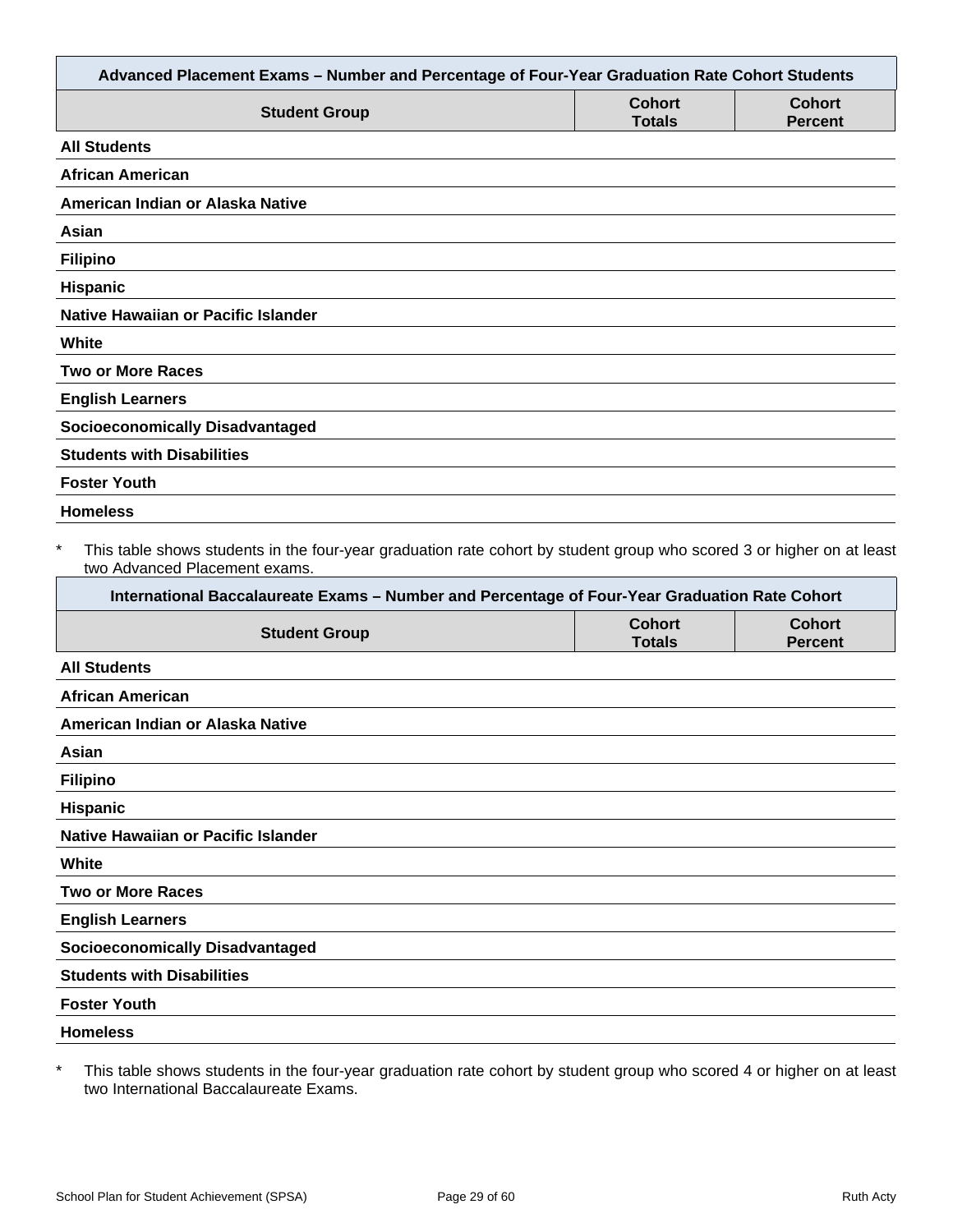| Completed at Least One Career Technical Education (CTE) Pathway - Number and Percentage of All Students |                                |                                 |  |
|---------------------------------------------------------------------------------------------------------|--------------------------------|---------------------------------|--|
| <b>Student Group</b>                                                                                    | <b>Cohort</b><br><b>Totals</b> | <b>Cohort</b><br><b>Percent</b> |  |
| <b>All Students</b>                                                                                     |                                |                                 |  |
| <b>African American</b>                                                                                 |                                |                                 |  |
| American Indian or Alaska Native                                                                        |                                |                                 |  |
| Asian                                                                                                   |                                |                                 |  |
| <b>Filipino</b>                                                                                         |                                |                                 |  |
| Hispanic                                                                                                |                                |                                 |  |
| Native Hawaiian or Pacific Islander                                                                     |                                |                                 |  |
| White                                                                                                   |                                |                                 |  |
| <b>Two or More Races</b>                                                                                |                                |                                 |  |
| <b>English Learners</b>                                                                                 |                                |                                 |  |
| <b>Socioeconomically Disadvantaged</b>                                                                  |                                |                                 |  |
| <b>Students with Disabilities</b>                                                                       |                                |                                 |  |
| <b>Foster Youth</b>                                                                                     |                                |                                 |  |
| <b>Homeless</b>                                                                                         |                                |                                 |  |

\* This table shows students in the combined graduation rate and/or DASS graduation rate by student group who completed at least one CTE Pathway with a grade of C- or better (or Pass) in the capstone course.

| Completed a-g Requirements - Number and Percentage of All Students |                                |                                 |  |
|--------------------------------------------------------------------|--------------------------------|---------------------------------|--|
| <b>Student Group</b>                                               | <b>Cohort</b><br><b>Totals</b> | <b>Cohort</b><br><b>Percent</b> |  |
| <b>All Students</b>                                                |                                |                                 |  |
| <b>African American</b>                                            |                                |                                 |  |
| American Indian or Alaska Native                                   |                                |                                 |  |
| Asian                                                              |                                |                                 |  |
| <b>Filipino</b>                                                    |                                |                                 |  |
| <b>Hispanic</b>                                                    |                                |                                 |  |
| Native Hawaiian or Pacific Islander                                |                                |                                 |  |
| White                                                              |                                |                                 |  |
| <b>Two or More Races</b>                                           |                                |                                 |  |
| <b>English Learners</b>                                            |                                |                                 |  |
| <b>Socioeconomically Disadvantaged</b>                             |                                |                                 |  |
| <b>Students with Disabilities</b>                                  |                                |                                 |  |
| <b>Foster Youth</b>                                                |                                |                                 |  |
| <b>Homeless</b>                                                    |                                |                                 |  |

\* This table shows students in the combined graduation rate and/or DASS graduation rate by student group who met the University of California (UC) or California State University (CSU) a-g criteria with a grade of C or better (or Pass).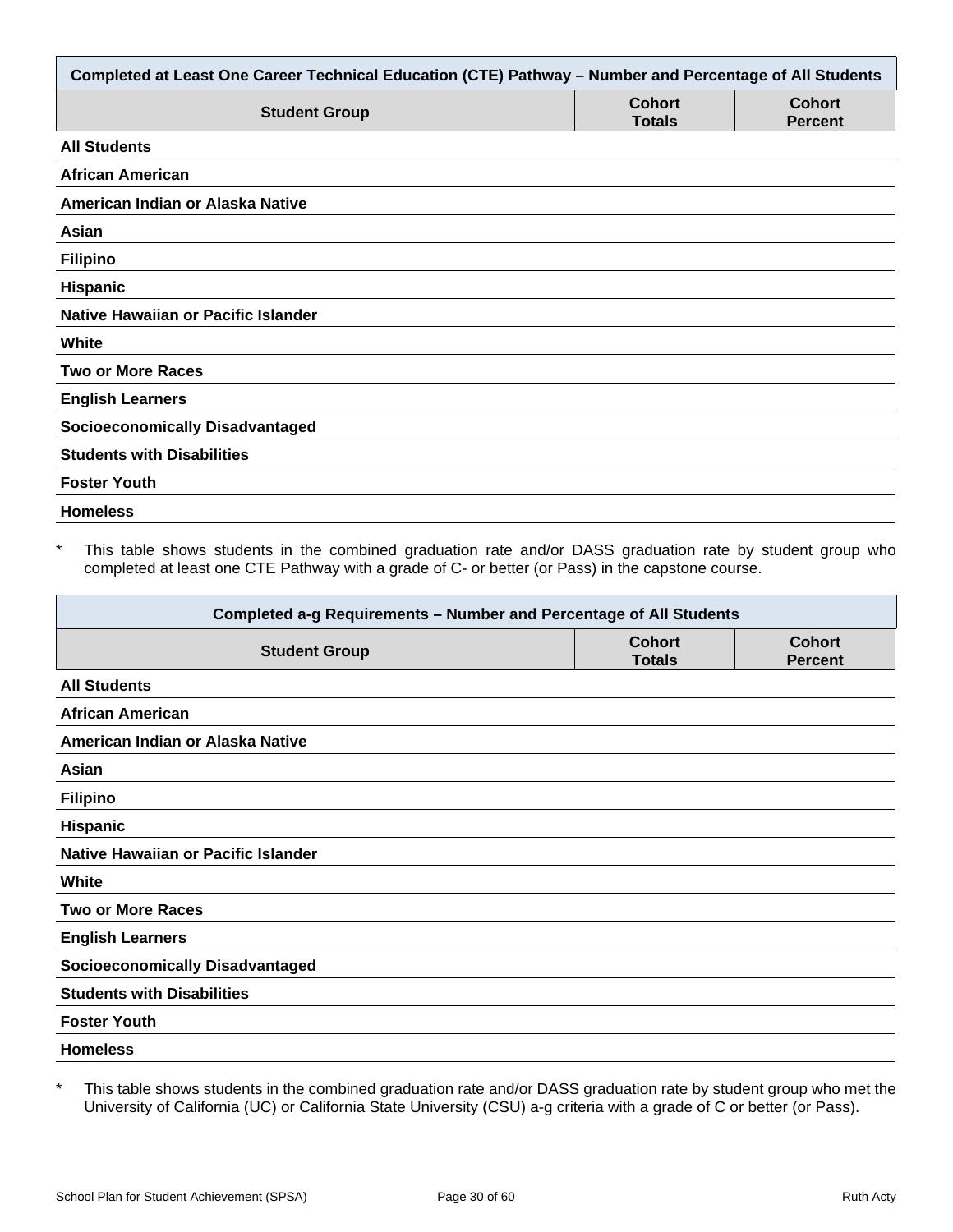| Completed a-g Requirements AND at Least One CTE Pathway - Number and Percentage of All Students                                                                                                                                                                                                        |                                |                                 |
|--------------------------------------------------------------------------------------------------------------------------------------------------------------------------------------------------------------------------------------------------------------------------------------------------------|--------------------------------|---------------------------------|
| <b>Student Group</b>                                                                                                                                                                                                                                                                                   | <b>Cohort</b><br><b>Totals</b> | <b>Cohort</b><br><b>Percent</b> |
| <b>All Students</b>                                                                                                                                                                                                                                                                                    |                                |                                 |
| <b>African American</b>                                                                                                                                                                                                                                                                                |                                |                                 |
| American Indian or Alaska Native                                                                                                                                                                                                                                                                       |                                |                                 |
| Asian                                                                                                                                                                                                                                                                                                  |                                |                                 |
| <b>Filipino</b>                                                                                                                                                                                                                                                                                        |                                |                                 |
| <b>Hispanic</b>                                                                                                                                                                                                                                                                                        |                                |                                 |
| <b>Native Hawaiian or Pacific Islander</b>                                                                                                                                                                                                                                                             |                                |                                 |
| White                                                                                                                                                                                                                                                                                                  |                                |                                 |
| <b>Two or More Races</b>                                                                                                                                                                                                                                                                               |                                |                                 |
| <b>English Learners</b>                                                                                                                                                                                                                                                                                |                                |                                 |
| <b>Socioeconomically Disadvantaged</b>                                                                                                                                                                                                                                                                 |                                |                                 |
| <b>Students with Disabilities</b>                                                                                                                                                                                                                                                                      |                                |                                 |
| <b>Foster Youth</b>                                                                                                                                                                                                                                                                                    |                                |                                 |
| <b>Homeless</b>                                                                                                                                                                                                                                                                                        |                                |                                 |
| $\star$<br>This table shows students in the combined graduation rate and/or DASS graduation rate by student group who met the<br>UC or CSU a-g criteria with a grade of C or better (or Pass) AND completed at least one CTE Pathway with a grade of<br>C- or better (or Pass) in the capstone course. |                                |                                 |
| <b>Completed College Credit Courses - Number and Percentage of All Student</b><br>Students Completing One Semester, Two Quarters, or Two Trimesters of College Credit Courses                                                                                                                          |                                |                                 |
| <b>Student Group</b>                                                                                                                                                                                                                                                                                   | <b>Number of Students</b>      | <b>Percent of Students</b>      |
| <b>All Students</b>                                                                                                                                                                                                                                                                                    |                                |                                 |
| <b>African American</b>                                                                                                                                                                                                                                                                                |                                |                                 |
| American Indian or Alaska Native                                                                                                                                                                                                                                                                       |                                |                                 |

| . .<br>v<br>× |
|---------------|
|               |

**Filipino**

**Hispanic**

**Native Hawaiian or Pacific Islander**

**White**

**Two or More Races**

**English Learners**

**Socioeconomically Disadvantaged**

**Students with Disabilities**

**Foster Youth**

**Homeless**

\* This table shows students in the combined graduation rate and/or DASS graduation rate by student group who completed Academic or CTE subject college credit courses with a grade of C- or better (or Pass).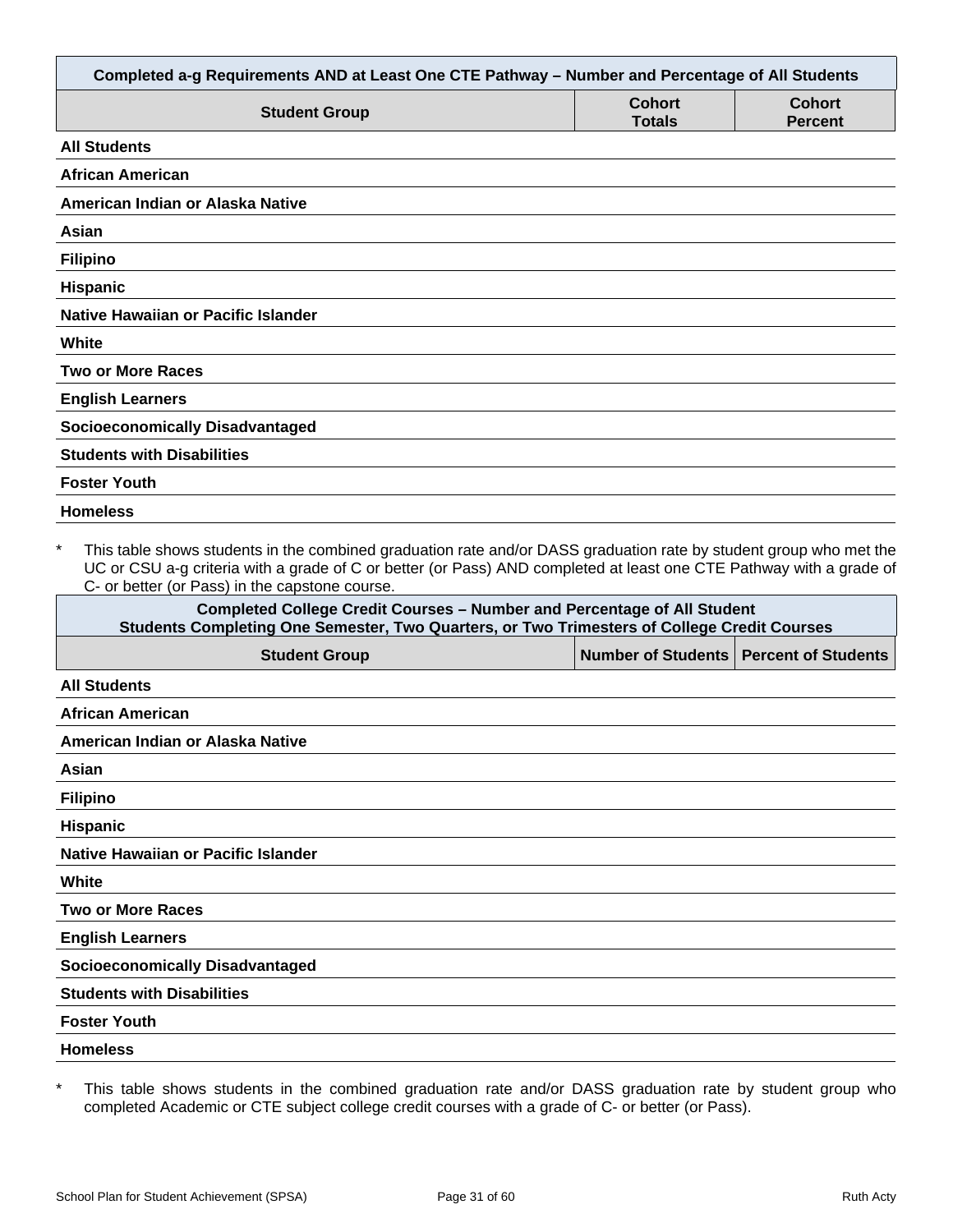| <b>Completed College Credit Courses - Number and Percentage of All Student</b><br>Students Completing Two Semesters, Three Quarters, or Three Trimesters of College Credit Courses |                                          |  |  |
|------------------------------------------------------------------------------------------------------------------------------------------------------------------------------------|------------------------------------------|--|--|
| <b>Student Group</b>                                                                                                                                                               | Number of Students   Percent of Students |  |  |
| <b>All Students</b>                                                                                                                                                                |                                          |  |  |
| <b>African American</b>                                                                                                                                                            |                                          |  |  |
| American Indian or Alaska Native                                                                                                                                                   |                                          |  |  |
| Asian                                                                                                                                                                              |                                          |  |  |
| <b>Filipino</b>                                                                                                                                                                    |                                          |  |  |
| Hispanic                                                                                                                                                                           |                                          |  |  |
| Native Hawaiian or Pacific Islander                                                                                                                                                |                                          |  |  |
| White                                                                                                                                                                              |                                          |  |  |
| <b>Two or More Races</b>                                                                                                                                                           |                                          |  |  |
| <b>English Learners</b>                                                                                                                                                            |                                          |  |  |
| <b>Socioeconomically Disadvantaged</b>                                                                                                                                             |                                          |  |  |
| <b>Students with Disabilities</b>                                                                                                                                                  |                                          |  |  |
| <b>Foster Youth</b>                                                                                                                                                                |                                          |  |  |
| <b>Homeless</b>                                                                                                                                                                    |                                          |  |  |

\* This table shows students in the combined graduation rate and/or DASS graduation rate by student group who completed Academic or CTE subject college credit courses with a grade of C- or better (or Pass).

| Earned the State Seal of Biliteracy - Number and Percentage of All Students |                                |                                 |
|-----------------------------------------------------------------------------|--------------------------------|---------------------------------|
| <b>Student Group</b>                                                        | <b>Cohort</b><br><b>Totals</b> | <b>Cohort</b><br><b>Percent</b> |
| <b>All Students</b>                                                         |                                |                                 |
| <b>African American</b>                                                     |                                |                                 |
| American Indian or Alaska Native                                            |                                |                                 |
| Asian                                                                       |                                |                                 |
| <b>Filipino</b>                                                             |                                |                                 |
| Hispanic                                                                    |                                |                                 |
| Native Hawaiian or Pacific Islander                                         |                                |                                 |
| White                                                                       |                                |                                 |
| <b>Two or More Races</b>                                                    |                                |                                 |
| <b>English Learners</b>                                                     |                                |                                 |
| <b>Socioeconomically Disadvantaged</b>                                      |                                |                                 |
| <b>Students with Disabilities</b>                                           |                                |                                 |
| <b>Foster Youth</b>                                                         |                                |                                 |
| <b>Homeless</b>                                                             |                                |                                 |

\* This table shows students in the combined graduation rate and/or DASS graduation rate by student group who earned the State Seal of Biliteracy.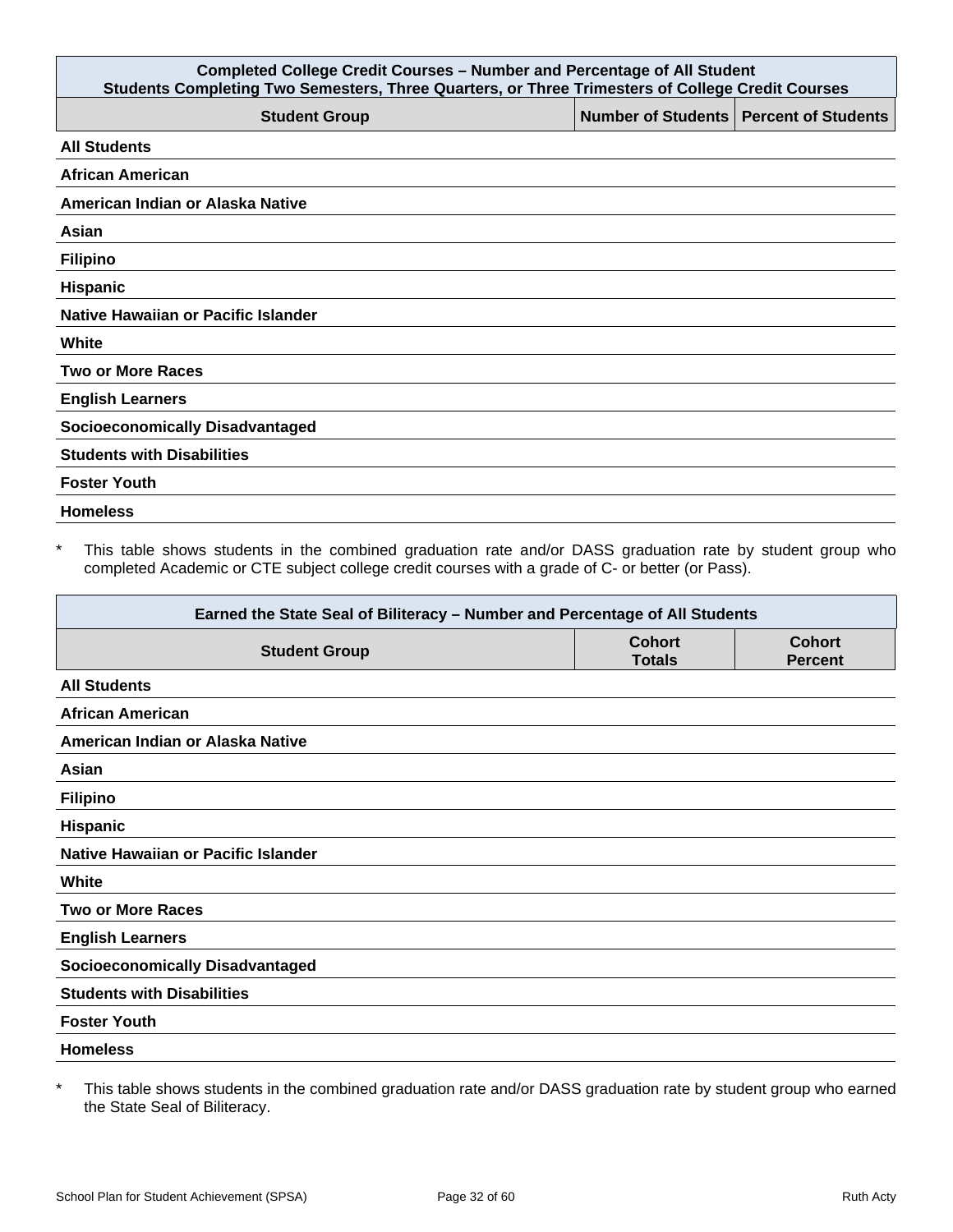#### **Conclusions based on this data:**

**1.** N/A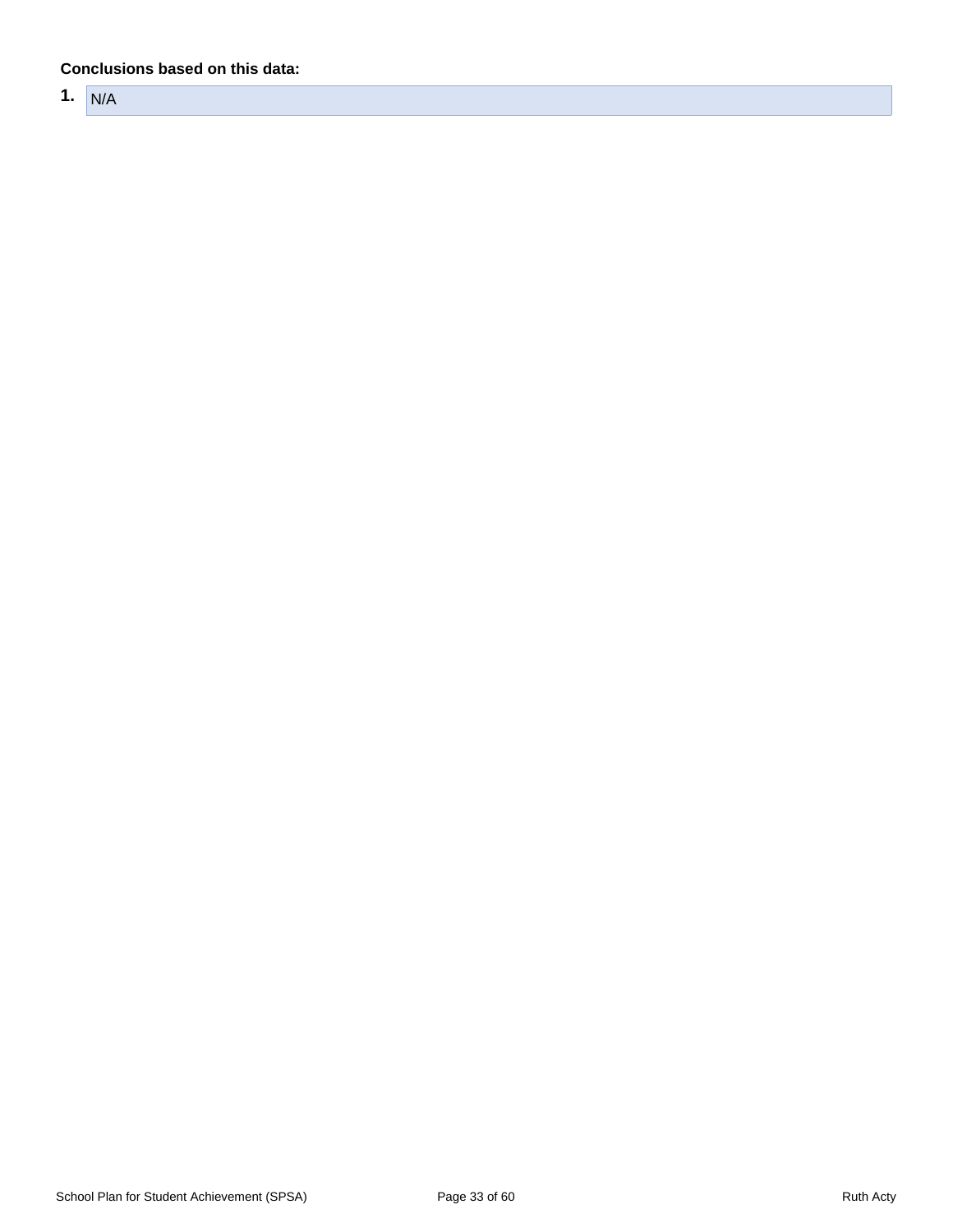## **Academic Engagement Chronic Absenteeism**

Although both Senate Bill 98 and Assembly Bill 130 suspended the publication of state indicators on the 2020 and 2021 California School Dashboards, these bills also required the reporting of valid and reliable data that would have been included in these Dashboards.

To meet this requirement, CDE has made available the Enrollment, Graduation Rate Additional Report and the College/Career Measures Report data available. All other reports are not available for 2020 and 2021, thus the most recent data (2019 Fall) is provided here.

The performance levels are color-coded and range from lowest-to-highest performance in the following order:



This section provides number of student groups in each color.



This section provides information about the percentage of students in kindergarten through grade 8 who are absent 10 percent or more of the instructional days they were enrolled.

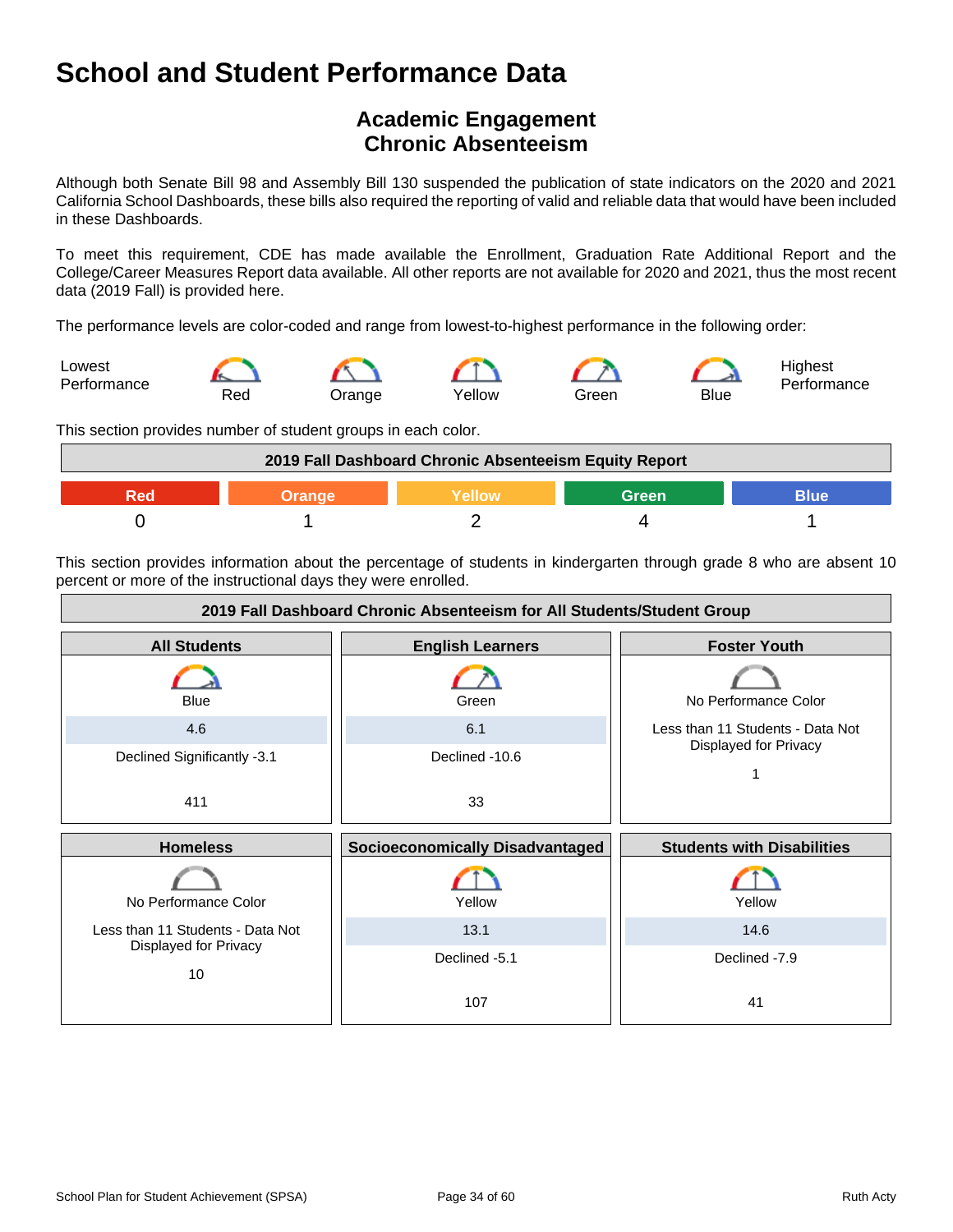

#### **Conclusions based on this data:**

**1.** Chronic Absenteeism is declining for all student groups except Asian where it maintained.

**2.** African American students have the highest degree of chronic absenteeism.

**3.** Students with Disabilities and Socioeconomically disadvantaged students decline but are still in the yellow zone.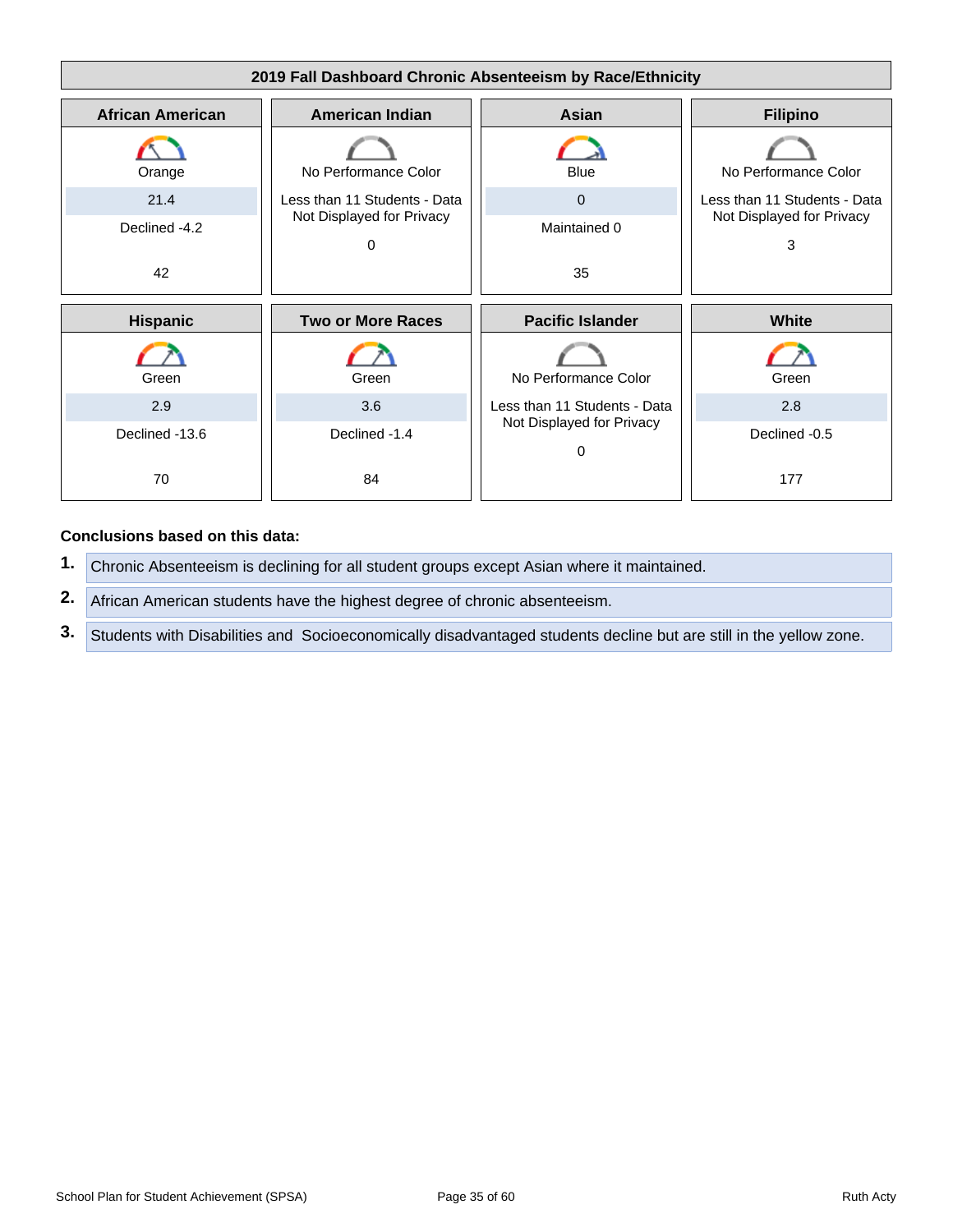## **Academic Engagement Graduation Rate Additional Report**

Although both Senate Bill 98 and Assembly Bill 130 suspended the publication of state indicators on the 2020 and 2021 California School Dashboards, these bills also required the reporting of valid and reliable data that would have been included in these Dashboards.

To meet this requirement, CDE has made available the Enrollment, Graduation Rate Additional Report and the College/Career Measures Report data available. All other reports are not available for 2020 and 2021.

| 2021 Graduation Rate by Student Group  |                                                                            |                                      |                                                    |                           |
|----------------------------------------|----------------------------------------------------------------------------|--------------------------------------|----------------------------------------------------|---------------------------|
| <b>Student Group</b>                   | <b>Number of</b><br><b>Students in</b><br>the<br><b>Graduation</b><br>Rate | <b>Number of</b><br><b>Graduates</b> | Number of<br><b>Fifth Year</b><br><b>Graduates</b> | <b>Graduation</b><br>Rate |
| <b>All Students</b>                    |                                                                            |                                      |                                                    |                           |
| <b>English Learners</b>                |                                                                            |                                      |                                                    |                           |
| <b>Foster Youth</b>                    |                                                                            |                                      |                                                    |                           |
| <b>Homeless</b>                        |                                                                            |                                      |                                                    |                           |
| <b>Socioeconomically Disadvantaged</b> |                                                                            |                                      |                                                    |                           |
| <b>Students with Disabilities</b>      |                                                                            |                                      |                                                    |                           |
| <b>African American</b>                |                                                                            |                                      |                                                    |                           |
| American Indian or Alaska Native       |                                                                            |                                      |                                                    |                           |
| Asian                                  |                                                                            |                                      |                                                    |                           |
| <b>Filipino</b>                        |                                                                            |                                      |                                                    |                           |
| Hispanic                               |                                                                            |                                      |                                                    |                           |
| Native Hawaiian or Pacific Islander    |                                                                            |                                      |                                                    |                           |
| White                                  |                                                                            |                                      |                                                    |                           |
| <b>Two or More Races</b>               |                                                                            |                                      |                                                    |                           |
| Conclusions based on this data:        |                                                                            |                                      |                                                    |                           |

**1.** N/A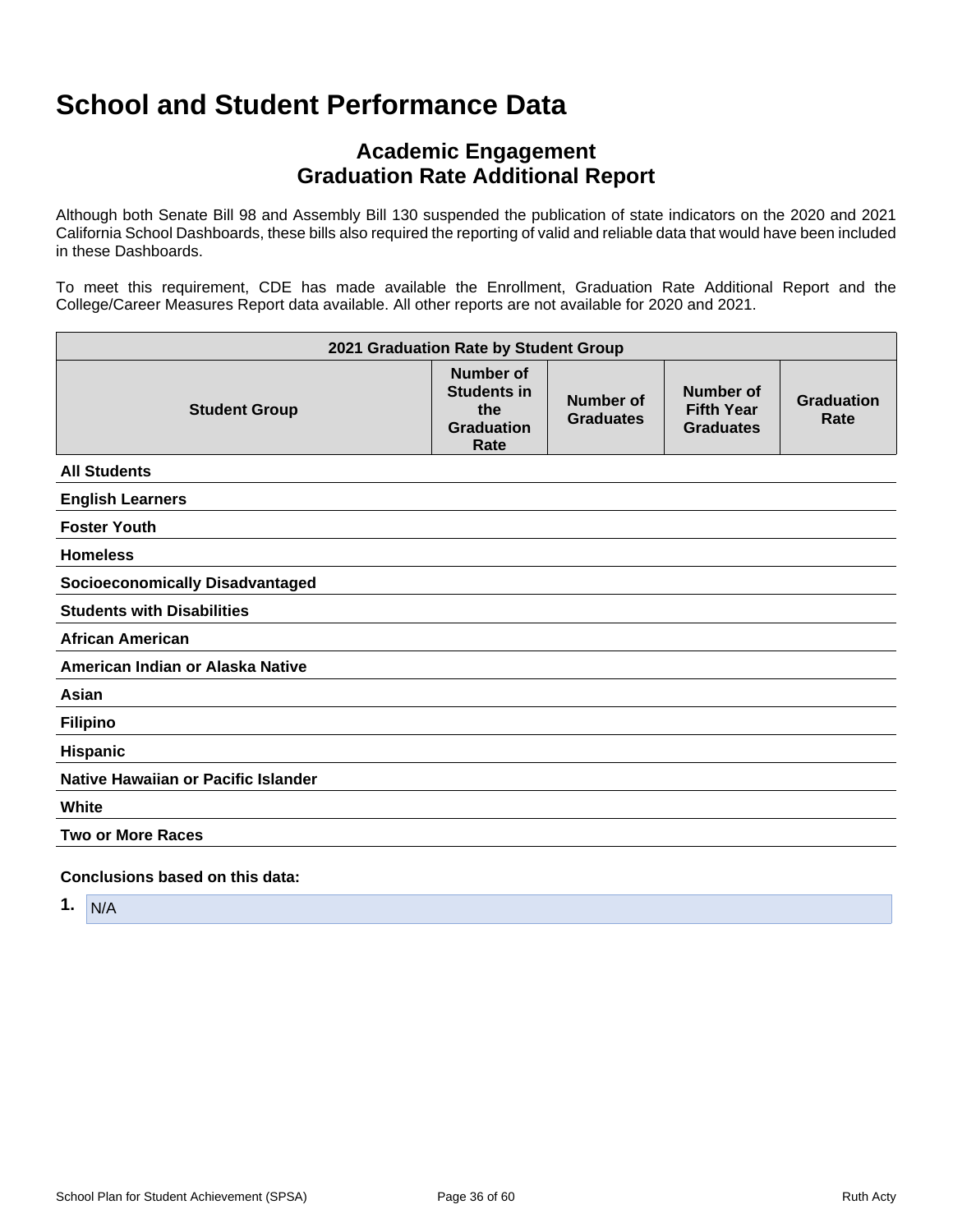## **Conditions & Climate Suspension Rate**

Although both Senate Bill 98 and Assembly Bill 130 suspended the publication of state indicators on the 2020 and 2021 California School Dashboards, these bills also required the reporting of valid and reliable data that would have been included in these Dashboards.

To meet this requirement, CDE has made available the Enrollment, Graduation Rate Additional Report and the College/Career Measures Report data available. All other reports are not available for 2020 and 2021, thus the most recent data (2019 Fall) is provided here.

The performance levels are color-coded and range from lowest-to-highest performance in the following order:



This section provides number of student groups in each color.



This section provides information about the percentage of students in kindergarten through grade 12 who have been suspended at least once in a given school year. Students who are suspended multiple times are only counted once.

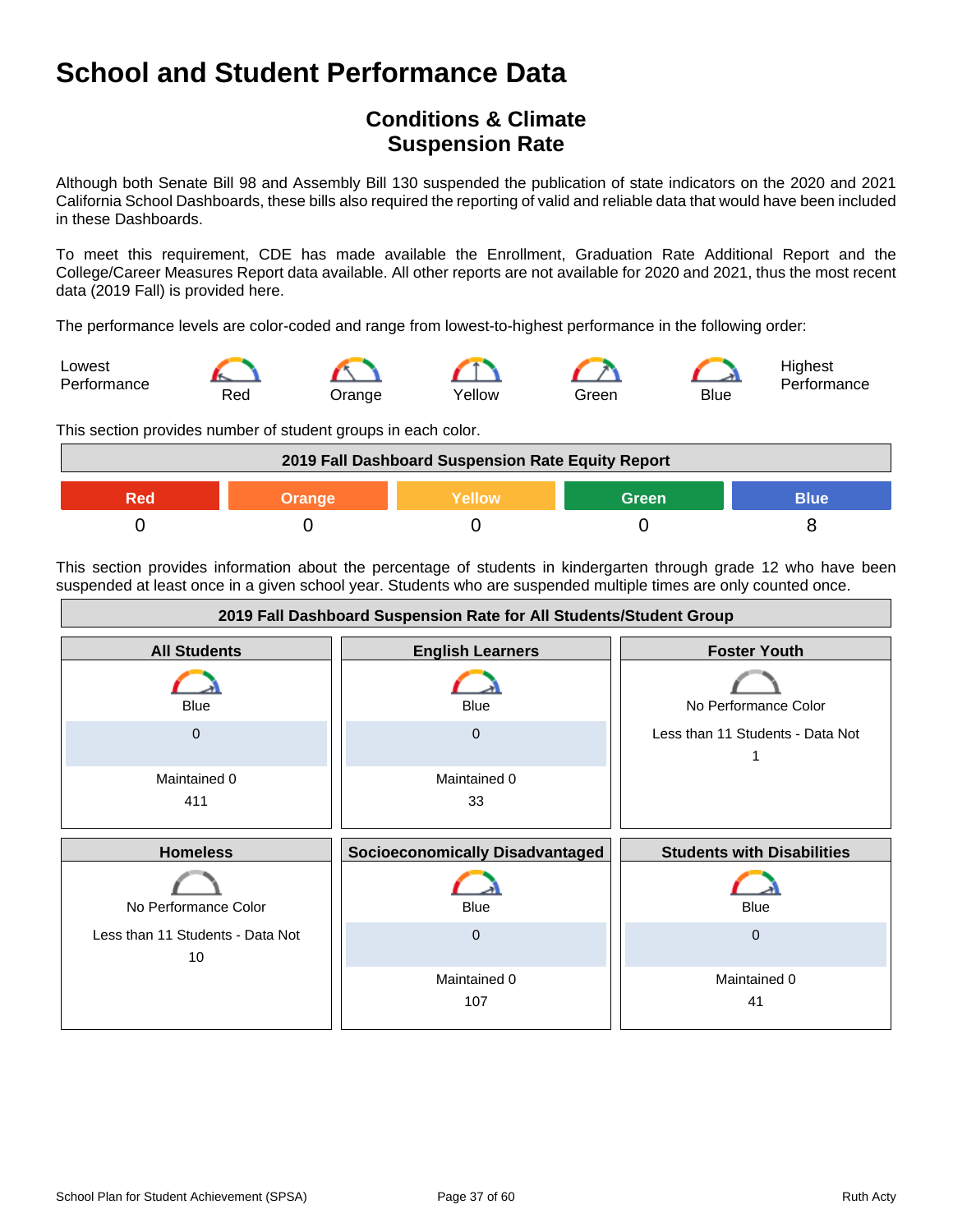| 2019 Fall Dashboard Suspension Rate by Race/Ethnicity |                          |                         |                                   |
|-------------------------------------------------------|--------------------------|-------------------------|-----------------------------------|
| <b>African American</b>                               | <b>American Indian</b>   | <b>Asian</b>            | <b>Filipino</b>                   |
| <b>Blue</b>                                           |                          | <b>Blue</b>             | No Performance Color              |
| $\mathbf 0$                                           |                          | $\mathbf 0$             | Less than 11 Students - Data<br>3 |
| Maintained 0<br>42                                    |                          | Maintained 0<br>35      |                                   |
| Hispanic                                              | <b>Two or More Races</b> | <b>Pacific Islander</b> | White                             |
| <b>Blue</b>                                           | <b>Blue</b>              |                         | <b>Blue</b>                       |
| $\mathbf{0}$                                          | $\mathbf 0$              |                         | $\mathbf 0$                       |
| Maintained 0<br>70                                    | Maintained 0<br>84       |                         | Maintained 0<br>177               |

This section provides a view of the percentage of students who were suspended.

| 2019 Fall Dashboard Suspension Rate by Year |      |      |
|---------------------------------------------|------|------|
| 2017                                        | 2018 | 2019 |
|                                             |      |      |

#### **Conclusions based on this data:**

**1.** Jefferson does not have any school suspensions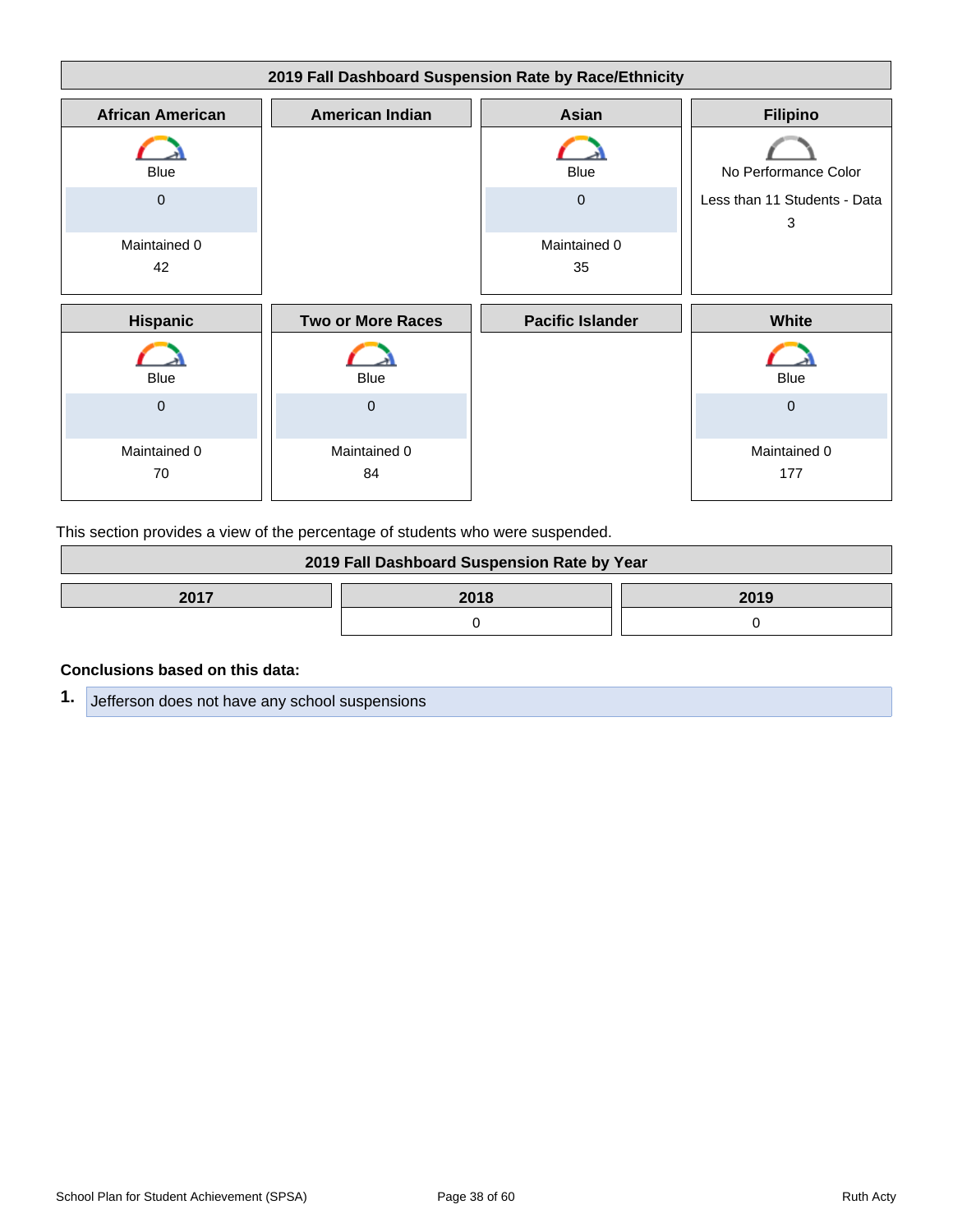## **Goals, Strategies, & Proposed Expenditures**

Complete a copy of the following table for each of the school's goals. Duplicate the table as needed.

## **LEA/LCAP Goal**

BUSD LCAP Focus Goal 1: Provide high quality classroom instruction and curriculum that promote college and career readiness with academic interventions in place to eliminate barriers to student success.

## **Goal 1**

LCAP Goal 1.2 Implementation of the new Common Core State Standards (CCSS) : All teachers will be supported in teaching the CCSS in English language arts/Literacy, mathematics and Next Generation Science Standards (NGSS) including the integration of technology to ensure all students have access to the curriculum and technology necessary to be successful. LCAP Goal 1.3 Grade Level Literacy: Students will demonstrate grade level proficiency in literacy with Third Grade performance serving as the district indicator of progress toward this goal. By the

end of third grade, 80 percent or more of students will meet reading targets by 2021-22.

## **Identified Need**

Continued need for high quality classroom instruction and curriculum.

## **Annual Measurable Outcomes**

| Metric/Indicator                                                                                                                                                                                                                                                                                                                                | Baseline/Actual Outcome                                                                                            | <b>Expected Outcome</b>                                                                                                                                                                                                                                                                                                                                                                                                                                                                                                                                                                                                                                                                                                                                               |
|-------------------------------------------------------------------------------------------------------------------------------------------------------------------------------------------------------------------------------------------------------------------------------------------------------------------------------------------------|--------------------------------------------------------------------------------------------------------------------|-----------------------------------------------------------------------------------------------------------------------------------------------------------------------------------------------------------------------------------------------------------------------------------------------------------------------------------------------------------------------------------------------------------------------------------------------------------------------------------------------------------------------------------------------------------------------------------------------------------------------------------------------------------------------------------------------------------------------------------------------------------------------|
| Literacy: Teacher College<br><b>Reading and Writing Project</b><br><b>Assessment (TCWRP)</b><br><b>District Benchmark</b><br>Assessments for ELA and<br>Math<br><b>Smarter Balanced Assessment</b><br>(SBA) Participation in English<br>Language Arts and Math -<br><b>ELPAC</b><br><b>School Accountability Report</b><br>Card.<br><b>STAR</b> | <b>STAR Data Winter 2022</b><br>Utilizing the district Benchmark<br>ELA - 87.4 % proficiency<br>Math - Unavailable | <b>LCAP Goal 1.2 Implementation</b><br>of the new Common Core<br>State Standards (CCSS) : All<br>teachers will be supported in<br>teaching the new CCSS in<br>English language arts/Literacy,<br>mathematics and Next<br><b>Generation Science Standards</b><br>(NGSS) including the<br>integration of technology to<br>ensure all students have<br>access to the curriculum and<br>technology necessary to be<br>successful.<br><b>LCAP Goal 1.3 Grade Level</b><br>Literacy: Students will<br>demonstrate grade level<br>proficiency in literacy with Third<br>Grade performance serving as<br>the district indicator of progress<br>toward this goal. By the end of<br>third grade, 80 percent or more<br>of students will meet reading<br>targets by 2019-20. The |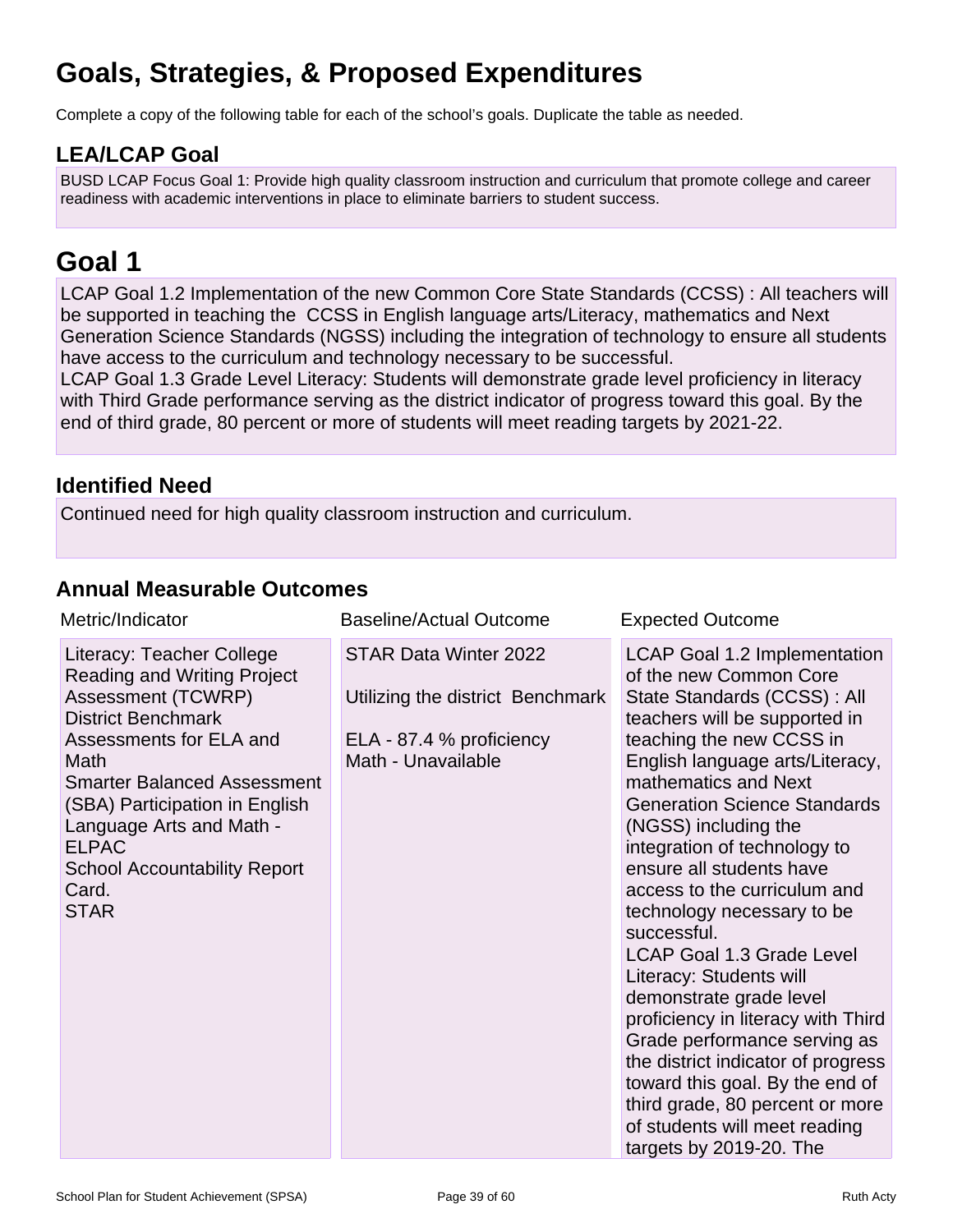| Metric/Indicator | Baseline/Actual Outcome | <b>Expected Outcome</b> |
|------------------|-------------------------|-------------------------|
|------------------|-------------------------|-------------------------|

applicable student subgroup meeting targets will increase by at least 7 percentage points each year.

Complete a copy of the Strategy/Activity table for each of the school's strategies/activities. Duplicate the table, including Proposed Expenditures, as needed.

## **Strategy/Activity 1**

### **Students to be Served by this Strategy/Activity**

(Identify either All Students or one or more specific student groups)

All Kindergarten through Fifth grade students with a focus on the subgroups targeted in the Local Control Accountability Plan (LCAP): English Language Learners (EL) Socio-Economically Disadvantaged Students Foster-Youth African-American Students Hispanic or Latino Students Students with Disabilities

### Strategy/Activity

Ruth Acty staff and teachers will ensure implementation of a balanced high quality English Language Arts Program using district adopted programs and practices within a balanced literacy block.

- Teachers will continue to implement the Calkins writing program and continue to implement theTCRWP with the support of the Literacy Coach and other support staff
- Literacy teacher will give ongoing training to personnel during staff meetings and will demonstrate model lessons in all classes.
- Use district literacy assessments, Dibels and STAR for data- driven teacher collaboration and professional development.
- Use district literacy assessment, Dibels and STAR for data- results to inform Response to Intervention and After School Intervention programs.
- Using equity strategies teachers will track the achievement of focus students.
- All appropriate and necessary materials including leveled texts, literature circle materials,FasTrack, teacher resources, handwriting materials, technology, writing and illustrating materials, Quick Reads, LLI, Wilson, Slingerland and teacher instructional materials will be provided.

Full use of Instructional Minutes:

Kindergarten: minimum 60 minutes daily

1st-3rd Grades: 120 minutes daily (45 minutes for writing and 75 minutes for reading) 4th-5th: 90 minutes daily (including 45 for writing)

Ruth Acty will provide all necessary materials and supplies for classroom use and enrichment.

1102. Certificated. Literacy Coach. BSEP. 28,668 4300. Materials and Supplies. District Allocation 4,901 4300. Materials and Supplies. BSEP Carryover 2,000

## **Proposed Expenditures for this Strategy/Activity**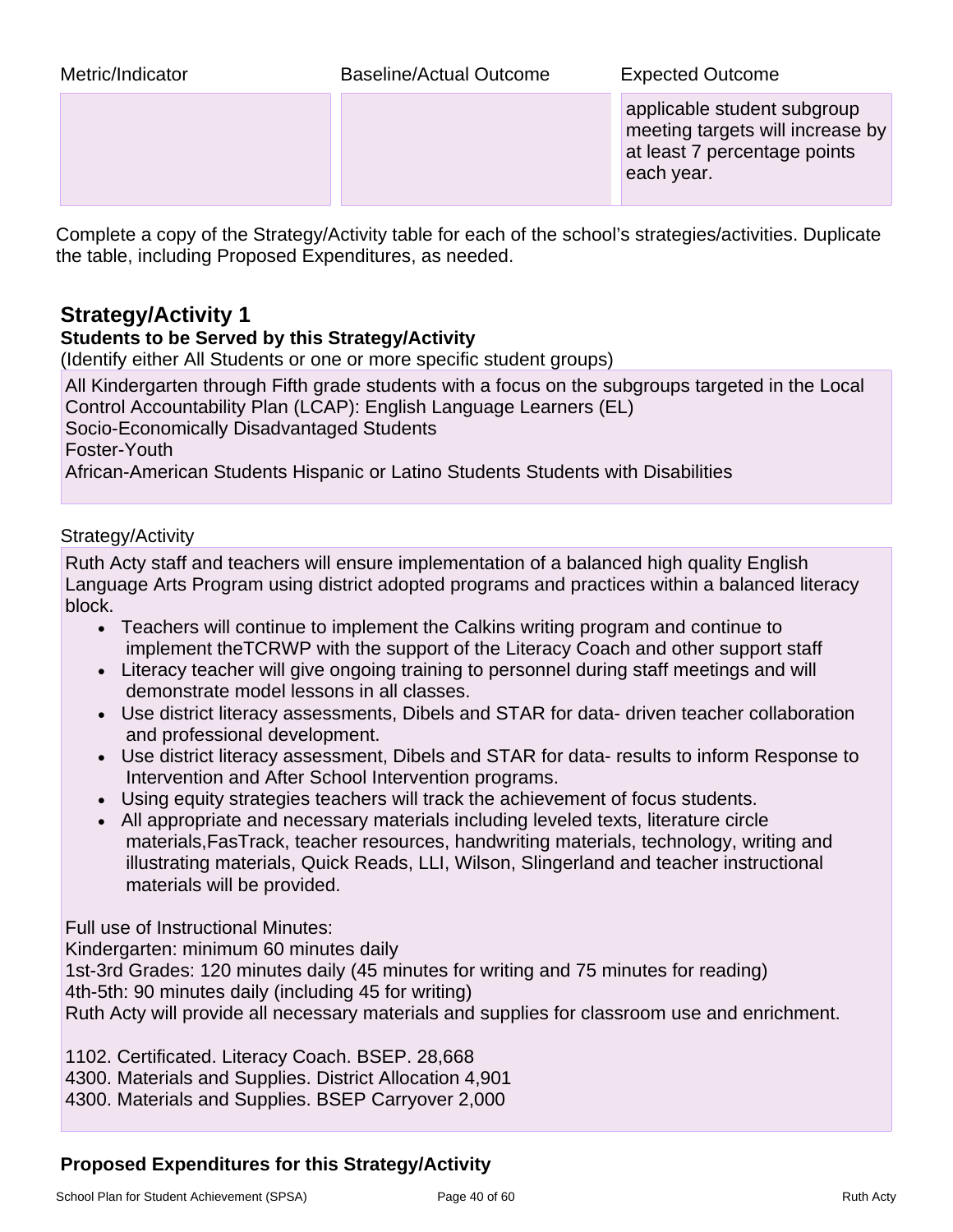List the amount(s) and funding source(s) for the proposed expenditures. Specify the funding source(s) using one or more of the following: LCFF, Federal (if Federal identify the Title and Part, as applicable), Other State, and/or Local.

| Amount(s) | Source(s)                  |
|-----------|----------------------------|
| 28,668    | <b>BSEP</b>                |
| 4,901     | <b>District Allocation</b> |
| 2,000     | <b>BSEP Carryover</b>      |

## **Strategy/Activity 2**

### **Students to be Served by this Strategy/Activity**

(Identify either All Students or one or more specific student groups)

All Students

### Strategy/Activity

Ruth ACTY teachers and staff will ensure that all K-5 students are provided high quality mathematics and science instruction by implementing "A Story of Units" math program and the Next Generation Science Standards.

- Use district math assessments that are aligned to the Story of Units (STU) to monitor student progress.
- Use ASOU, district math assessments and STAR for data- driven teacher collaboration and professional development.
- Use ASOU, district math assessments and STAR results to inform Response to Intervention and After School Intervention programs.
- Participate in ongoing training for K-5 math curriculum and instruction (all teachers K-5)
- MTL to provide ongoing support for teachers and PD as needed at the site level.
- Retain a full time Science release teacher for grade 1-5.
- Retain a .50 math collaborator for, PD, modeling and intervention

4300. Materials and Supplies. District Allocation 4,000 1102. Math Collaborator. PTA. 68,039

### **Proposed Expenditures for this Strategy/Activity**

List the amount(s) and funding source(s) for the proposed expenditures. Specify the funding source(s) using one or more of the following: LCFF, Federal (if Federal identify the Title and Part, as applicable), Other State, and/or Local.

| Amount(s) | Source(s)                  |
|-----------|----------------------------|
| 4,000     | <b>District Allocation</b> |
| 68,039    | <b>PTA</b>                 |

## **Strategy/Activity 3**

## **Students to be Served by this Strategy/Activity**

(Identify either All Students or one or more specific student groups)

ELL Students

## Strategy/Activity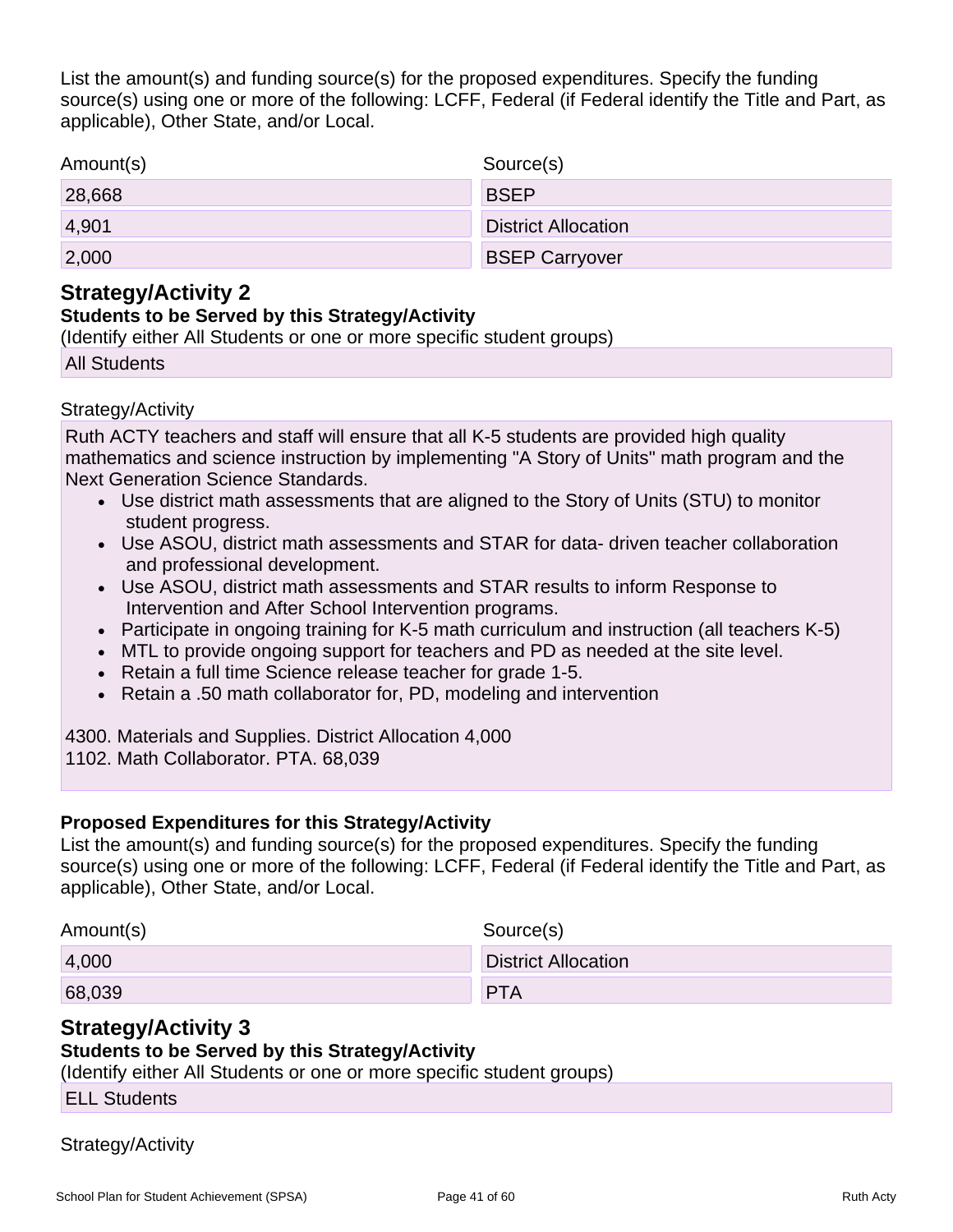Implement an English Language Development Program for K-5 English Language Learners:

- Fund .80 ELD/RTI teacher to provide 30 minutes of ELD daily at the appropriate ELPAC level.
- Direct instruction at appropriate ELPAC level (30 min x 5 days)
- Assess progress of students in English language acquisition using the ELPAC, ADEPT (2x per year) and teacher assessment tools
- Monitor student progress using a progress report (EL Progress Report/Grades) to ensure students are making consistent gains;
- Use progress monitoring to identify students who are not making gains (in one or more areas) and create an action plan for each student; meet with student teams (RTI, Lit Coach, SPED, Classroom teachers) to plan for interventions where progress is not being met.
- Communicate with teachers and parents regarding student progress and learning goals during each grading period (meet in person or provide written progress report); provide English Language Development grades in the four domains.
- Devote staff meeting time for teachers to analyze student work (data) and curriculum to determine strategies for targeted language instruction and supports so that all students can access the curriculum (integrated ELD). Provide professional development and support to classroom teachers on integrated language instruction through short facilitated PLC cycles.
- ELD teacher participates in district professional development including monthly ELD PLC, ELD curriculum trainings and COS PD
- ELAC- Facilitate parent/guardian workshops on understanding the ELPAC and ELD program at Jefferson, Outreach to parents regarding instruction
- Facilitate ELL enrollment in after school intervention and enrichment classes
- IFEP students monitor progress of IFEP students
- Test Administration ELPAC test all annual EL students by the end of Feb., train parents on Illuminate access, keep test scores on file (CUM), Schedule test administration and provide sufficient proctors so that EL instructional minutes/schedule is minimally disrupted.
- Identify English Language Learners -Verify that all incoming EL students have been identified and tagged in Illuminate/Powerschool, provide the district with information to update EL lists including students that have been mistagged, ensure that CUM and Illuminate files are up to date.

1102. Certificated. ELD/RTI Teacher. BSEP. 23,333

1102. Certificated. ELD/RTI Teacher. PTA. 23,333

## **Proposed Expenditures for this Strategy/Activity**

List the amount(s) and funding source(s) for the proposed expenditures. Specify the funding source(s) using one or more of the following: LCFF, Federal (if Federal identify the Title and Part, as applicable), Other State, and/or Local.

| Amount(s) | Source(s)   |
|-----------|-------------|
| 23,333    | <b>PTA</b>  |
| 23,333    | <b>BSEP</b> |

## **Strategy/Activity 4 Students to be Served by this Strategy/Activity**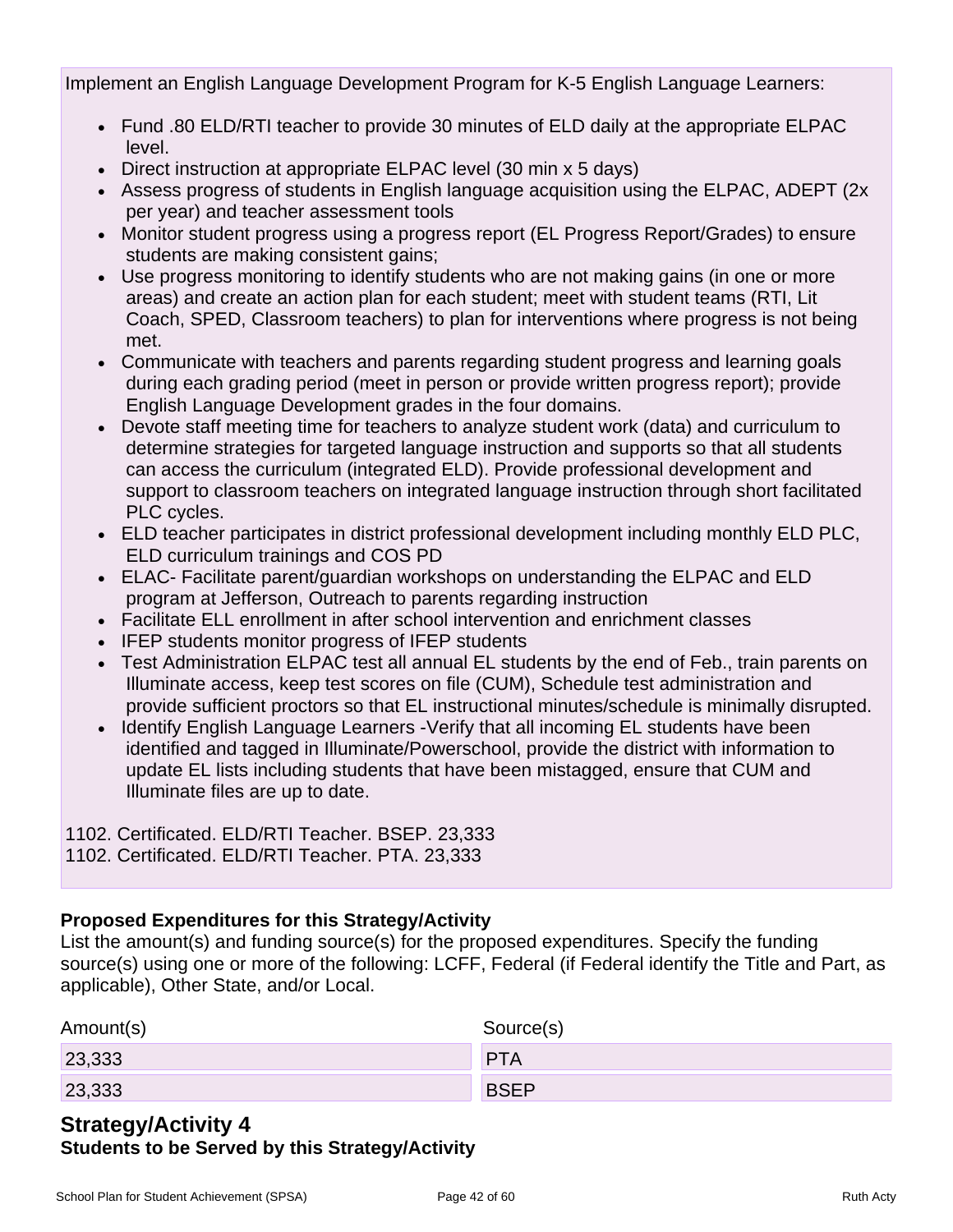#### Strategy/Activity

After School

Teacher hourly support for students is critical in a time of learning loss due to COVID. .Many students will require individual and small group support to keep up with academic benchmarks in this learning environment.

Extend learning of K-5 students with an after school site intervention program that supports students in reaching grade level proficiency.

- Continue to implement the Afterschool Learning Program (ALP) to pre-teach grade level material to students in K-5.
- Provide time and allocate hourly funds for structured collaboration between all after school intervention and support providers including: RAZ, ALP, and BEARS - to strengthen academic intervention in every program
- Provide professional development for all after school providers in strategies to support student academic growth
- Provide structured homework support that includes staff, tutors and other volunteers
- Continue BUILD program to increase the number of tutors

1116 Certificated hourly. Ext. Day Academic Intervention Title IV 2,074

1116. Certificated hourly. Ext. Day Academic Intervention BSEP. 4,000

1116. Certificated hourly. Ext. Day Academic Intervention BSEP. Carryover 15,000

### **Proposed Expenditures for this Strategy/Activity**

List the amount(s) and funding source(s) for the proposed expenditures. Specify the funding source(s) using one or more of the following: LCFF, Federal (if Federal identify the Title and Part, as applicable), Other State, and/or Local.

| Amount(s) | Source(s)             |
|-----------|-----------------------|
| 2,074     | Other                 |
| 4,000     | <b>BSEP</b>           |
| 15,000    | <b>BSEP Carryover</b> |

## **Strategy/Activity 5**

## **Students to be Served by this Strategy/Activity**

(Identify either All Students or one or more specific student groups)

Students requiring math or literacy intervention

Strategy/Activity

RTI

Provide early intervention best practice strategies through the RTI model to meet the learning needs of students at the first sign of academic struggle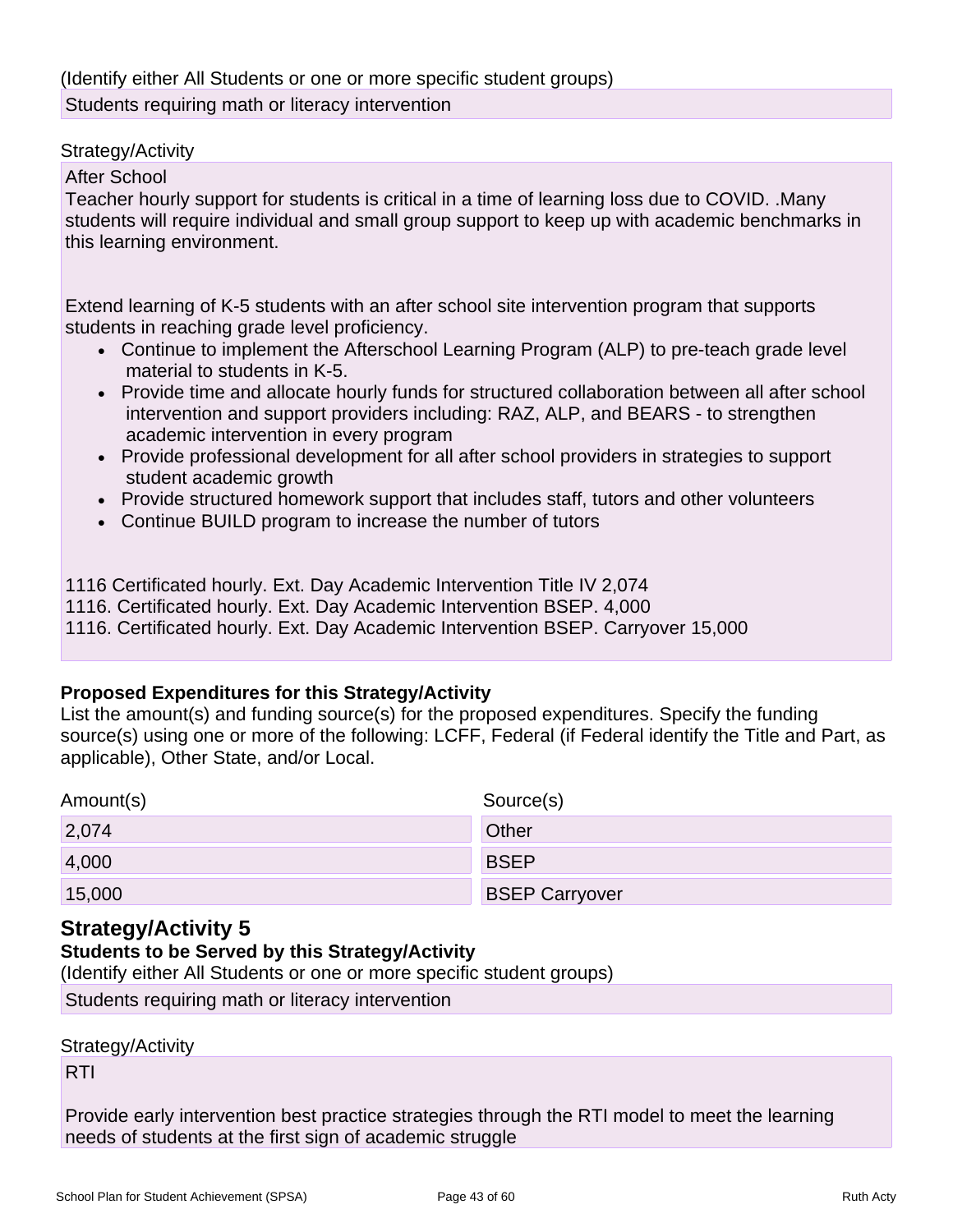- Regular COS (Coordination of Services) team meetings- to collaborate and reflect on school wide systems in place to meet the needs of identified students
- Implementation of MTSS 3- tier response (Classroom, Small Group, Learning Center)
- Professional Learning Communities Class teachers and interventionists meet weekly to set goals for focus students. .
- Provide staff with professional development in differentiation and RTI practices.
- Use the TCRWP, FasTrack, LLI, Star, Dibels ,Wilson and and work samples to monitor literacy growth.
- Case management of student support services including vision, hearing, dental, homelessness, and other health and social service related services
- Allocate funds to support full implementation of RTI intervention teacher, Literacy coach, .80 El teacher and a .50 math collaborator/coach.

\*Assess, analyze and respond to students in K-2 that are need support with math foundational skills.

1116 Certificated. RTI Teacher. BSEP. 70,962 4300. Materials and Supplies. BSEP Carryover 3,000

### **Proposed Expenditures for this Strategy/Activity**

List the amount(s) and funding source(s) for the proposed expenditures. Specify the funding source(s) using one or more of the following: LCFF, Federal (if Federal identify the Title and Part, as applicable), Other State, and/or Local.

| Amount(s) | Source(s)             |
|-----------|-----------------------|
| 3,000     | <b>BSEP Carryover</b> |
| 70,962    | <b>BSEP</b>           |

## **Strategy/Activity 6**

### **Students to be Served by this Strategy/Activity**

(Identify either All Students or one or more specific student groups)

Students transition into and out of Ruth Acty

### Strategy/Activity

Support transitions for students as they move pre-K to K and 5th grade to 6th grade.

- Hold transition meetings for pre-K special education students who are entering Kindergarten.
- Hold transition meetings for 5th grade special education students who are entering middle school.
- Complete placement information in Illuminate for all 5th grade students.
- Conduct "Balanced Beginning" screening for incoming kindergarten students to create balanced classes and identify student needs.

### **Proposed Expenditures for this Strategy/Activity**

List the amount(s) and funding source(s) for the proposed expenditures. Specify the funding source(s) using one or more of the following: LCFF, Federal (if Federal identify the Title and Part, as applicable), Other State, and/or Local.

Amount(s) Source(s)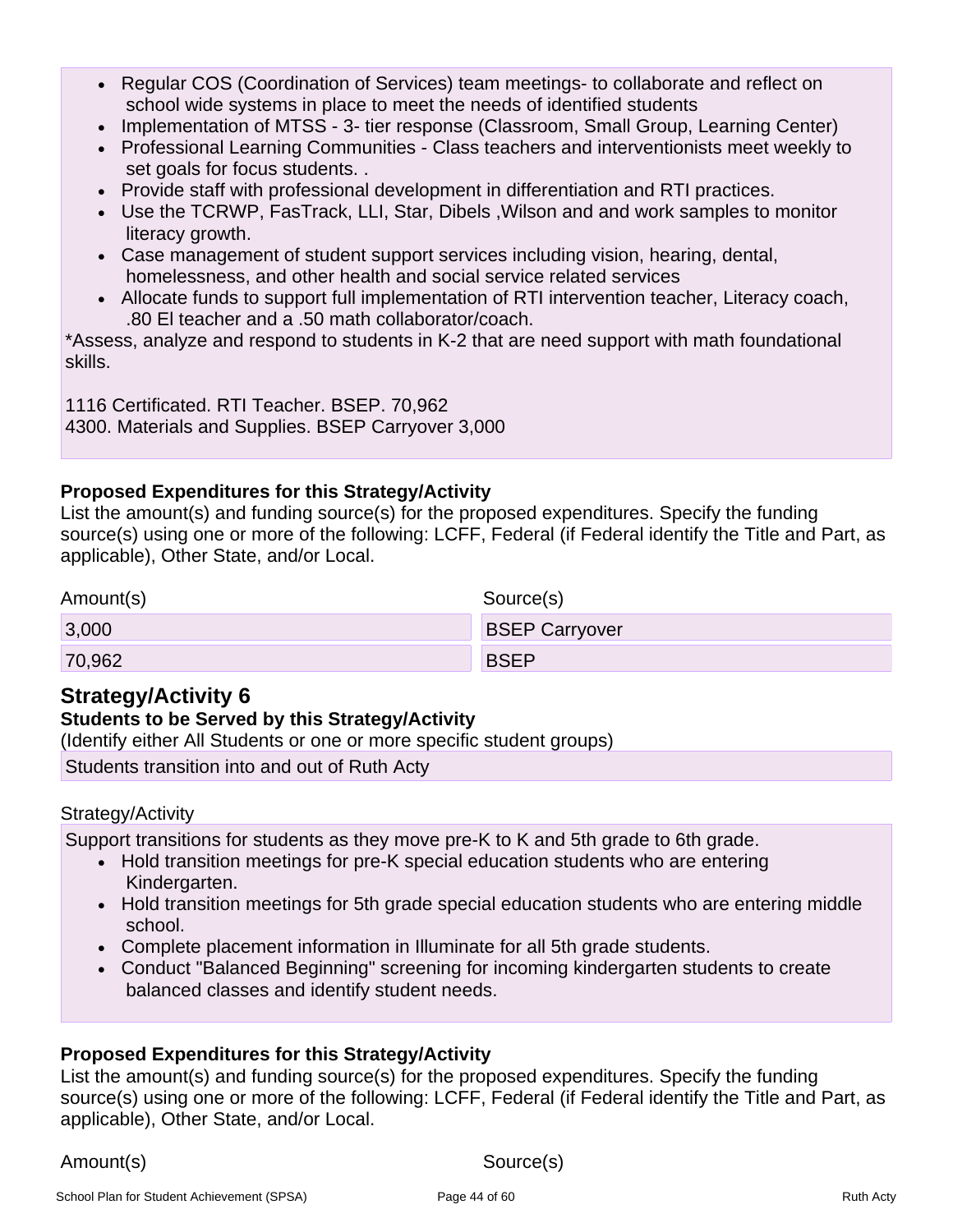## **Strategy/Activity 7**

**Students to be Served by this Strategy/Activity**

(Identify either All Students or one or more specific student groups)

Students with Individualized Education Plans.

#### Strategy/Activity

Ensure that IEP's for Special Education students list appropriate and measurable academic goals for students aligned with state standards:

- Discuss Special Education goals during: IEP's, COS meetings, Special Education meetings, SST's and staff collaboration time
- Meet regularly with Special Education Area Supervisor
- Provide regular professional development to IAs

#### **Proposed Expenditures for this Strategy/Activity**

List the amount(s) and funding source(s) for the proposed expenditures. Specify the funding source(s) using one or more of the following: LCFF, Federal (if Federal identify the Title and Part, as applicable), Other State, and/or Local.

Amount(s) Source(s)

## **Strategy/Activity 8**

**Students to be Served by this Strategy/Activity**

(Identify either All Students or one or more specific student groups)

All studnets

#### Strategy/Activity

Additional Enrichment to enhance the academic program -

Maintain a full time PE teacher for grades 1-3, dance teacher for 1x a week for kinder and TK.

School Garden and Garden/Science Program .33 FTE to offer garden based science lessons in the school garden, grades K-5.

On an every other week schedule classes will receive 30-45 min. lessons during the school year. Classroom teachers will collaborate with the Garden Instructor and will be present during classes.

Credentialed music teachers provide weekly instrumental music lesson grades 3-4-5

Dance class for TK and kinders 1x per week, Vocals/Instrumental class for kinder 1x a week

#### **Proposed Expenditures for this Strategy/Activity**

List the amount(s) and funding source(s) for the proposed expenditures. Specify the funding source(s) using one or more of the following: LCFF, Federal (if Federal identify the Title and Part, as applicable), Other State, and/or Local.

Amount(s) Source(s)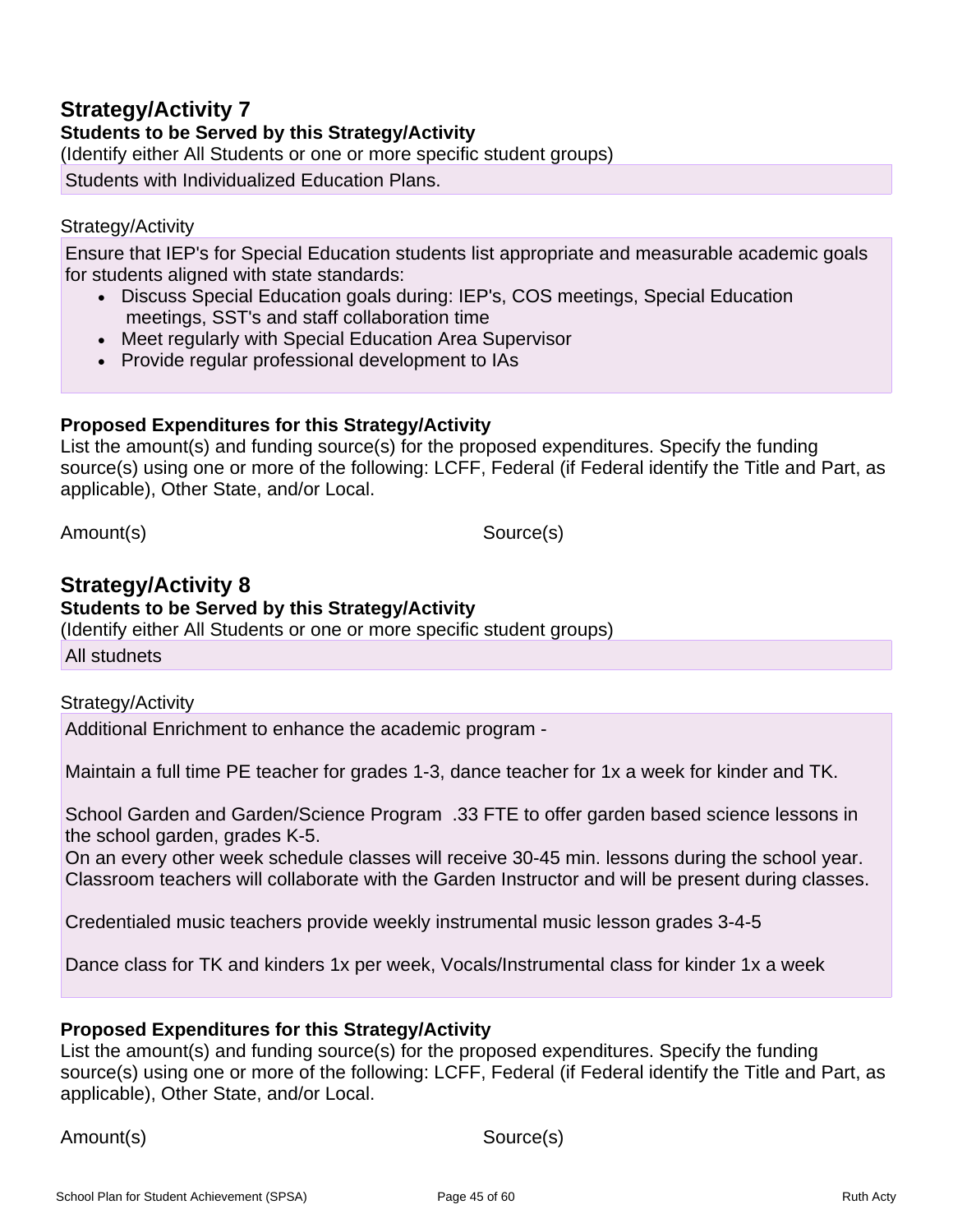### **Strategy/Activity 9 Students to be Served by this Strategy/Activity**

(Identify either All Students or one or more specific student groups)

#### All Students

#### Strategy/Activity

Unallocated reserves for personnel variance.

### **Proposed Expenditures for this Strategy/Activity**

List the amount(s) and funding source(s) for the proposed expenditures. Specify the funding source(s) using one or more of the following: LCFF, Federal (if Federal identify the Title and Part, as applicable), Other State, and/or Local.

| Amount(s) | Source(s)   |
|-----------|-------------|
| 6,148     | <b>BSEP</b> |
| 6,216     | <b>PTA</b>  |

## **Annual Review**

### **SPSA Year Reviewed: 2021-22**

Respond to the following prompts relative to this goal. If the school is in the first year of implementing the goal, an analysis is not required and this section may be deleted.

## **ANALYSIS**

Describe the overall implementation of the strategies/activities and the overall effectiveness of the strategies/activities to achieve the articulated goal.

The goal of providing high quality classroom instruction and curriculum that promote college and career readiness with academic interventions in place to eliminate barriers to student success has been very effective. With the implementation of Fasttrack Phonics in the classroom, Wilson, LLI and Slingerland and the continued PLC work with interventionist and classroom teachers, we are seeing literacy gains as demonstrated on TCRWP, Star and student work samples.

Briefly describe any major differences between the intended implementation and/or the budgeted expenditures to implement the strategies/activities to meet the articulated goal.

There are no major differences.

Describe any changes that will be made to this goal, the annual outcomes, metrics, or strategies/activities to achieve this goal as a result of this analysis. Identify where those changes can be found in the SPSA.

There are no major differences.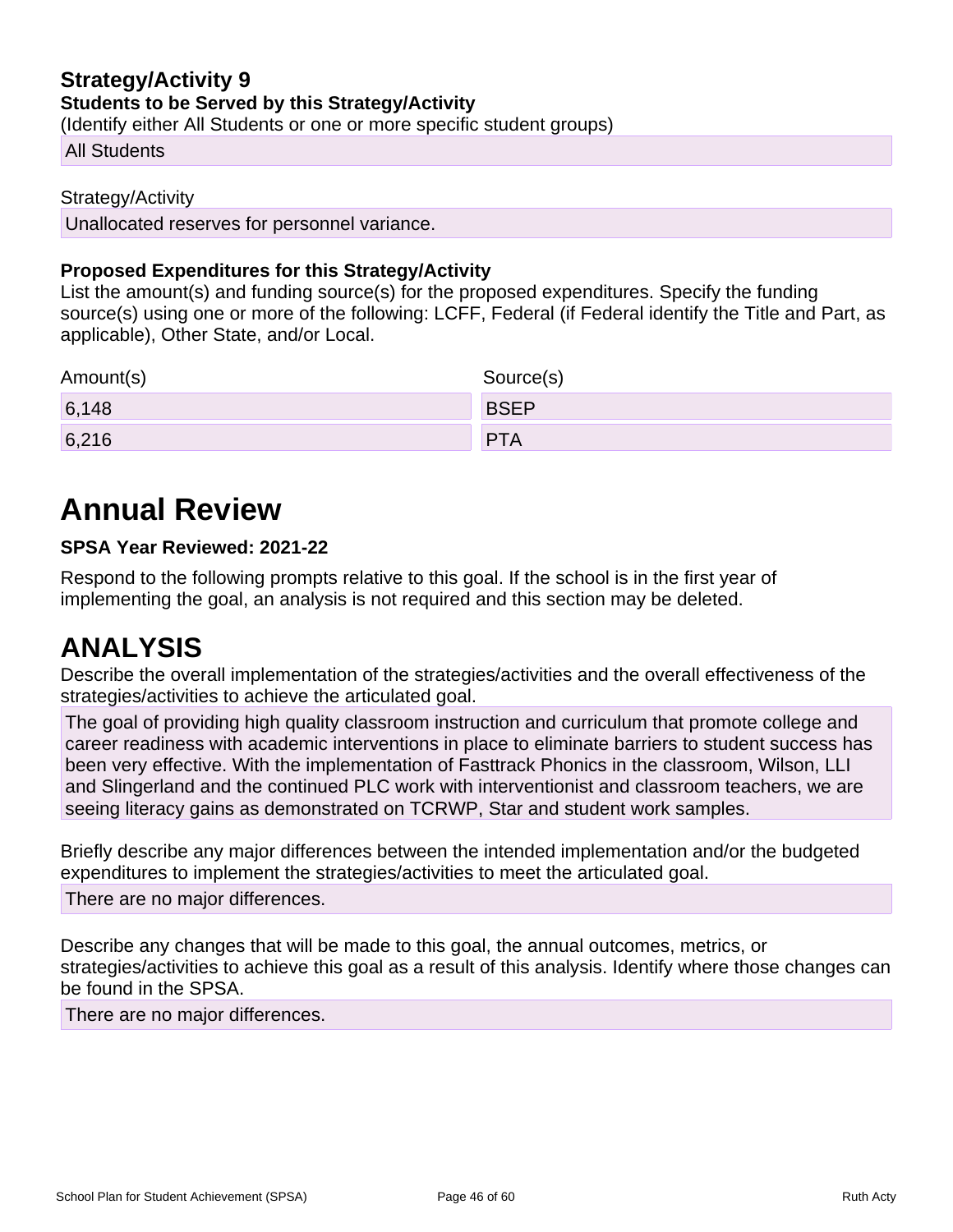## **Goals, Strategies, & Proposed Expenditures**

Complete a copy of the following table for each of the school's goals. Duplicate the table as needed.

## **LEA/LCAP Goal**

BUSD LCAP Focus Goal 2: End the racial predictability of academic achievement by ensuring that all systems are culturally and linguistically responsive to the needs of our students.

## **Goal 2**

2.1 Reduce the number of students with ten or more total absences by 10% of the 2019-20 percentages (enrollment reported as of June).

2.2 Reduce the total number of suspensions by 5% annually, and reduce the percentage of African-Americans suspended by 5% annually.

## **Identified Need**

Ruth Acty continues to have a race based achievement and behavioral gap.

## **Annual Measurable Outcomes**

| Metric/Indicator                                                                                   | <b>Baseline/Actual Outcome</b>                                                                                          | <b>Expected Outcome</b>                                                                                                                                                                                                                                                                 |
|----------------------------------------------------------------------------------------------------|-------------------------------------------------------------------------------------------------------------------------|-----------------------------------------------------------------------------------------------------------------------------------------------------------------------------------------------------------------------------------------------------------------------------------------|
| <b>Chronic Absenteeism Reports</b><br>California Dashboard<br>Attendance and suspension<br>reports | 2.1 The number of students<br>with 10 or more absences has<br>increased.<br>2.2 We have had 0<br>suspensions this year. | 2.1 Reduce the number of<br>students with ten or more total<br>absences by 10% of the 21-22<br>percentages (enrollment<br>reported as of June).<br>2.2Reduce number of<br>suspensions by 5% annually,<br>and reduce the percentage of<br>African-Americans suspended<br>by 5% annually. |

Complete a copy of the Strategy/Activity table for each of the school's strategies/activities. Duplicate the table, including Proposed Expenditures, as needed.

## **Strategy/Activity 1**

**Students to be Served by this Strategy/Activity**

(Identify either All Students or one or more specific student groups)

#### All Students

#### Strategy/Activity

Culturally Relevant Teaching -

Staff will continue to focus on equity centered high expectation teaching, and learning equitable teaching habits to use in the classroom (ie. opt in, culturally responsive teaching, high-help high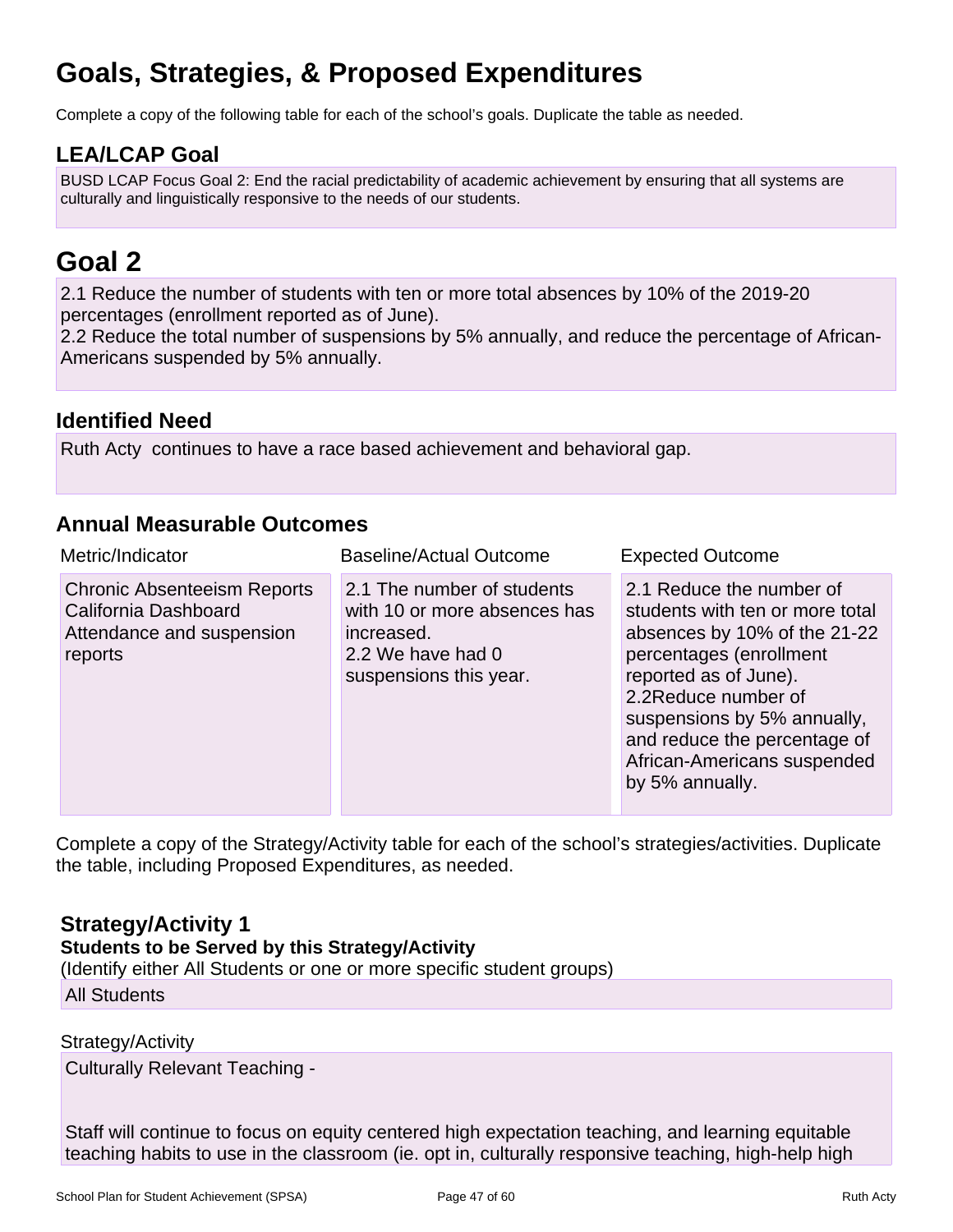perfectionism, multiple perspectives)

Staff with keep Equity as a focus in district initiated Profession Learning Communities by identifying focus students (non proficient students) to monitor progress of PLC goals.

Staff will continue ongoing professional development in district initiated Equity Strategies, conducted by the Equity Teacher Lead.

• Leadership Team, and staff will continue to focus on issues of race and racism and their impact on student learning through literature, research, and current community events.

PTA will hold equity based, culturally relevant parent training events.

Parent trainings- cultural competency. PTA. 4,000

### **Proposed Expenditures for this Strategy/Activity**

List the amount(s) and funding source(s) for the proposed expenditures. Specify the funding source(s) using one or more of the following: LCFF, Federal (if Federal identify the Title and Part, as applicable), Other State, and/or Local.

| Amount(s) | Source(s) |
|-----------|-----------|
| 4,000     | PTA       |

## **Strategy/Activity 2**

### **Students to be Served by this Strategy/Activity**

(Identify either All Students or one or more specific student groups)

All Students

### Strategy/Activity

Ruth Acty will continue to implement Toolbox and other district adopted programs: PBIS and Welcoming Schools anti-bias curriculum to increase student achievement and engagement, reduce inequities in discipline, safeguard students from bias, and promote positive behavior support.

- Teachers and staff will continue with training in the Toolbox Curriculum during District staff development and specified school-wide collaboration days.
- Teachers, classified staff, parents, and the principal will revise and display school-wide rules for common areas. Rules will be posted in all common areas, school communications, and communicated to parents/guardians
- Teachers, classified staff, parents, and the principal will implement strategies for teaching and reinforcing school-wide behavior expectations throughout the year
- All staff will teach students school-wide rules and behavior expectations through specific lessons, school-rules assemblies, and by modeling expected behavior
- All staff will reinforce and reteach expected behavior in students through the use of positive recognition, active supervision techniques, and conflict resolution/de-escalation strategies
- Parents/Guardians will receive information on school rules at the beginning of the year. Rules will be reviewed with monthly themes such as "Hallway Behavior."
- Teachers will develop grade level agreements for when to refer a student to the office and when to address student behavior in the classroom
- Continue to use progressive discipline and logical consequences to help students correct when they make negative behavior choices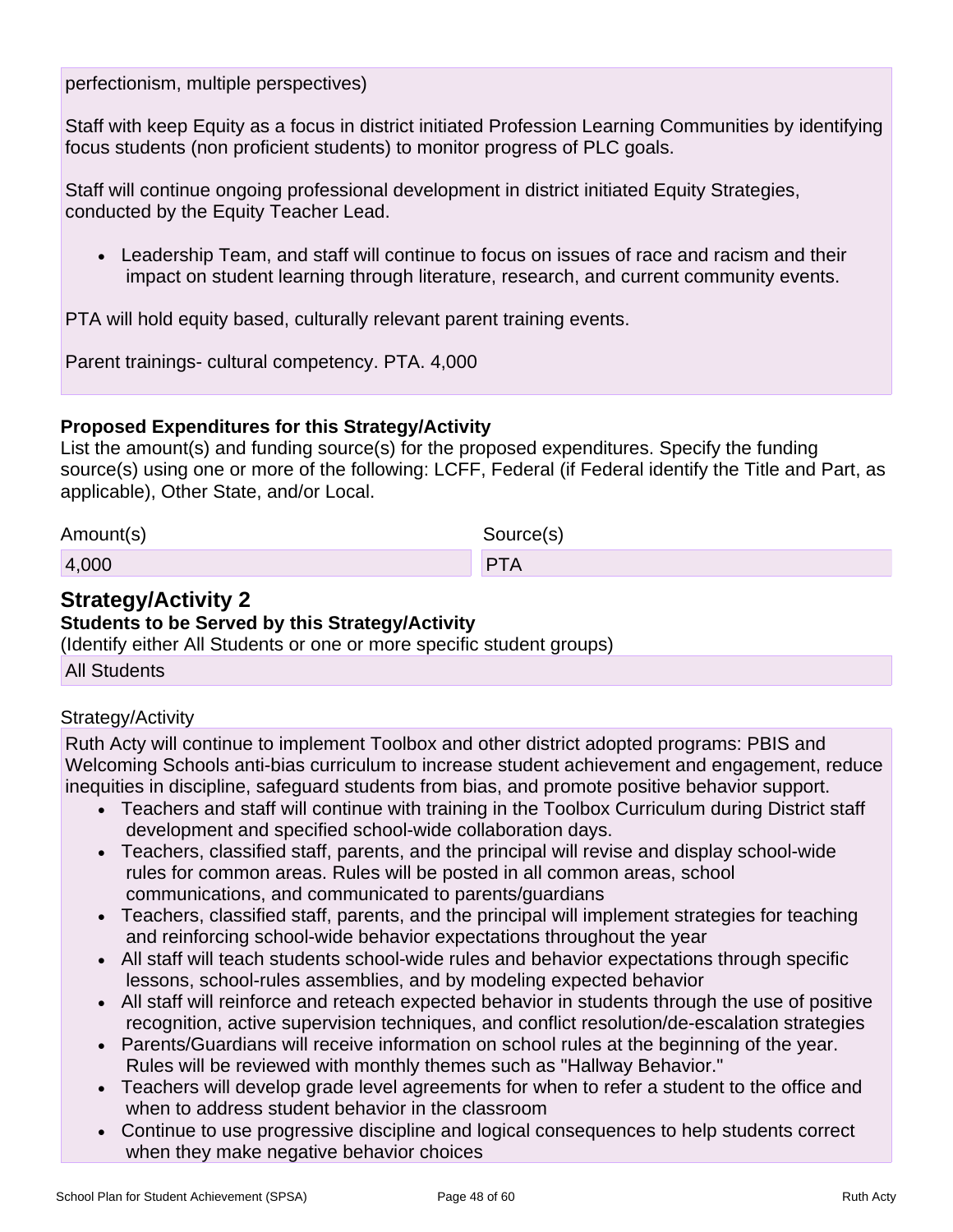- Teachers will identify and teach selected lessons from the Welcoming Schools anti-bias curriculum to address issues of bullying and bias-related harassment
- Noon duty supervisors along with other identified support staff will meet regularly to strengthen their supervision techniques, learn additional strategies, and problem-solve student conflict situations as they arise.

#### **Proposed Expenditures for this Strategy/Activity**

List the amount(s) and funding source(s) for the proposed expenditures. Specify the funding source(s) using one or more of the following: LCFF, Federal (if Federal identify the Title and Part, as applicable), Other State, and/or Local.

Amount(s) Source(s)

#### **Strategy/Activity 3 Students to be Served by this Strategy/Activity**

(Identify either All Students or one or more specific student groups)

All Students

#### Strategy/Activity

Ruth Acty Staff will attend a school retreat focused on building an equity centered Professional Learning Community, curriculum planning, and PBIS school wide systems.

### **Proposed Expenditures for this Strategy/Activity**

List the amount(s) and funding source(s) for the proposed expenditures. Specify the funding source(s) using one or more of the following: LCFF, Federal (if Federal identify the Title and Part, as applicable), Other State, and/or Local.

Amount(s) Source(s)

**Strategy/Activity 4 Students to be Served by this Strategy/Activity** (Identify either All Students or one or more specific student groups) All students

## Strategy/Activity

Ruth Acty school will hold year long school assemblies that feature culturally diverse presentations and programs that support school wide positive climate Special guest performers from a wide range of cultures will be funded with grants as available.

### **Proposed Expenditures for this Strategy/Activity**

List the amount(s) and funding source(s) for the proposed expenditures. Specify the funding source(s) using one or more of the following: LCFF, Federal (if Federal identify the Title and Part, as applicable), Other State, and/or Local.

Amount(s) Source(s)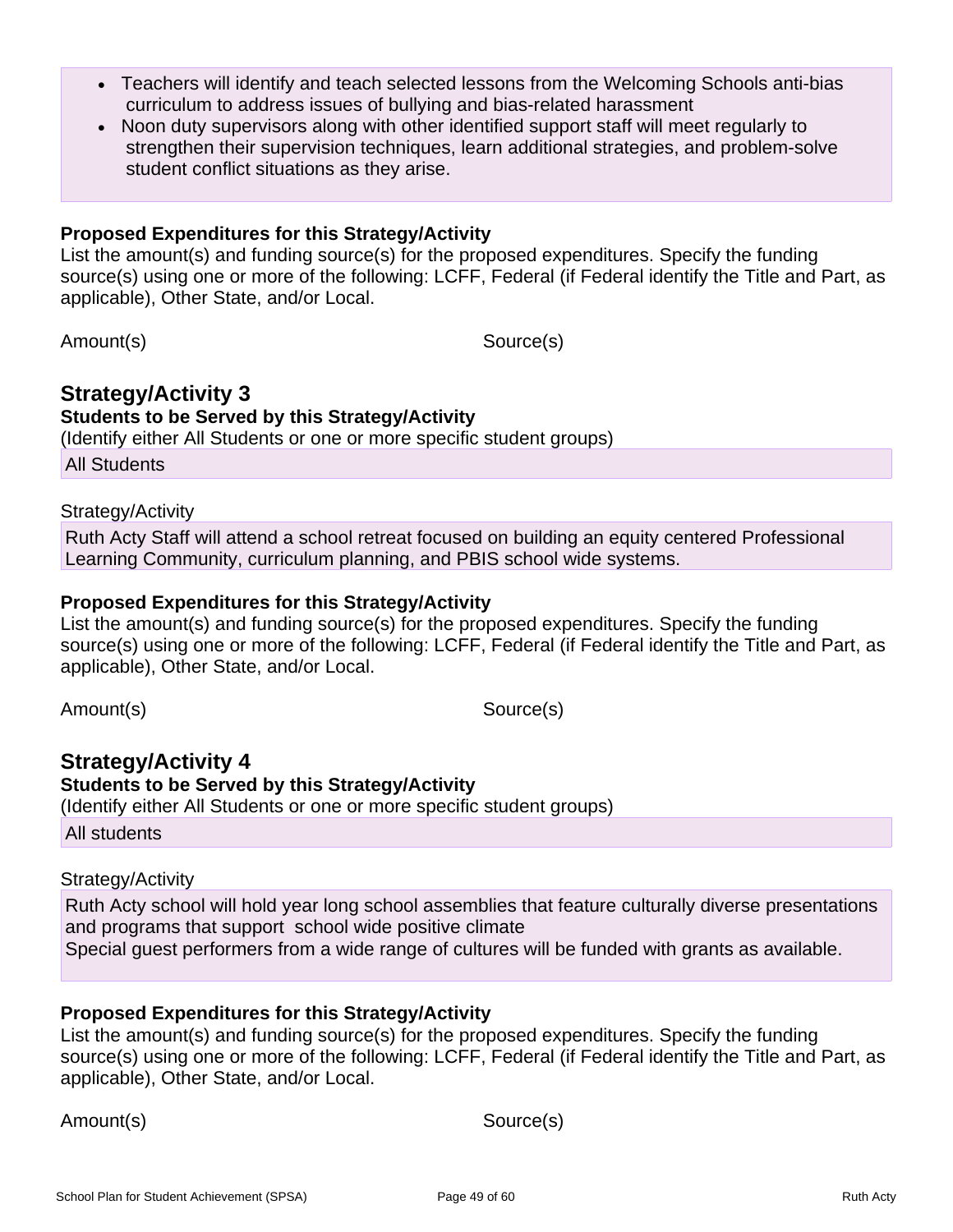## **Strategy/Activity 5 Students to be Served by this Strategy/Activity**

(Identify either All Students or one or more specific student groups)

#### All Students

#### Strategy/Activity

Instruction in Visual and Performing Arts will be incorporated in all classrooms to engage students and to draw upon and develop the full range of student learning styles.

Ruth Acty will be contracting with MOCHA Children's Art Museum where an experience art teacher will teach 10 lesson yearly to 16 classes.

Students in Grades 3-5 will participate in BUSD instrumental and choral music program

Students in grade TK and kinder will receive dance instruction from a dance specialist supported by an Arts Anchor (VAPA) grant and PTA funding.

#### **Proposed Expenditures for this Strategy/Activity**

List the amount(s) and funding source(s) for the proposed expenditures. Specify the funding source(s) using one or more of the following: LCFF, Federal (if Federal identify the Title and Part, as applicable), Other State, and/or Local.

| Amount(s) | Source(s)  |
|-----------|------------|
| 14,000    | <b>PTA</b> |

## **Strategy/Activity 6**

#### **Students to be Served by this Strategy/Activity**

(Identify either All Students or one or more specific student groups)

|  |  | <b>All Students</b> |
|--|--|---------------------|
|--|--|---------------------|

#### Strategy/Activity

Staff will continue to participate in math and literacy PLC's utilizing data and student work

- Staff will collaborate with Literacy Coach, RTI, Math Coaches and other district staff to identify focus students in order to track student progress to ensure academic success during staff and collaboration meetings twice a month.
- Qualified teachers may choose the alternative evaluation process to conduct lesson study with district peers.

### **Proposed Expenditures for this Strategy/Activity**

List the amount(s) and funding source(s) for the proposed expenditures. Specify the funding source(s) using one or more of the following: LCFF, Federal (if Federal identify the Title and Part, as applicable), Other State, and/or Local.

Amount(s) Source(s)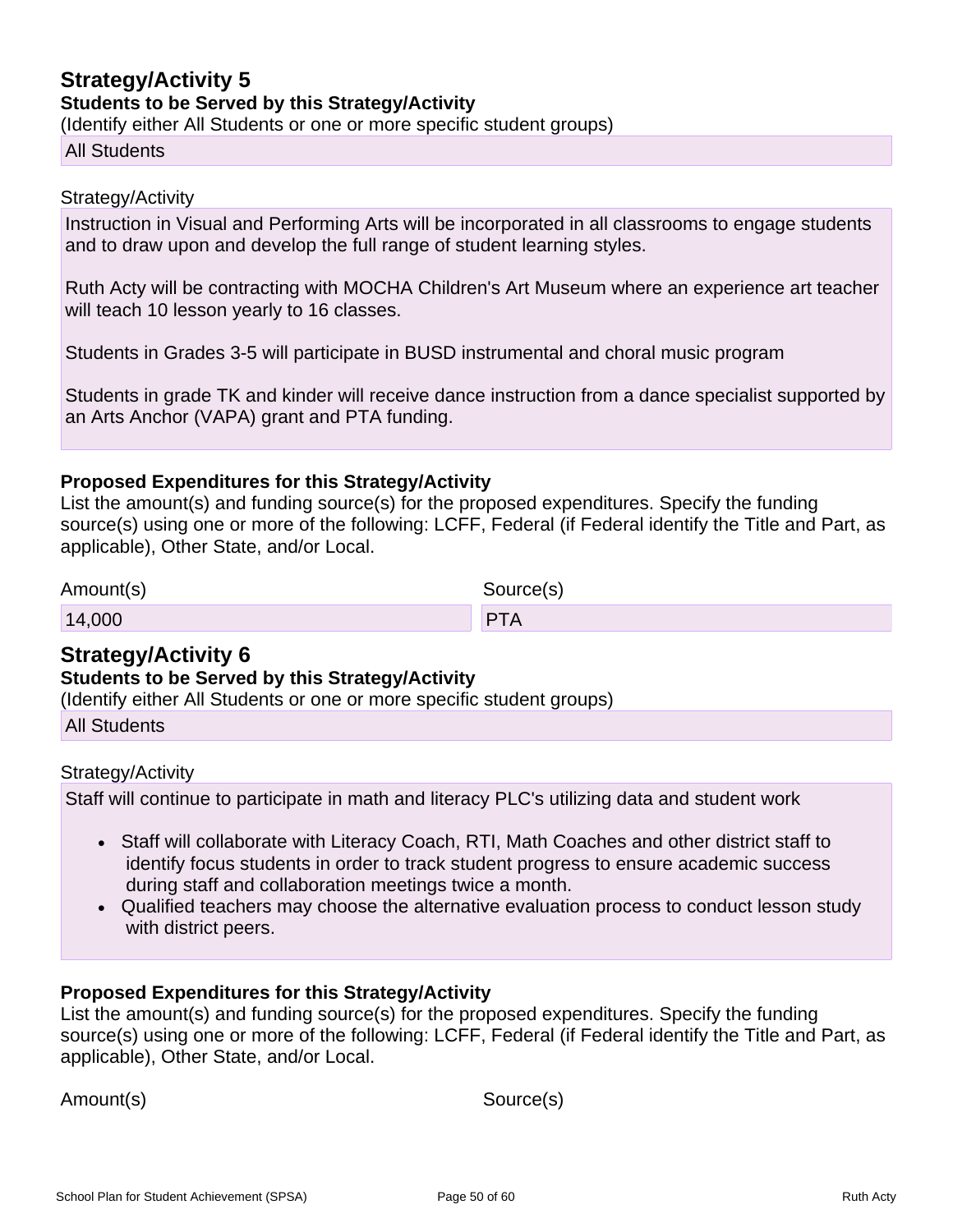## **Annual Review**

## **SPSA Year Reviewed: 2021-22**

Respond to the following prompts relative to this goal. If the school is in the first year of implementing the goal, an analysis is not required and this section may be deleted.

## **ANALYSIS**

Describe the overall implementation of the strategies/activities and the overall effectiveness of the strategies/activities to achieve the articulated goal.

We have had an increase of excessive absences since returning for distance learning. We will be conducting an education campaign about the affects of absenteeism and truancy policies at the start of the year.

Briefly describe any major differences between the intended implementation and/or the budgeted expenditures to implement the strategies/activities to meet the articulated goal.

There are no major differences.

Describe any changes that will be made to this goal, the annual outcomes, metrics, or strategies/activities to achieve this goal as a result of this analysis. Identify where those changes can be found in the SPSA.

There are no major differences.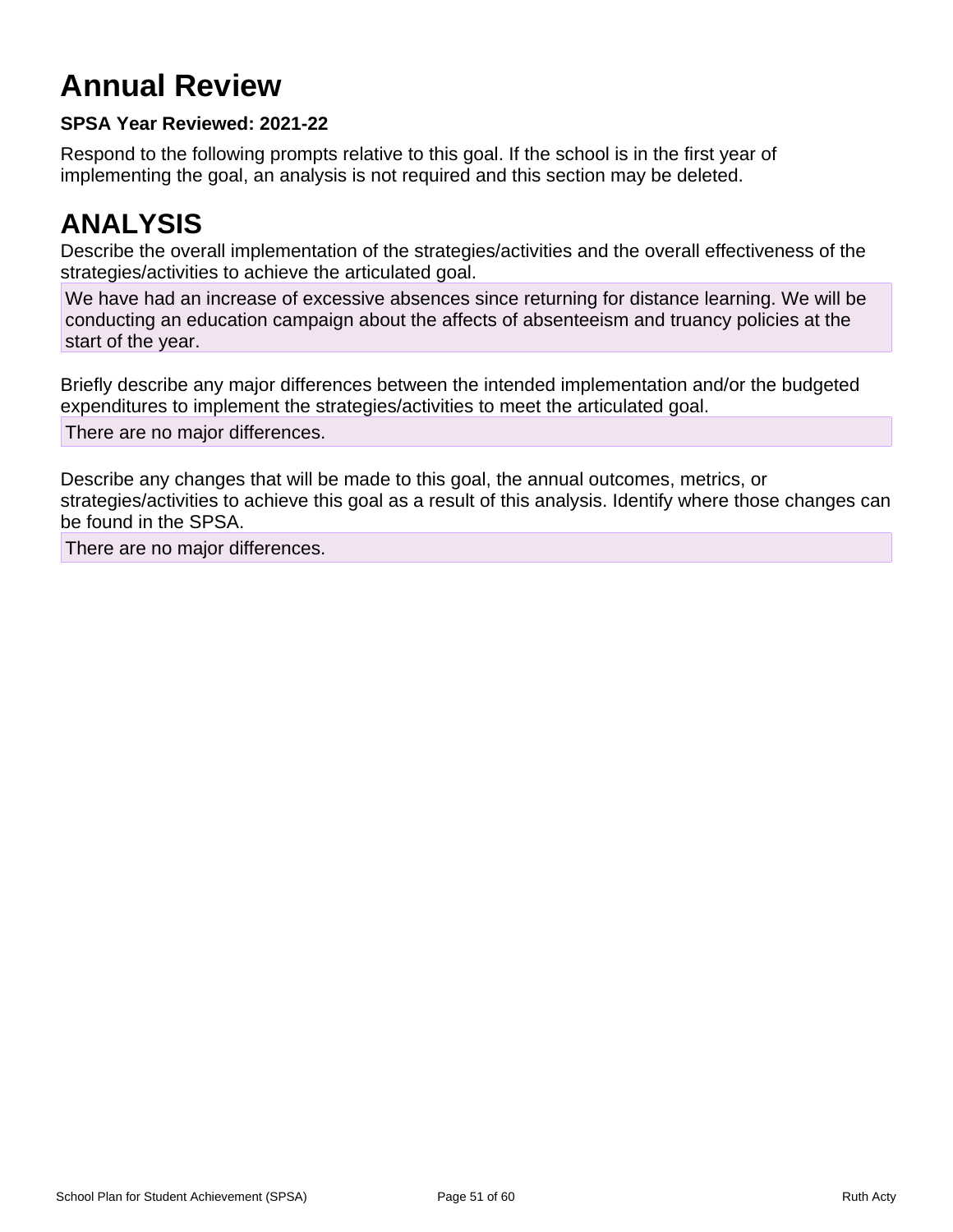## **Goals, Strategies, & Proposed Expenditures**

Complete a copy of the following table for each of the school's goals. Duplicate the table as needed.

## **LEA/LCAP Goal**

BUSD LCAP Focus Goal 3: Ensure all school sites have safe, welcoming and inclusive climates for all students and their families, so that all students are in their classes ready to learn.

## **Goal 3**

3.1 Increase the percentage of students and families who report feeling welcomed and valued as a partner in their child's education as measured by the district survey.

3.2 Recruit and retain certificated employees of color.

3.3 Increase the percentage of participants of color serving on the SSC so that the representatives on this committee mirrors the demographics of our student population.

## **Identified Need**

Data shows that 80% of students respond to Tier 1 SEL programs and support and that it is necessary to have Tier 2 and 3 SEL intervention to guarantee a successful climate for all students.

## **Annual Measurable Outcomes**

| Metric/Indicator                                                                                                                                                                                                                                                                                                                                                                                                                                                              | <b>Baseline/Actual Outcome</b> | <b>Expected Outcome</b>                                                                                                                                                                                |
|-------------------------------------------------------------------------------------------------------------------------------------------------------------------------------------------------------------------------------------------------------------------------------------------------------------------------------------------------------------------------------------------------------------------------------------------------------------------------------|--------------------------------|--------------------------------------------------------------------------------------------------------------------------------------------------------------------------------------------------------|
| <b>District Indicators Report:</b><br>Attendance Information;<br>chronic absenteeism Special<br><b>Education Information System</b><br>(SEIS) Reports<br><b>Family Engagement</b><br>Coordinators' Intervention Logs<br><b>Family Affinity and Focus</b><br>Group Meetings.<br>Family involvement in<br>district/school acitivites (SGC,<br>DELAC,/ELAC committees,<br>students clubs, afterschool<br>programs, fundraisers,<br>PTSA/PTO membership;<br>promotion ceremonies. |                                | We expect the outcome this<br>year to be similar. we will work<br>on increasing family<br>engagement visibility,<br>sensitivity to scheduling event<br>for busy families and religious<br>observances. |

Complete a copy of the Strategy/Activity table for each of the school's strategies/activities. Duplicate the table, including Proposed Expenditures, as needed.

#### **Strategy/Activity 1 Students to be Served by this Strategy/Activity**

(Identify either All Students or one or more specific student groups)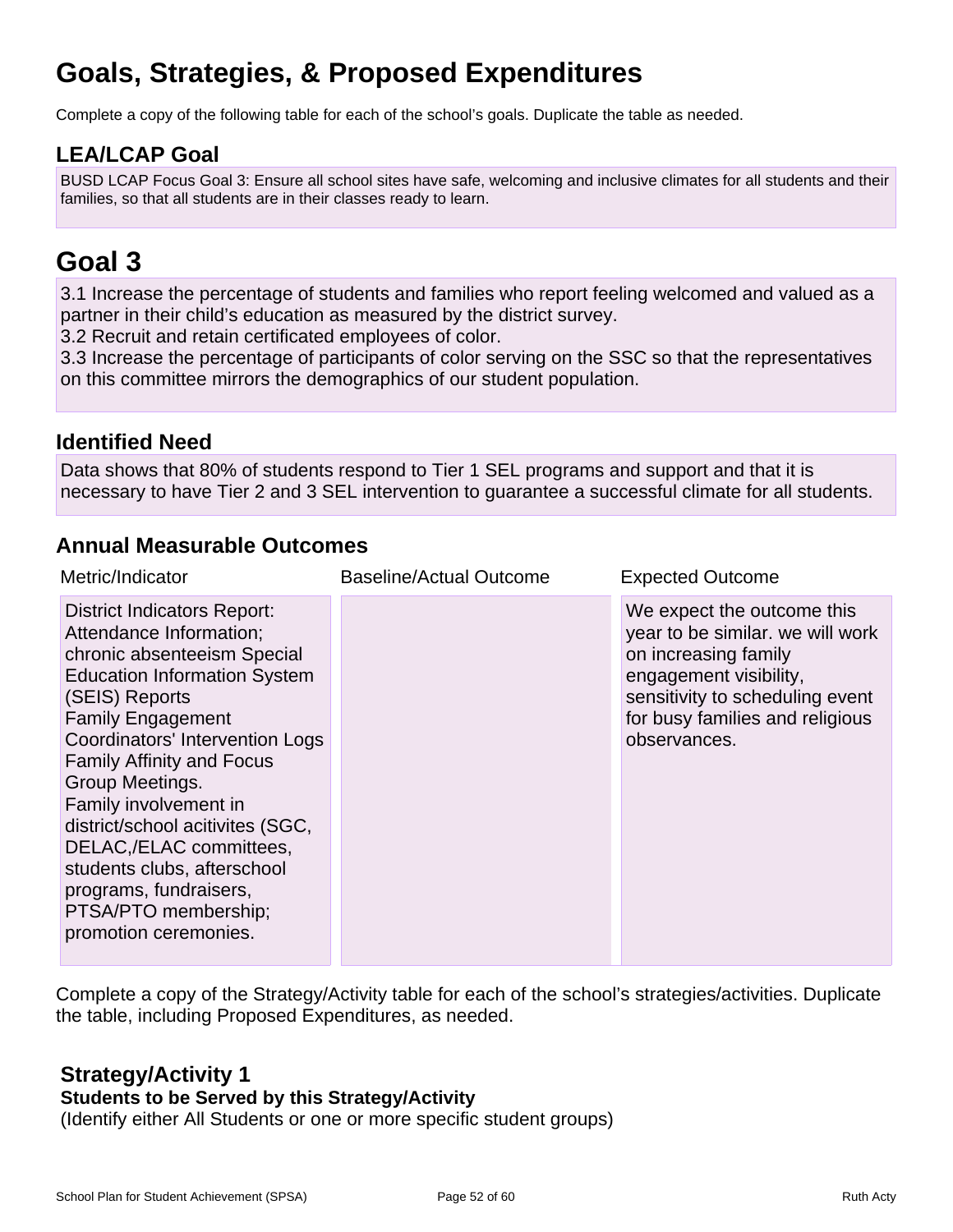All Kindergarten through fifth grade students with a focus on the subgroups targeted in the Local Control Accountability Plan (LCAP): English Language Learners (EL) Socio-Economically Disadvantaged Students Foster-Youth African-American Students Hispanic or Latino Students Students with Disabilities

#### Strategy/Activity

Ruth Acty will begin hosting parent/guardian events.

\*Workshops for English Language Learner families:Understanding the ELPAC, Report Card and teacher conferencing

- Supporting readers at home
- Summer reading program
- A Story of Units training

Parent Forums about Equity and Race.

• Other workshops as identified by parent/guardian need

Site will collaborate with all relevant district offices and will provide translation for Spanish speaking families and other non- English speakers as available.

Parent Involvement funds will be used to fund workshops including: food, childcare, meeting facilitators, materials and supplies

#### **Proposed Expenditures for this Strategy/Activity**

List the amount(s) and funding source(s) for the proposed expenditures. Specify the funding source(s) using one or more of the following: LCFF, Federal (if Federal identify the Title and Part, as applicable), Other State, and/or Local.

Amount(s) Source(s)

## **Strategy/Activity 2**

**Students to be Served by this Strategy/Activity** (Identify either All Students or one or more specific student groups) All Students

#### Strategy/Activity

Ruth Acty staff will partner with OFEE office, District PTA, DELAC and other district parent/guardian groups to train and support site parent/guardian groups to strengthen their capacity to collaborate with principal and school staff on issues that impact student achievement and well being.

These groups include:

- The Village Families Group
- ELAC
- PTA
- School Site Council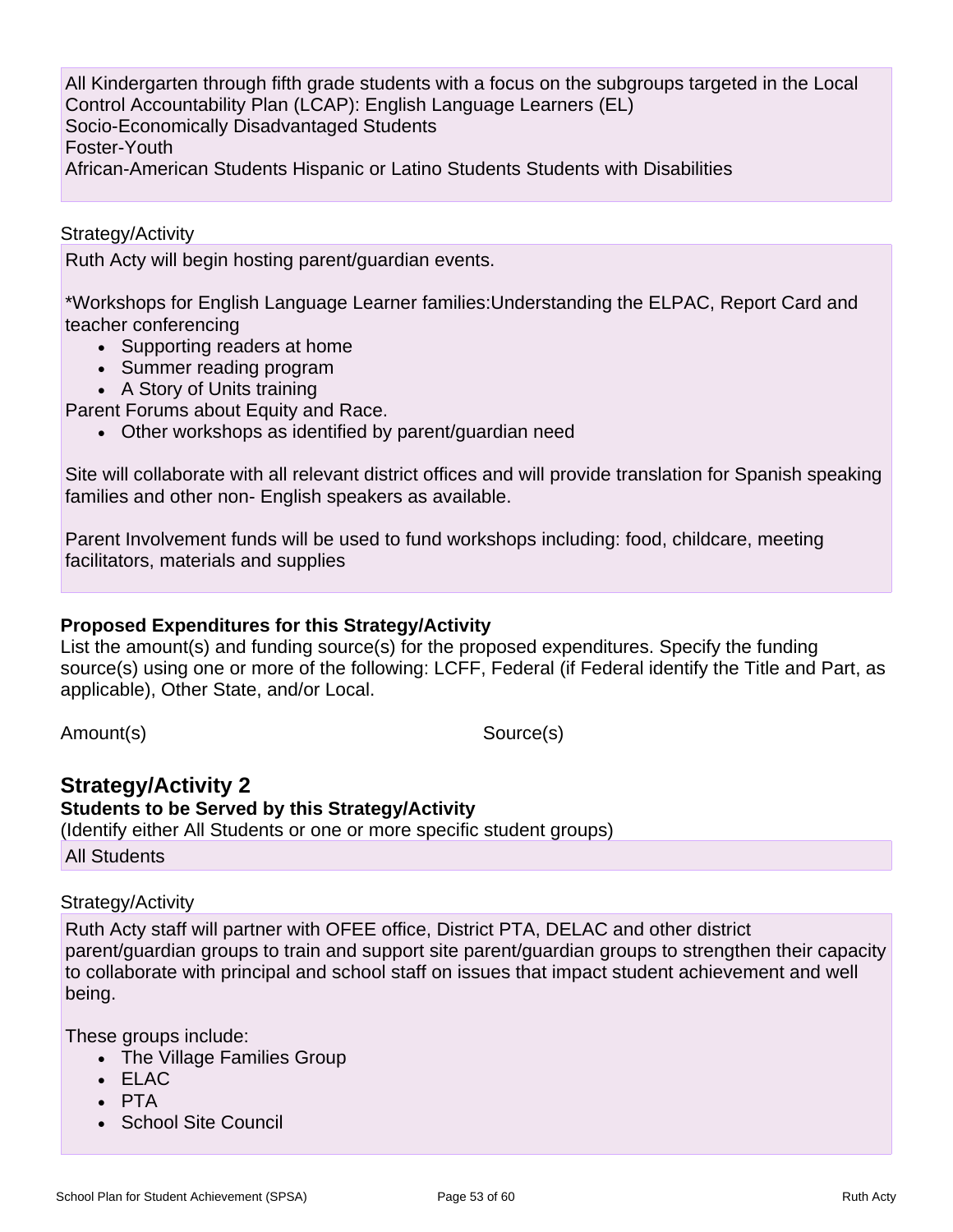### **Proposed Expenditures for this Strategy/Activity**

List the amount(s) and funding source(s) for the proposed expenditures. Specify the funding source(s) using one or more of the following: LCFF, Federal (if Federal identify the Title and Part, as applicable), Other State, and/or Local.

Amount(s) Source(s)

### **Strategy/Activity 3 Students to be Served by this Strategy/Activity**

(Identify either All Students or one or more specific student groups)

All Students

### Strategy/Activity

Ruth Acty will hold school wide community events including: Juneteenth, Pride Day, Music and Art Night, Math and Science Night, Mayfair, Open House, Back to School Night, and other events as identified by the PTA and School staff that involve parents/guardians in our school community.

Funding for events: PTA, grants

### **Proposed Expenditures for this Strategy/Activity**

List the amount(s) and funding source(s) for the proposed expenditures. Specify the funding source(s) using one or more of the following: LCFF, Federal (if Federal identify the Title and Part, as applicable), Other State, and/or Local.

Amount(s) Source(s)

### **Strategy/Activity 4 Students to be Served by this Strategy/Activity** (Identify either All Students or one or more specific student groups)

All Students

### Strategy/Activity

Ruth Acty school staff will strengthen relationships with parents/guardians by conducting regular Student Study Team meetings with parents and guardians for students in need of social/emotional and educational support. Site Student Study Team Coordinator will schedule all meetings, record notes and facilitate follow up.

Ruth Acty school's Coodination of Services (COS) Team will meet once a week to strategize regarding student and parent/guardian needs and supports. COS will coordinate support services including: dental, hearing and vision testing, homelessness services, public health nurse supports, academic and social-emotional supports.

Ruth Acty staff will increase communication with families to enhance the home school connection through weekly email, phone calls, text messages, newsletters.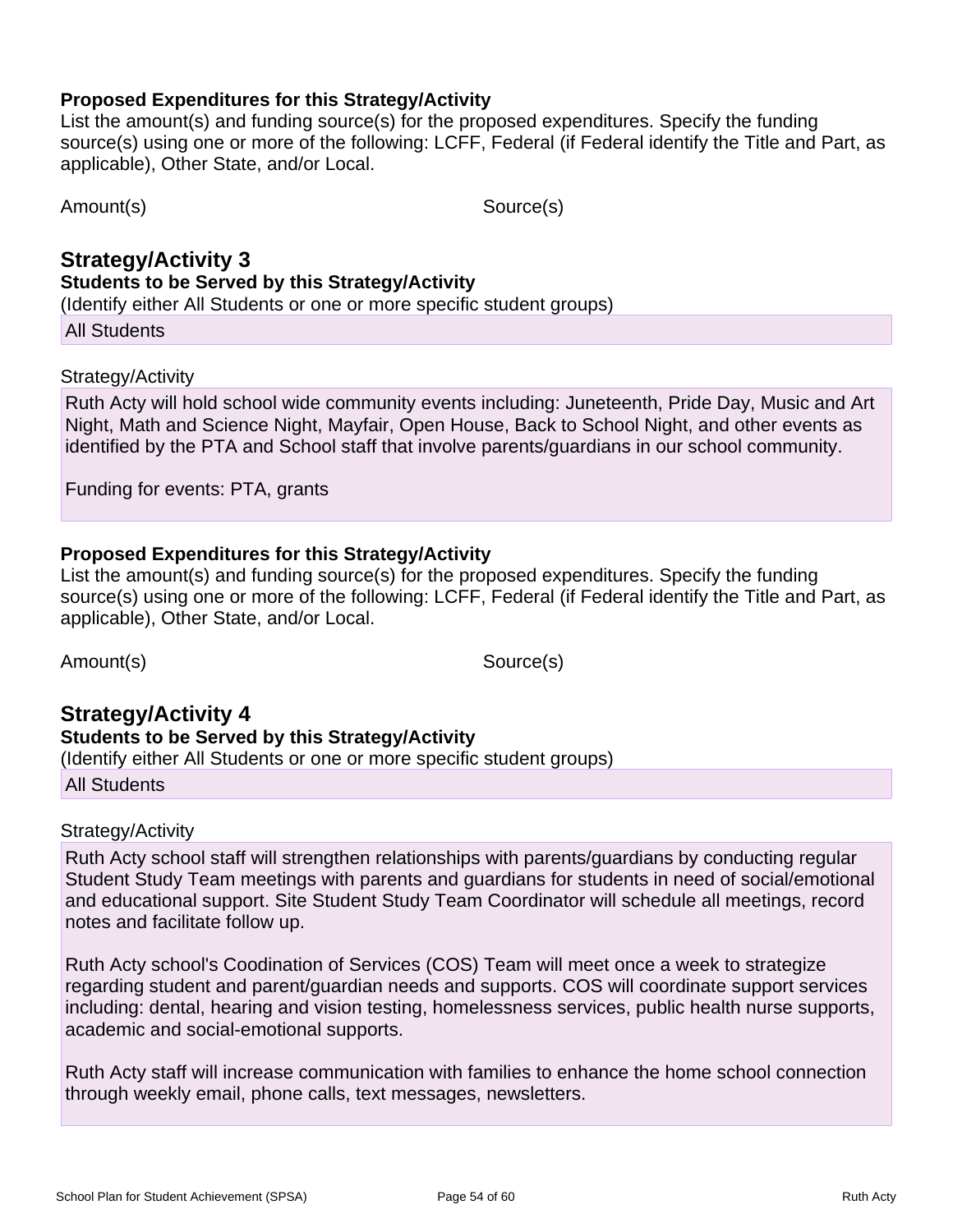Ruth Acty school's PTA, SSC, ELAC,the Village etc. will make all families feel welcome to participate in all activities and meetings by outreach and providing food and childcare at all meetings.

### **Proposed Expenditures for this Strategy/Activity**

List the amount(s) and funding source(s) for the proposed expenditures. Specify the funding source(s) using one or more of the following: LCFF, Federal (if Federal identify the Title and Part, as applicable), Other State, and/or Local.

Amount(s) Source(s)

## **Strategy/Activity 5 Students to be Served by this Strategy/Activity**

(Identify either All Students or one or more specific student groups)

All Students

### Strategy/Activity

Family Engagement Coordinator: Will coordinate site services to families and will collaborate with the RTI team to determine services, programs available. The position is a .5 FTE. Focus on: Support for HOPE families, Health Services, Attendance, other student needs.

## **Proposed Expenditures for this Strategy/Activity**

List the amount(s) and funding source(s) for the proposed expenditures. Specify the funding source(s) using one or more of the following: LCFF, Federal (if Federal identify the Title and Part, as applicable), Other State, and/or Local.

Amount(s) Source(s)

**Strategy/Activity 6 Students to be Served by this Strategy/Activity** (Identify either All Students or one or more specific student groups) Identified/Referred Students

### Strategy/Activity

Counselor will provide services to: individual students, small groups, family support and whole class.

Contract for this service will be paid by:

5800 \$13,000. Other 5800 \$13,000 PTA 5800 \$10,000. City of Berkeley

## **Proposed Expenditures for this Strategy/Activity**

List the amount(s) and funding source(s) for the proposed expenditures. Specify the funding source(s) using one or more of the following: LCFF, Federal (if Federal identify the Title and Part, as applicable), Other State, and/or Local.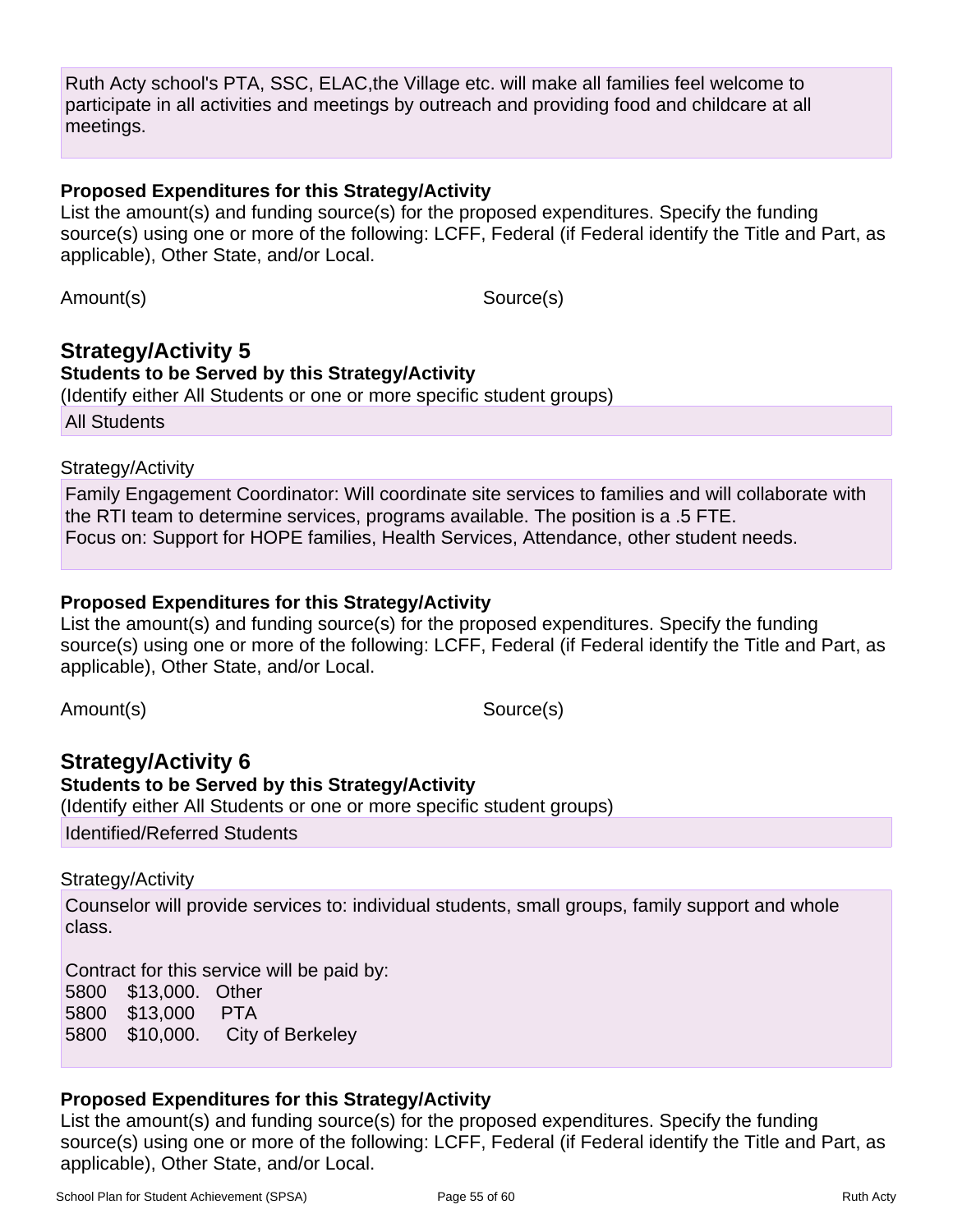| Amount(s) | Source(s)                  |
|-----------|----------------------------|
| 13,000    | <b>District Allocation</b> |
| 13,000    | <b>PTA</b>                 |
| 10,000    | Other                      |

## **Strategy/Activity 7**

### **Students to be Served by this Strategy/Activity**

(Identify either All Students or one or more specific student groups)

All Students

### Strategy/Activity

Ruth Acty will employ a .28 social emotional coach. This position will support the 5 following social/emotional competencies:

- Self-awareness: the ability to accurately recognize one's emotions and thoughts and their in uence on behavior. this includes accurately assessing one's strengths and limitations and possessing a well-grounded sense of con dence and optimism.
- Self-management: the ability to regulate one's emotions, thoughts, and behaviors effectively in different situations. this includes managing stress, controlling impulses, motivating oneself, and setting and working toward achieving personal and academic goals.
- Social awareness: the ability to take the perspective of and empathize with others from diverse backgrounds and cultures, to understand social and ethical norms for behavior, and to recognize family, school, and community resources and supports.
- Relationship skills: the ability to establish and maintain healthy and rewarding relationships with diverse individuals and groups. this includes communicating clearly, listening actively, cooperating, resisting inappropriate social pressure, negotiating con ict constructively, and seeking and offering help when needed.
- Responsible decision making: the ability to make constructive and respectful choices about personal behavior and social interactions based on consideration of ethical standards, safety concerns, social norms, the realistic evaluation of consequences of various actions, and the well-being of self and others.

This will be achieved through social emotional development work through the lunch recess periods to include collaboration with teachers, campus service aides, instituting a system of recess check in and student training and continued PE skill development.

1102. Certificated. TSA (Social Emotional Coach).28. PTA. 32,954.

## **Proposed Expenditures for this Strategy/Activity**

List the amount(s) and funding source(s) for the proposed expenditures. Specify the funding source(s) using one or more of the following: LCFF, Federal (if Federal identify the Title and Part, as applicable), Other State, and/or Local.

| Amount(s) | Source(s) |
|-----------|-----------|
| 32,954    | DT.       |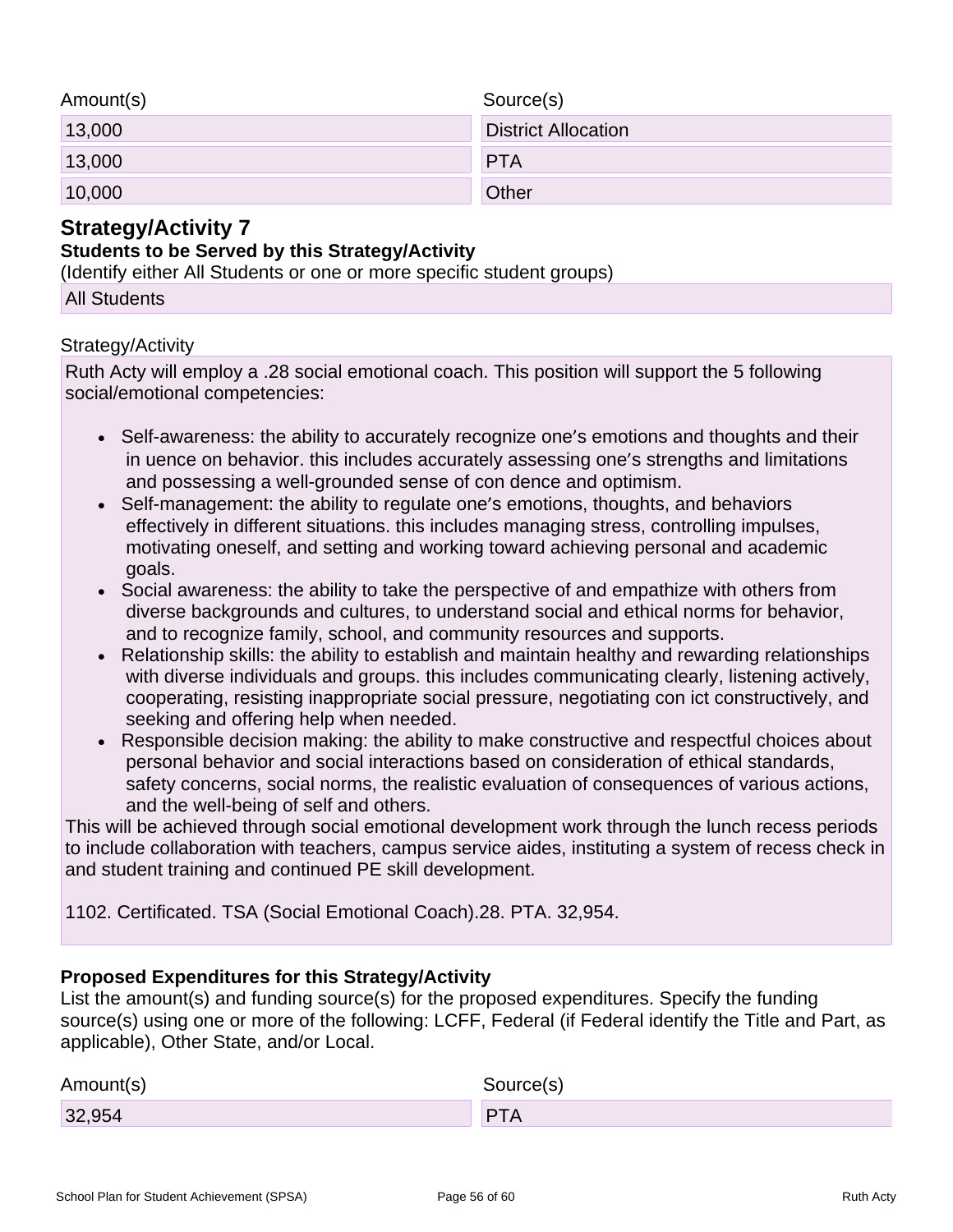## **Annual Review**

## **SPSA Year Reviewed: 2021-22**

Respond to the following prompts relative to this goal. If the school is in the first year of implementing the goal, an analysis is not required and this section may be deleted.

## **ANALYSIS**

Describe the overall implementation of the strategies/activities and the overall effectiveness of the strategies/activities to achieve the articulated goal.

The current strategies and activities have been effective for creating a welcome and inclusive school for students.

Briefly describe any major differences between the intended implementation and/or the budgeted expenditures to implement the strategies/activities to meet the articulated goal.

There is no difference.

Describe any changes that will be made to this goal, the annual outcomes, metrics, or strategies/activities to achieve this goal as a result of this analysis. Identify where those changes can be found in the SPSA.

No changes.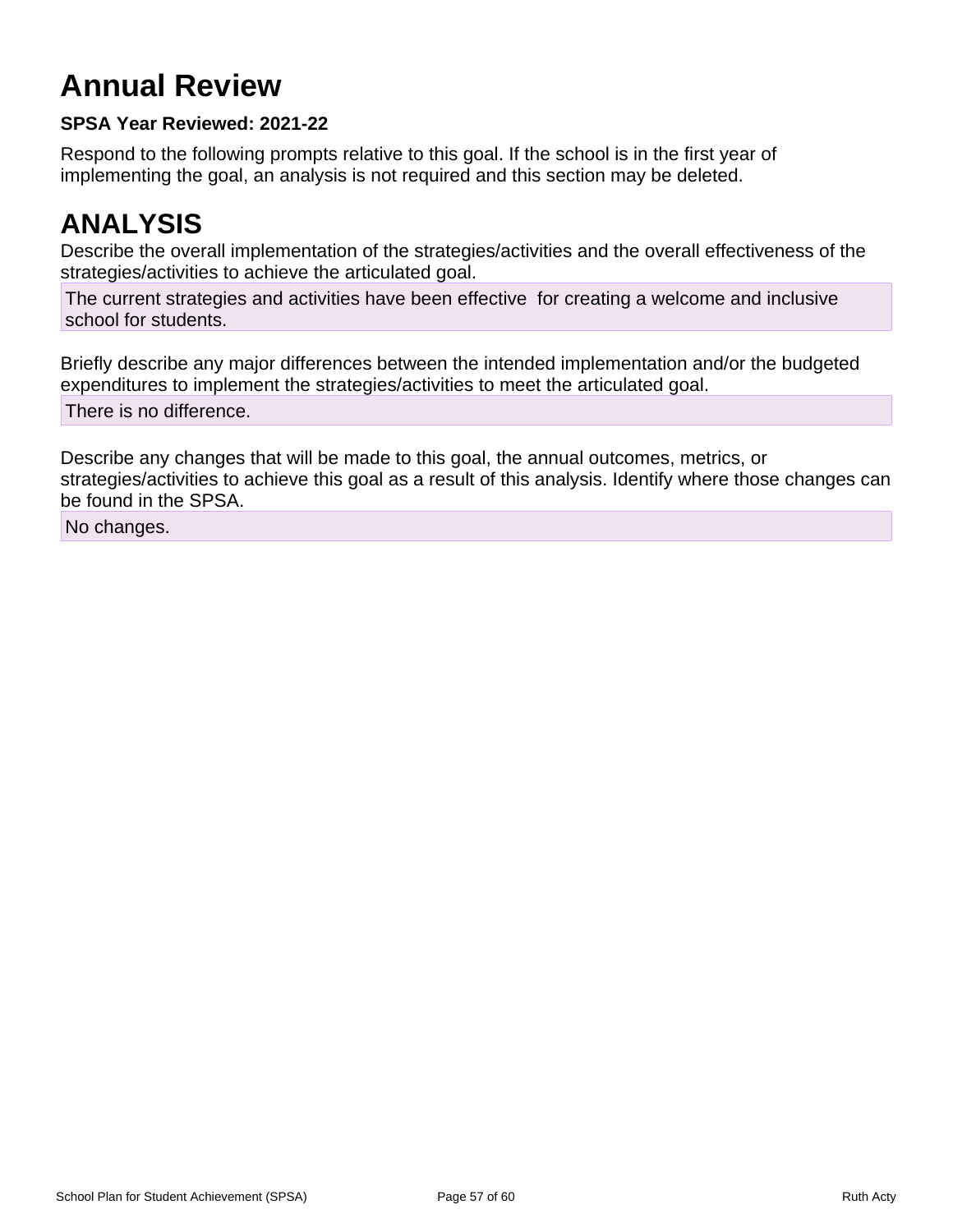## **Budget Summary**

Complete the table below. Schools may include additional information. Adjust the table as needed. The Budget Summary is required for schools funded through the ConApp, and/or that receive funds from the LEA for Comprehensive Support and Improvement (CSI).

## **Budget Summary**

| <b>Description</b>                                                      | Amount       |
|-------------------------------------------------------------------------|--------------|
| Total Funds Provided to the School Through the Consolidated Application | \$           |
| Total Federal Funds Provided to the School from the LEA for CSI         | \$           |
| Total Funds Budgeted for Strategies to Meet the Goals in the SPSA       | \$348,628.00 |

## **Other Federal, State, and Local Funds**

List the additional Federal programs that the school is including in the schoolwide program. Adjust the table as needed. If the school is not operating a Title I schoolwide program this section is not applicable and may be deleted.

| <b>Federal Programs</b> | <b>Allocation (\$)</b> |
|-------------------------|------------------------|
|                         |                        |

Subtotal of additional federal funds included for this school: \$

List the State and local programs that the school is including in the schoolwide program. Duplicate the table as needed.

| <b>State or Local Programs</b> | <b>Allocation (\$)</b> |  |  |  |  |
|--------------------------------|------------------------|--|--|--|--|
| <b>BSEP</b>                    | \$133,111.00           |  |  |  |  |
| <b>BSEP Carryover</b>          | \$20,000.00            |  |  |  |  |
| <b>District Allocation</b>     | \$21,901.00            |  |  |  |  |
| Other                          | \$12,074.00            |  |  |  |  |
| <b>PTA</b>                     | \$161,542.00           |  |  |  |  |

Subtotal of state or local funds included for this school: \$348,628.00

Total of federal, state, and/or local funds for this school: \$348,628.00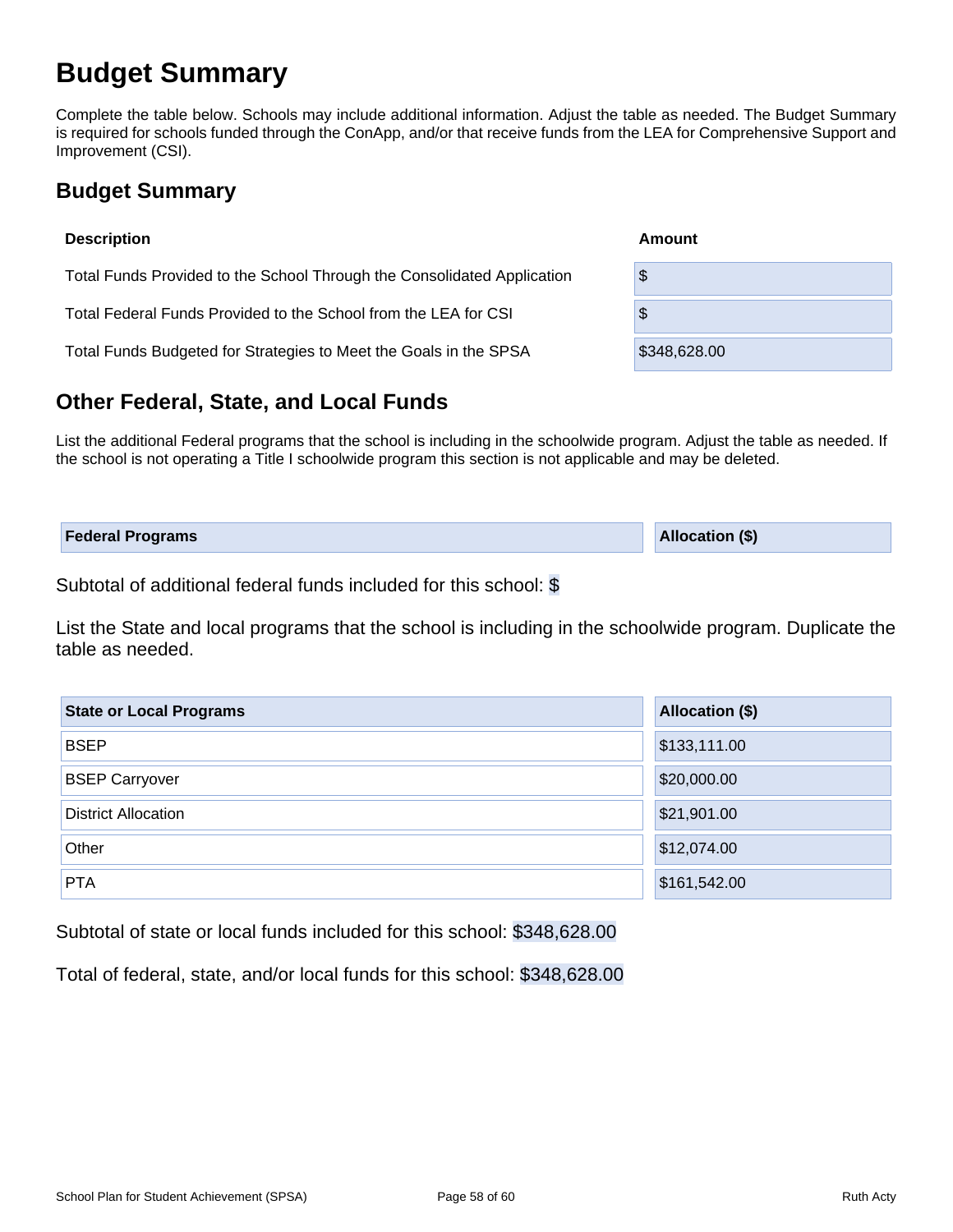## **School Site Council Membership**

California Education Code describes the required composition of the School Site Council (SSC). The SSC shall be composed of the principal and representatives of: teachers selected by teachers at the school; other school personnel selected by other school personnel at the school; parents of pupils attending the school selected by such parents; and, in secondary schools, pupils selected by pupils attending the school. The current make-up of the SSC is as follows:

- 1 School Principal
- 3 Classroom Teachers
- 1 Other School Staff
- 5 Parent or Community Members

| <b>Name of Members</b>       | Role                              |
|------------------------------|-----------------------------------|
| Mary Cazden                  | Principal                         |
| Lisa Rossi                   | <b>Classroom Teacher</b>          |
| (Teacher) Barb Wenger        | <b>Classroom Teacher</b>          |
| <b>Arlene Foster</b>         | <b>Other School Staff</b>         |
| Anne Scheele                 | <b>Classroom Teacher</b>          |
|                              | <b>Classroom Teacher</b>          |
|                              | <b>Parent or Community Member</b> |
| <b>Carrie Friesen-Meyers</b> | <b>Parent or Community Member</b> |
| <b>Shereen Katrak</b>        | <b>Parent or Community Member</b> |
| Peter Ross                   | <b>Parent or Community Member</b> |
| Nikhila Pai                  | <b>Parent or Community Member</b> |
| Elisa Frozena                | <b>Parent or Community Member</b> |

At elementary schools, the school site council must be constituted to ensure parity between (a) the principal, classroom teachers, and other school personnel, and (b) parents of students attending the school or other community members. Classroom teachers must comprise a majority of persons represented under section (a). At secondary schools there must be, in addition, equal numbers of parents or other community members selected by parents, and students. Members must be selected by their peer group.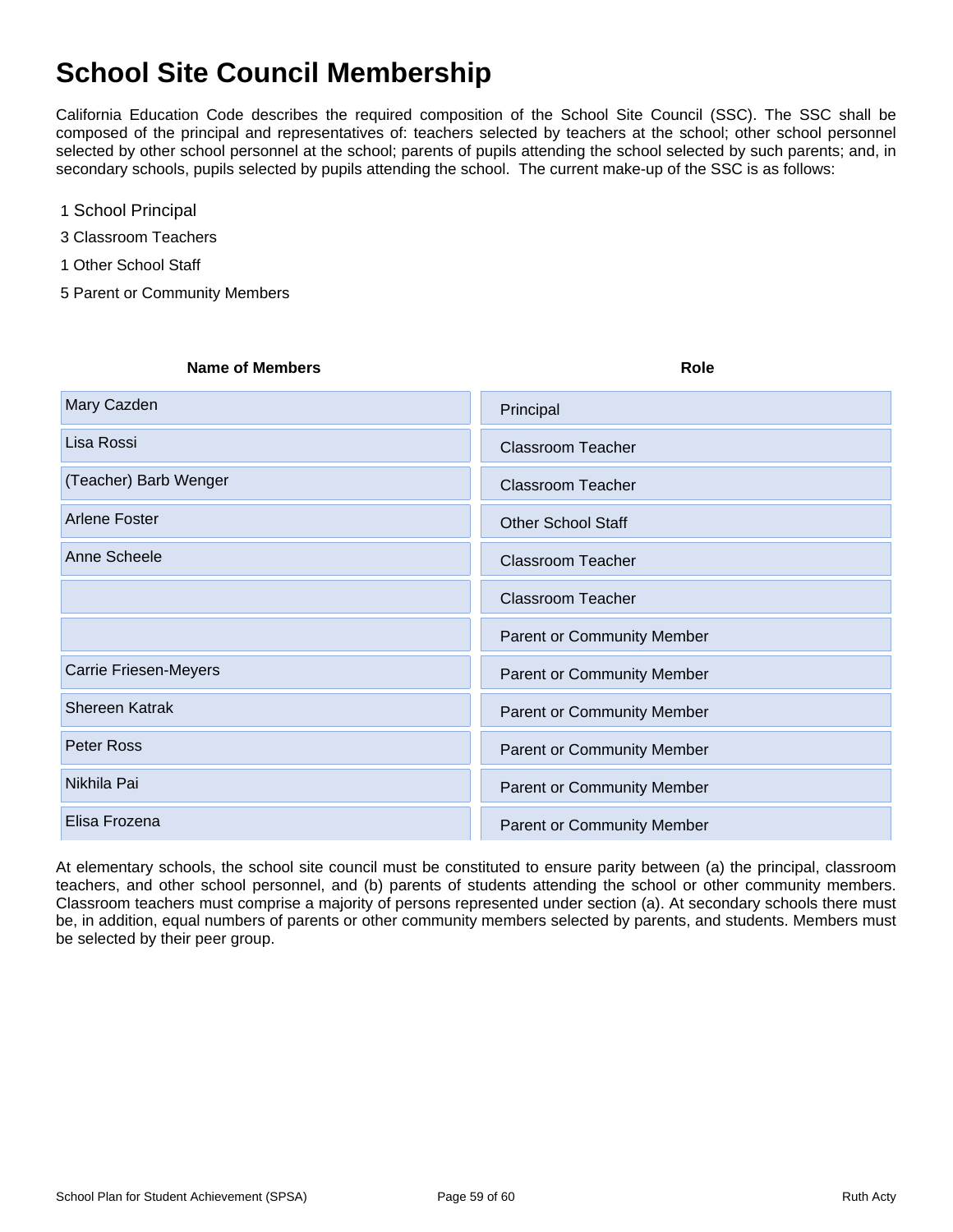## **Recommendations and Assurances**

The School Site Council (SSC) recommends this school plan and proposed expenditures to the district governing board for approval and assures the board of the following:

The SSC is correctly constituted and was formed in accordance with district governing board policy and state law.

The SSC reviewed its responsibilities under state law and district governing board policies, including those board policies relating to material changes in the School Plan for Student Achievement (SPSA) requiring board approval.

The SSC sought and considered all recommendations from the following groups or committees before adopting this plan:

#### **Signature Committee or Advisory Group Name**

The SSC reviewed the content requirements for school plans of programs included in this SPSA and believes all such content requirements have been met, including those found in district governing board policies and in the local educational agency plan.

This SPSA is based on a thorough analysis of student academic performance. The actions proposed herein form a sound, comprehensive, coordinated plan to reach stated school goals to improve student academic performance.

This SPSA was adopted by the SSC at a public meeting on April 28,2022.

Attested:

Many Cander

Principal, Mary Cazden on 4/28/22

SSC Chairperson, Peter Ross (Parent) on 4/28/22

Kathy Fleming Director of Local Resources Signature Date

Ruben Aurelio Associate Superintendent, Educational Services Signature Signature Date

Kathy Fleming 5-24-22

5/25/22

School Plan for Student Achievement (SPSA) Page 60 of 60 Ruth Acty Page 60 and Ruth Acty